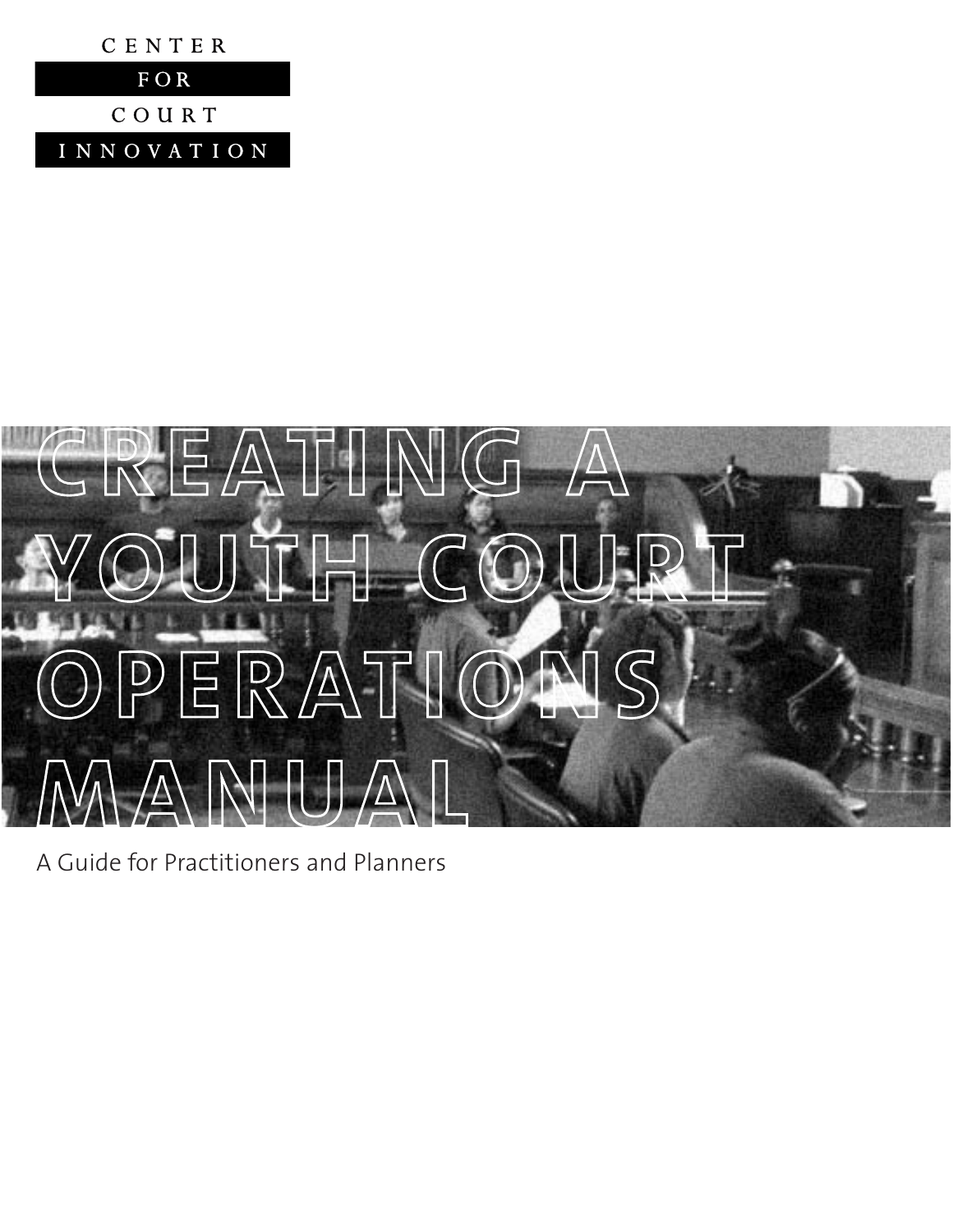# ACKNOWLEDGEMENTS

This document was written by Nancy Fishman and Dory Hack at the Center for Court Innovation. Funding for this project was provided through a grant from The New York Bar Foundation. Points of view or opinions in this document are those of the authors and do not represent the official positions or policies of the supporting organization.

The authors would like to thank the following for their contributions to this publication: Matthew Bond, Beth Broderick, and Melissa Gelber at the Center for Court Innovation; Deb Holland, copresident, Association of New York State Youth Courts; Violet Palombo, Director, Colonie Youth Court; Steve Todisco, Program Coordinator, Livingston County Youth Court; Stacey Whiteley, NYS Mock Trial Program Manager, Law, Youth and Citizenship Program, the New York State Bar Association; and the Association of New York State Youth Courts.

## *March 2012*

# CENTER FOR COURT INNOVATION

The winner of the Peter F. Drucker Award for Non-Profit Innovation, the Center for Court Innovation is a unique public-private partnership that promotes new thinking about how the justice system can solve difficult problems like addiction, quality-of-life crime, domestic violence, and child neglect. The Center functions as the New York State court system's independent research and development arm, creating demonstration projects that test new approaches to problems that have resisted conventional solutions. The Center's demonstration projects include the nation's first community court (Midtown Community Court), as well as drug courts, domestic violence courts, youth courts, mental health courts, reentry courts and others.

Beyond New York, the Center disseminates the lessons learned from its experiments in New York, helping court reformers around the world test new solutions to local problems. The Center contributes to the international conversation about justice through original research, books, monographs, and roundtable conversations that bring together leading academics and practitioners. The Center also provides hands-on technical assistance, advising innovators about program design, technology and performance measures.

Center for Court Innovation 520 Eighth Avenue, 18th Floor New York, New York 10018 www.courtinnovation.org (212) 397-3050 info@courtinnovation.org

*©Center for Court Innovation 2012. Reprint by permission only.*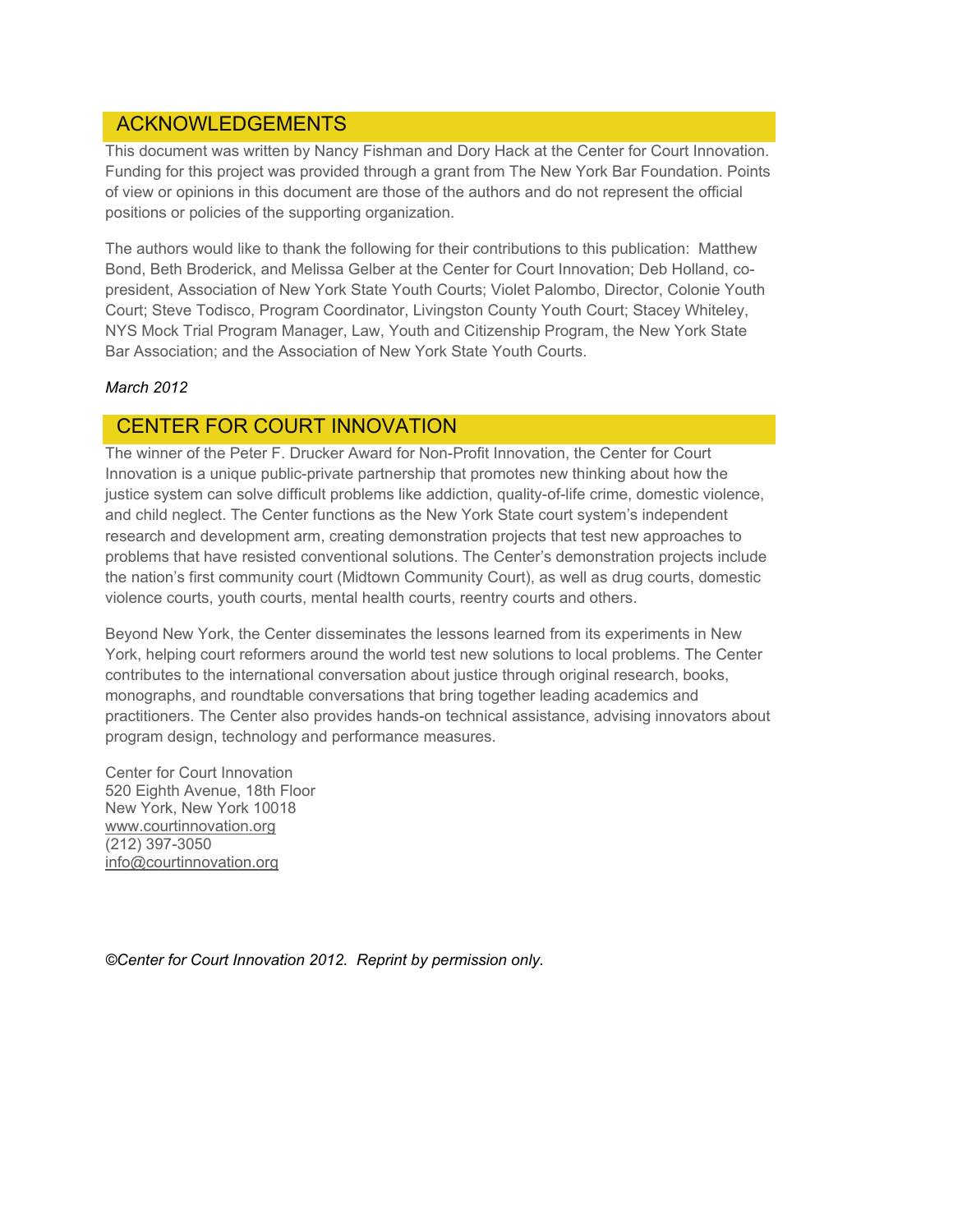# TABLE OF CONTENTS<br>HOW TO USE THIS GUIDE

| <b>HOW TO USE THIS GUIDE</b>               | 1              |
|--------------------------------------------|----------------|
|                                            |                |
| STRATEGIES FOR CREATING AND MAINTAINING AN |                |
|                                            |                |
|                                            |                |
|                                            |                |
|                                            |                |
| YOUTH COURT OPERATIONS MANUAL GUIDE        | $5\phantom{1}$ |
|                                            |                |
|                                            |                |
|                                            |                |
|                                            |                |
|                                            |                |
|                                            |                |
|                                            |                |
|                                            |                |
|                                            |                |
|                                            |                |
|                                            |                |
|                                            |                |
|                                            |                |
|                                            |                |
|                                            |                |
|                                            |                |
|                                            |                |
|                                            |                |
|                                            |                |
|                                            |                |
|                                            |                |
|                                            |                |
|                                            |                |
|                                            |                |
|                                            |                |
|                                            |                |
|                                            |                |
|                                            |                |
|                                            |                |
|                                            |                |
|                                            |                |
|                                            |                |
|                                            |                |
|                                            |                |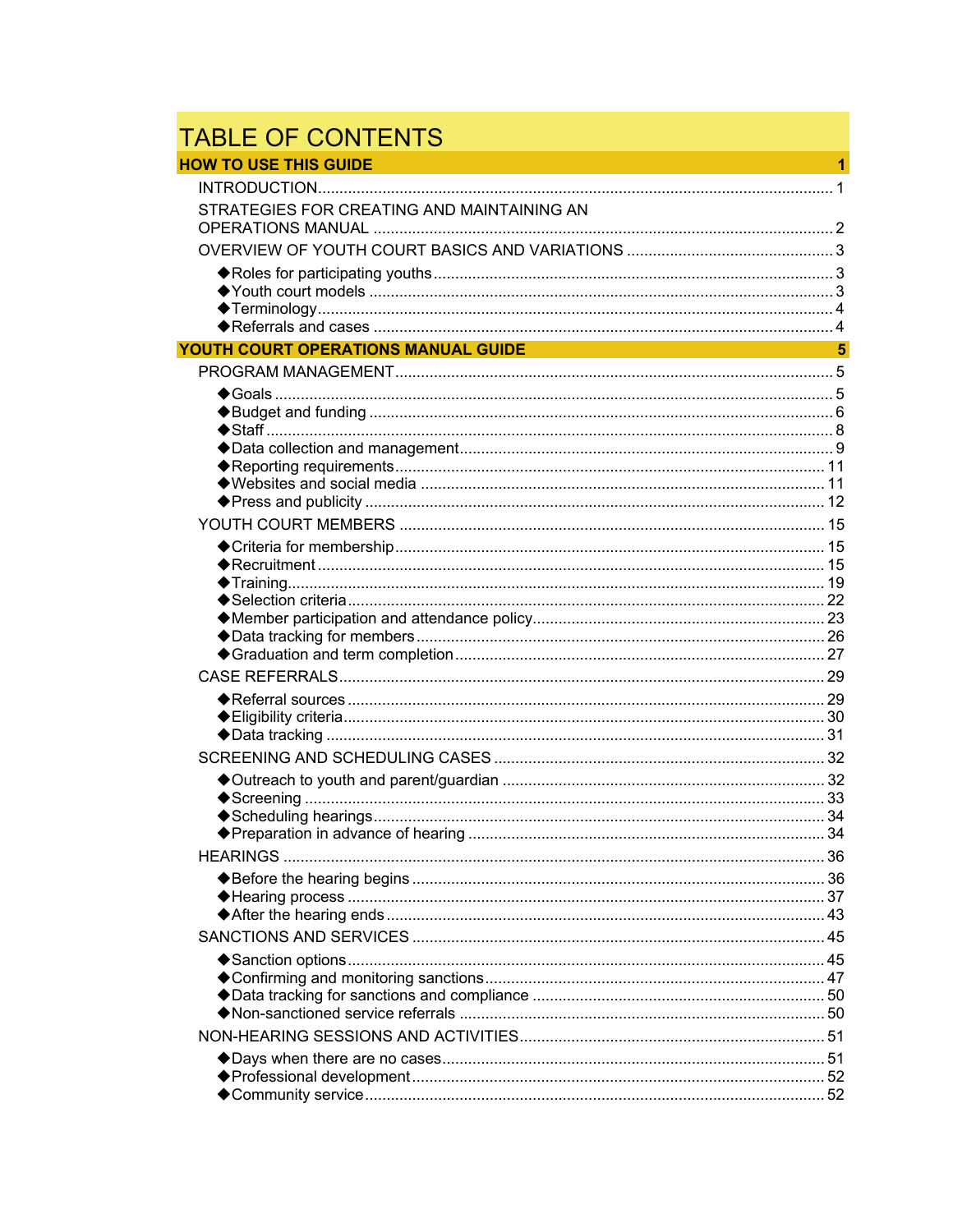| <b>APPENDICES</b> |  |  |
|-------------------|--|--|
|                   |  |  |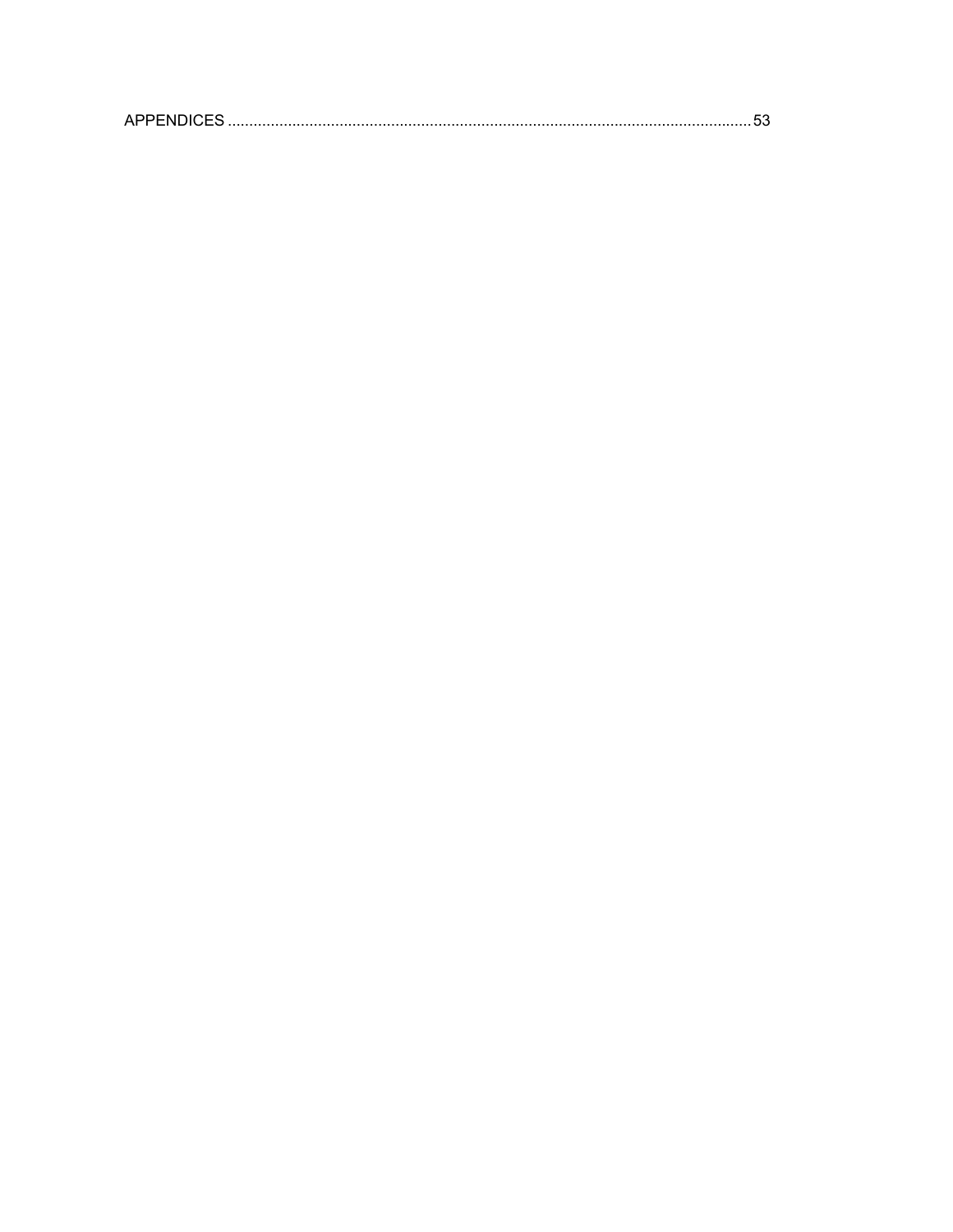# HOW TO USE THIS GUIDE

# **INTRODUCTION**

Youth courts operate on very limited budgets and typically with only one or two dedicated staff members. Staff turnover can mean the loss of crucial institutional memory and experience. At the same time, there is increasing interest in promoting the credibility and quality of youth court work and in launching new youth court programs. The Center for Court Innovation produced this guide to creating an operations manual with the hope that it would help existing youth courts document, standardize, and maintain the high quality of their programs and help planners of new youth courts develop all of the policies and procedures necessary for a successful program.

The most useful operations manual is one that works as a living document for your program, a guide that is used and modified as needed on an on-going basis, and benefits from the accumulation of experience that comes from those who work with the program regularly. Keeping a record of how things are done, where key documents are kept, who the key contacts are at partner organizations, and other operational details suggested by this guide will ultimately save staff time and help ensure consistency and quality in the program, to the benefit of the young people who are served by it and the partners who rely upon it, as well as the staff.

This guide lists policies and procedures related to a wide range of youth court operations, including recruiting, training, and daily management of members; establishing and maintaining referral relationships with law enforcement agencies, courts and schools; screening and assessment of potential and accepted respondents; and establishing and tracking community service hours and sanction completion. While youth courts vary in their structures and practices, our goal is to identify the types of policies and procedures common to all youth courts and provide specific examples. We have used a fictional youth court for this purpose, but the examples are rooted in the policies and practices that inform the Center's own youth courts.

The body of this document is laid out as an operations manual (referred to as the "OM" in the text) would be, listing and describing the variety of information that should be included in each section. Sample content follows these descriptions in shaded boxes. Practitioners looking to create their own operations manuals can use the section headings and follow the guidelines to document their programs' operations.

We welcome your feedback and suggestions on *Creating a Youth Court Operations Manual*. Please send your comments and questions to:

Youth Justice Programs Center for Court Innovation 520 8th Avenue, 18th Floor New York, NY 10018 youthcourts@courtinnovation.org

Available as downloads at www.youthcourts.org:

- PDF of the complete document, with explanations and examples
- Microsoft Word file of operations manual outline only, without explanations or examples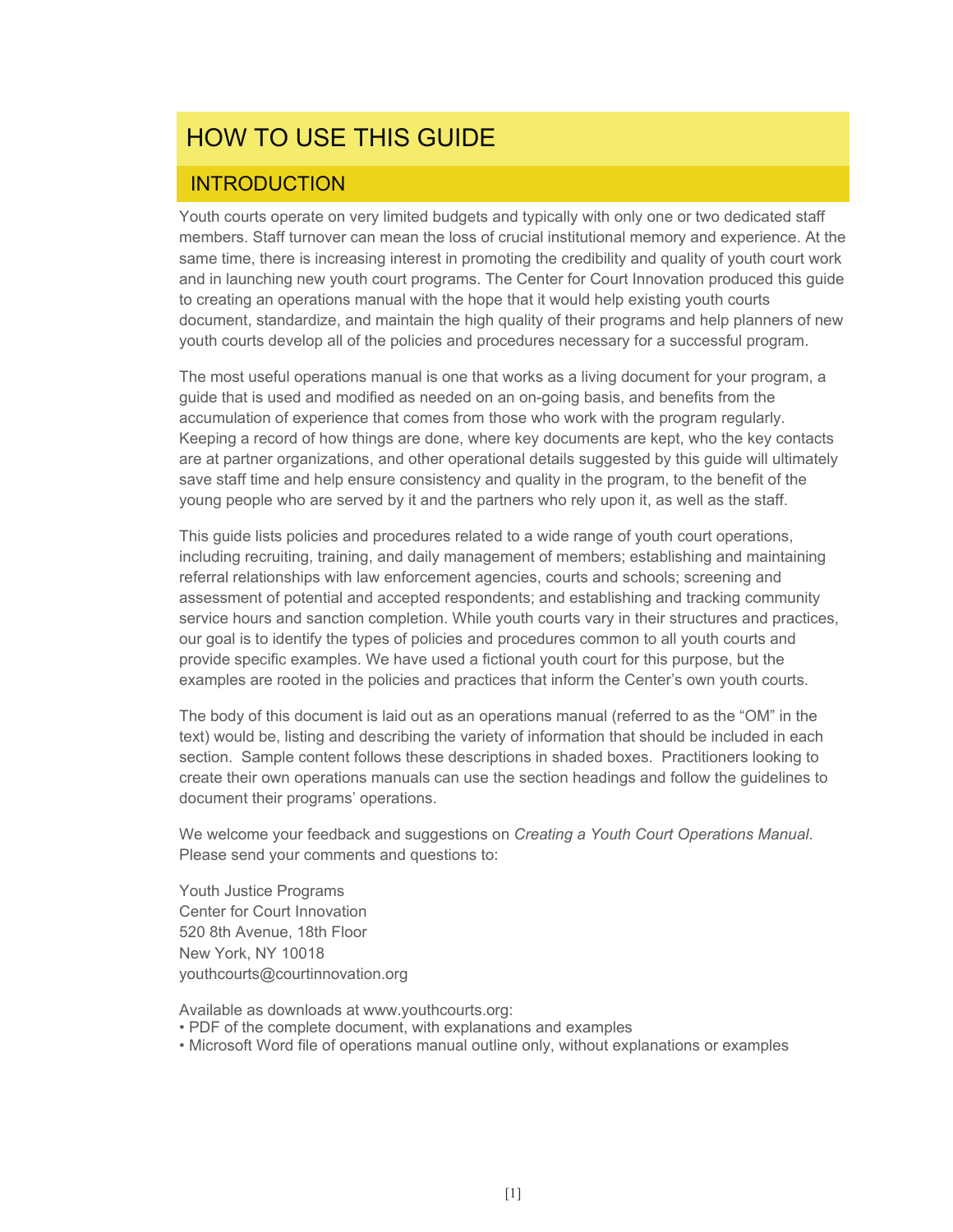# STRATEGIES FOR CREATING AND MAINTAINING AN OPERATIONS MANUAL

Creating an operations manual from scratch may appear to be a daunting task for both new and existing programs. Following are some suggestions to help you develop and maintain a useful resource for your program:

- The operations manual does not need to be written in a formal style or with perfect formatting. The most important characteristic of an operations manual is clarity, so that someone picking it up for the first time has the best opportunity to understand how the program works. Bullet points and notes are fine.
- Don't attempt to compose a complete operations manual document in one sitting, and don't aim for a document that is publication- or even distribution-ready. Begin with information you already have in written form, such as in emails or memos among staff, reports to a board or funders, written directions to volunteers or materials for youth participants. Using the outline version of this guide (visit **www.youthcourts.org** to download a copy), cut and paste what you have, or include links to external documents.
- For sections that you don't already have in written form, clarify whether the knowledge exists but is not yet documented or the topics haven't yet been considered or encountered by the program. If the knowledge exists but is not written down, add to the document as you have time. If topics haven't yet been fully addressed, decide what areas are relevant or useful to the functioning of your program, and use the outline to prompt development of those areas.
- Add sections or subsections to cover processes that are not in the guide. This guide is not intended to be all-inclusive. Document what's important to your program.
- To keep your operations manual up-to-date, set up a practice that is manageable and sustainable for your program. Ideally, staff would update the manual anytime there are changes to operations or programming. Alternatively, review the operations manual on a quarterly, biannual or annual basis, noting any changes that have come into effect. At a minimum, review the content prior to any staff transition, so that the knowledge of departing staff is retained and new staff can be best prepared to assume responsibilities.
- If you are creating a new program, this guide can help you think through the decisions you'll need to make to have an operative program. Use the outline to document these decisions as they are made; revise as needed once the program begins to run and practices change.

The sample text included in this guide is intended be illustrative; it is not intended to serve as a model for operational decisions, though you may find them to be helpful. There are several resources available to help programs develop and refine their operations, including:

- **National Association of Youth Courts www.youthcourt.net**
- **American Bar Association www.americanbar.org** (search: Youth Courts)
- **www.youthcourttraining.net,** a project of OJJDP and the National Association of Youth **Courts**
- **Association of New York State Youth Courts www.nysyouthcourts.org**
- **www.youthcourts.org**, provided by the Center for Court Innovation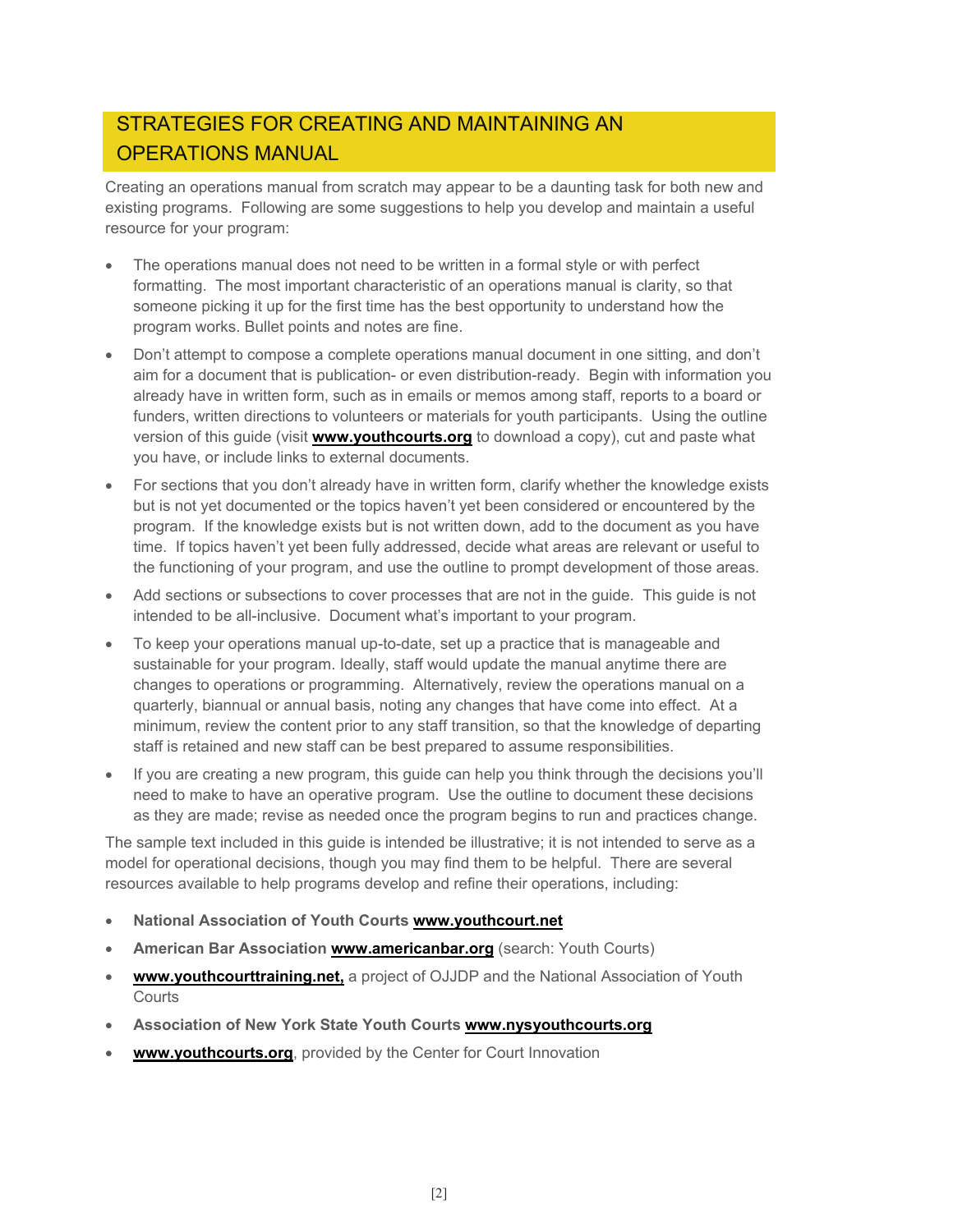# OVERVIEW OF YOUTH COURT BASICS AND VARIATIONS

While all youth courts (also referred to as "teen courts" and "peer courts") share some basic principles and structure, programs vary depending on a variety of factors, such as sponsoring organization or agency, program goals, resources, and partnerships. Below we've highlighted some of the key components of youth courts and the most typical variations. This guide to creating an operations manual uses a specific fictional youth court as an example, but keep the following variations in mind when describing your program.

# **Roles for participating youths**

Youth courts engage young people in two ways: as **members** and as **respondents**. **Members** (also referred to as "youth volunteers") are youths who go through a training program and qualify to serve in the various roles on the youth court. Members are committed to attending hearings, participating in the program regularly and serving for a minimum period of time which may or may not be extended. In a school setting, where youth courts can either be part of a class or an extracurricular activity, members may be all students enrolled in a particular class, or may be students who volunteer to participate outside class. Some youth courts have a second, larger pool of youth who constitute a jury pool; jury pool members generally go through a shorter training or orientation and only serve in a juror capacity.

**Respondents** are those young people whose cases are referred to the youth court for a hearing. These youths typically interact with the youth court immediately before, during, and after the hearing until they have completed their assigned sanctions. Youth court cases can come from a range of sources and can involve a variety of offenses. Some youth courts also connect respondents and/or their families to services in the community and may continue their relationship with the youth for a longer period of time.

# **Youth court models**

Within some basic parameters, the youth court model is a flexible one. Youths have a primary role in presenting and hearing cases and the youth court's fundamental approach should be restorative in nature, focusing on positive peer interactions, allowing the respondent to redress any harm done to the community and providing opportunities for positive youth development for both members and respondents. Beyond these basic features, the structure of youth courts vary. In all youth court models, adult staff train, supervise and manage the youth court members and are responsible for ensuring respondents complete assigned sanctions.

There are four basic youth court models:

Peer jury: In this model, youth court members assume the roles of jurors, judge, and advocates for the youth and the community. In some uses of this model, members also act as bailiff and advocate for the victim. The advocates present the case, but the jury conducts primary questioning of the respondent, deliberates and assigns sanction(s). Fifteen to 20 members participate in a single hearing and rotate through the roles on different cases. A key feature of the peer jury model is the use of consensus decision-making when determining sanctions.

Youth judge: As in the peer jury model, youth court members assume the roles of jurors, judge and advocates, but, in this model, the advocates conduct the questioning of respondents (similar to a conventional court). Jurors listen to the testimony, deliberate and assign sanction(s).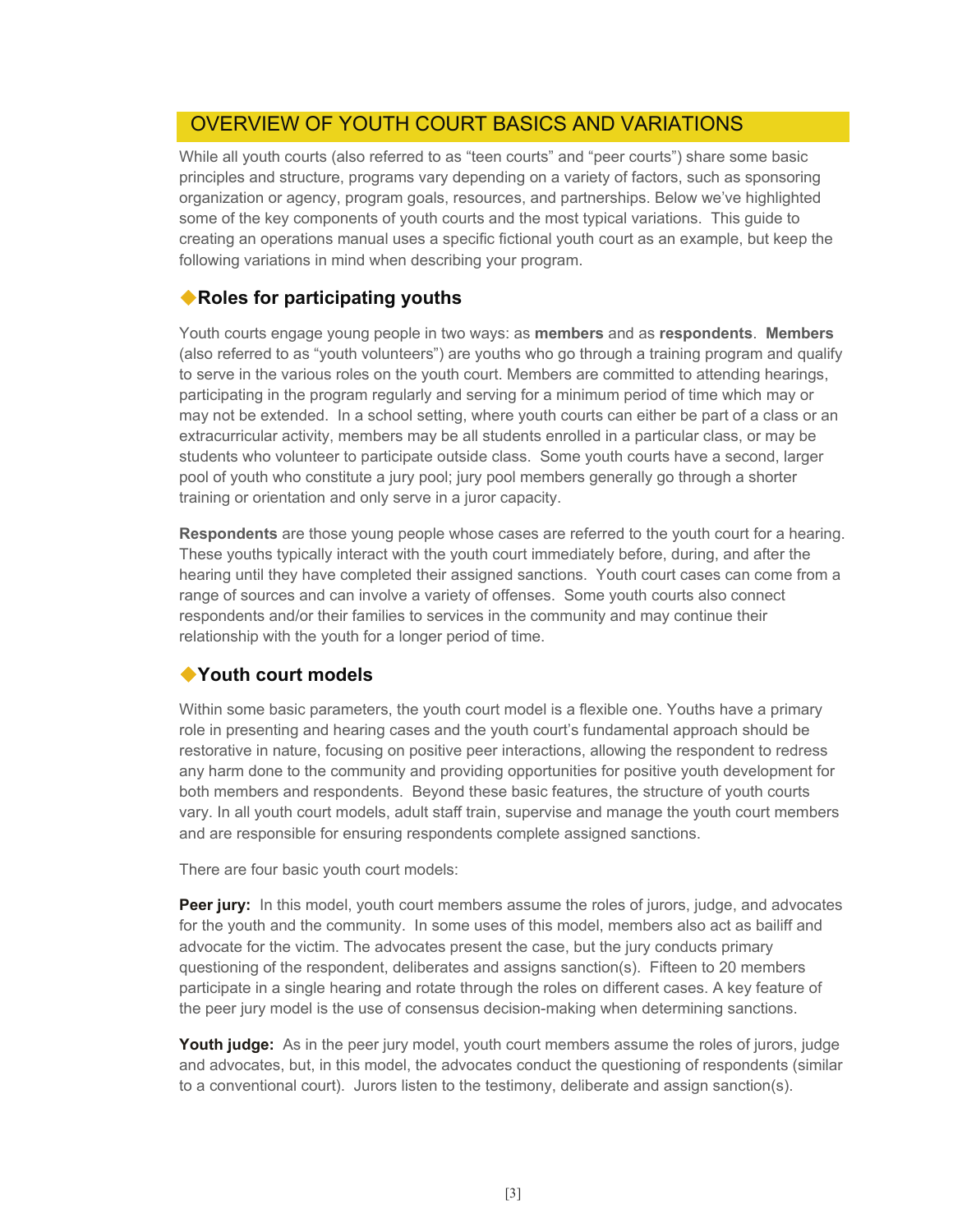This model allows for use of a larger jury pool of youth court participants who are not fully trained members, and requires a smaller number of fully trained members to be present at each hearing. The model also allows jury duty to be one of the sanctions for respondents.

**Tribunal:** In this model, youth court members serve as advocates and judges. The advocates present the case to a panel of judges, usually three or four, who may question the respondent. The tribunal approach allows a youth court to function with a smaller number of members and without a jury or jury pool.

Adult judge: In this model, youth court members serve as advocates and jury members and an adult, often an actual sitting judge, serves as judge. The adult judge presides over the hearings and approves of any sanctions recommended by the jury.

Youth courts typically use one model for all hearings. However, some youth courts will make use of a different model as circumstances dictate – for example, a peer jury youth court might use the tribunal model if there are not enough members present to form a jury.

# **Terminology**

Along with variations in model used, youth courts use different names for the roles young people play in the youth court. In this guide, we use the terms "youth advocate" and "community advocate" to refer to the youth court members who assume the roles played by attorneys in a traditional court hearing. Other courts may use different names for these roles, such as "youth attorney," "youth defender," or "youth prosecutor." Your OM should reflect the terminology you use.

# **Referrals and cases**

Youth courts run by community or public agencies typically hear low-level offenses referred by the justice system (police, probation, or courts) as well as violations of school disciplinary codes referred by schools. Community-based courts develop and maintain referral relationships with the agencies or entities that refer cases. School-based youth courts hear cases of disciplinary violations that would otherwise result in detention, suspension, or other sanctions; cases can be referred by teachers, deans, school safety officers and others in the school community. A youth court doesn't need to identify every type of offense that qualifies, but it does help to identify any types of cases that the court will not hear.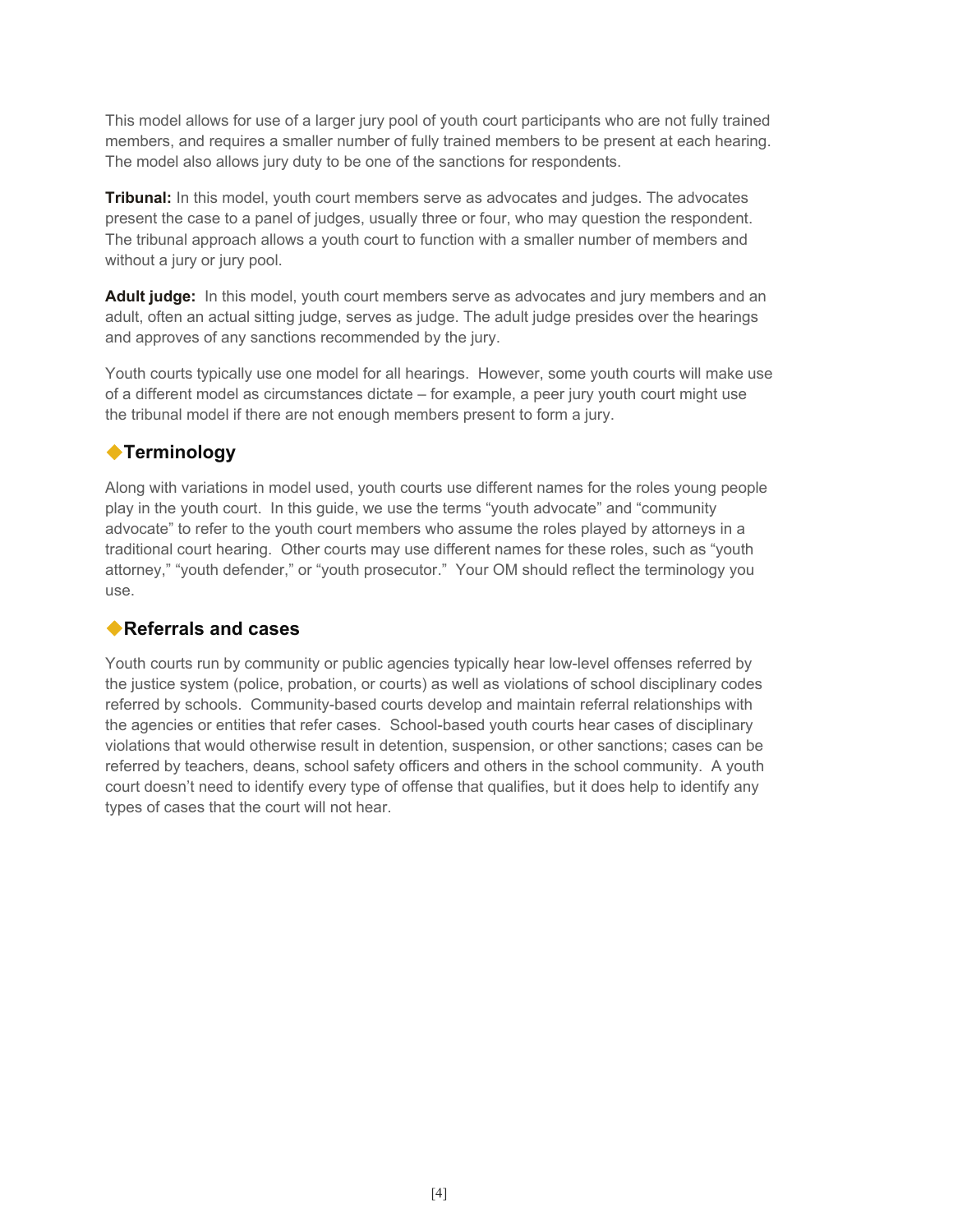# YOUTH COURT OPERATIONS MANUAL GUIDE

# PROGRAM MANAGEMENT

# **Goals**

Youth courts typically serve as both early-intervention programs for young people charged with low-level offenses ("respondents") and as leadership development programs for the youths who serve on the court ("members"). Specify the overall goals of the program. These goals can be the basis for other written material that you might distribute, including brochures, presentations, and grant proposals. Identifying the goals in the OM will help ensure consistency in how the program is presented to the community, regardless of who drafts the materials or represents the program. You may also want to identify goals specific to respondents, members, and, if your court includes this separate component, the jury pool.

## **EXAMPLE**

The primary goal of the Rowland Youth Court $^1$  is to use positive peer pressure to ensure that young people who have committed minor offenses pay back the community and receive the help they need to avoid further involvement in the justice system. The youth court also seeks to provide a reliable and fair diversion option for the justice system agencies that refer cases to the program.

We work to achieve this goal through the following:

- **Service** 
	- o For Members and Jurors: Our goal is to teach the value of civic duty through volunteering and service to our community.
	- $\circ$  For Respondents: We ask respondents to repair the harm done to the community through service projects. We work closely with our partners to ensure that young people are exposed to the value of volunteering and the importance of voluntary service to one's community.
- **Accountability** 
	- o Our goal is to teach respondents the importance of accepting one's role in a situation; of accepting the things within one's control; and of being accountable to the community and to themselves. The focus is on reflection and choice.
- **Professionalism**

 $\overline{a}$ 

Our goal is to teach members job readiness skills such as interviewing skills, performance reviews, conduct at a workplace, public speaking, and notice (re: conflicts, absences, etc.).

<sup>&</sup>lt;sup>1</sup> As noted in the Introduction, examples throughout this guide describe a fictional youth court. The content of your *manual will look different, and the text here is not intended to cover all possible variations.*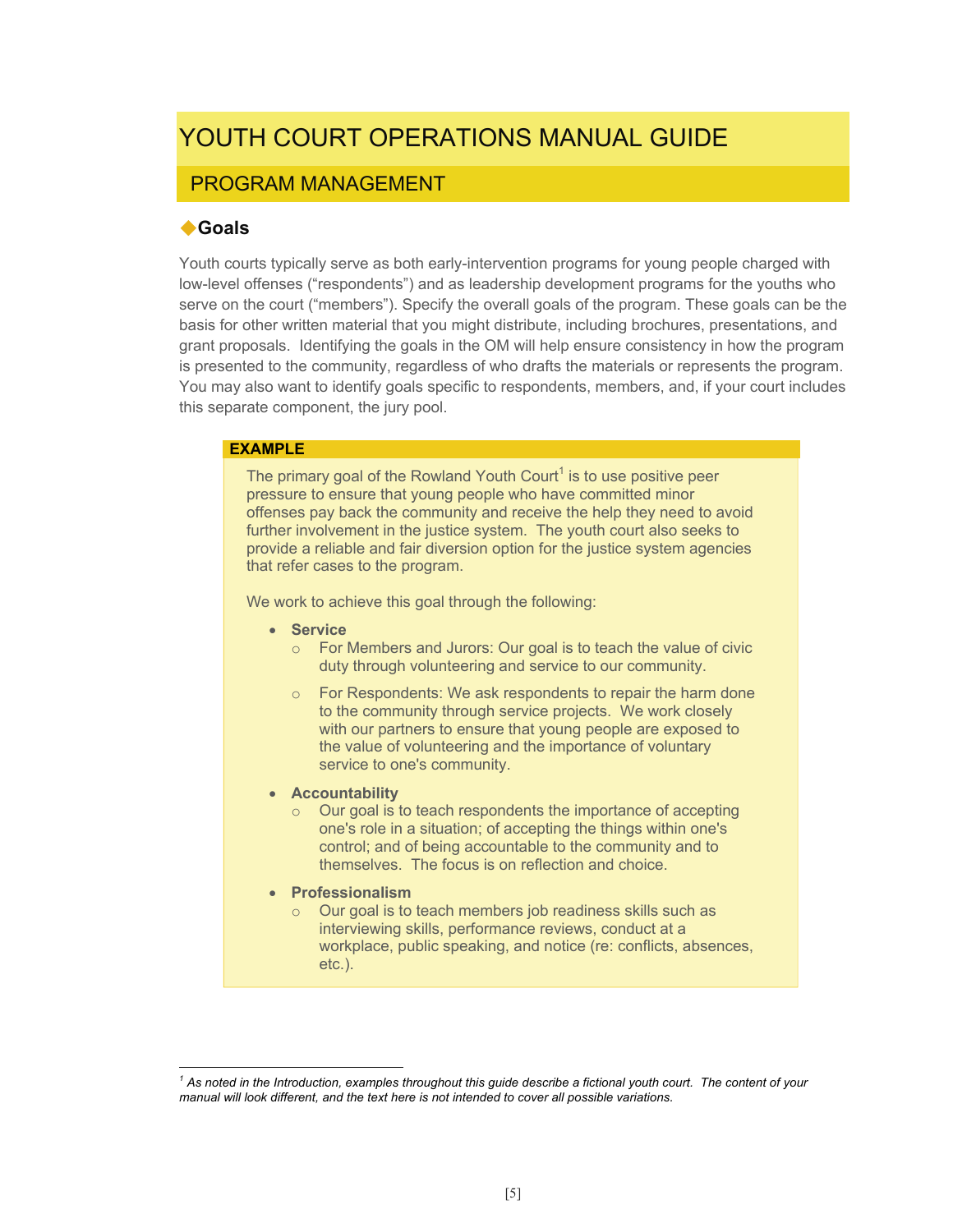#### **Leadership**

- o For Respondents: Our goal is to assist respondents in making better choices for themselves in the future. Although we specifically offer a decision making workshop, every interaction with a respondent emphasizes ownership of choice and opportunity for reflection.
- o For Members: Our goal is to develop leadership skills in the young people we work with through a bi-annual training program and on-going development efforts such as giving and receiving constructive feedback among peers.

# **Budget and funding**

Include the basic annual expenses and revenue for the program, including some guidance as to how these numbers are generated. It may not be appropriate to include a detailed budget, because you may not want, for example, salary information in one of the program's more public documents, but provide at least the building blocks of the budget. Also indicate where past funding proposals, reports and budgets are stored and include a current schedule of reporting requirements for any funding sources either in the OM or as an easily updateable Appendix.

#### **EXAMPLE:**

Electronic files can be found in C:\Budget as follows:

- \Funding: proposals, reports and current schedule of reporting requirements
- \Expenses: up-to-date budget worksheet and vendor payment forms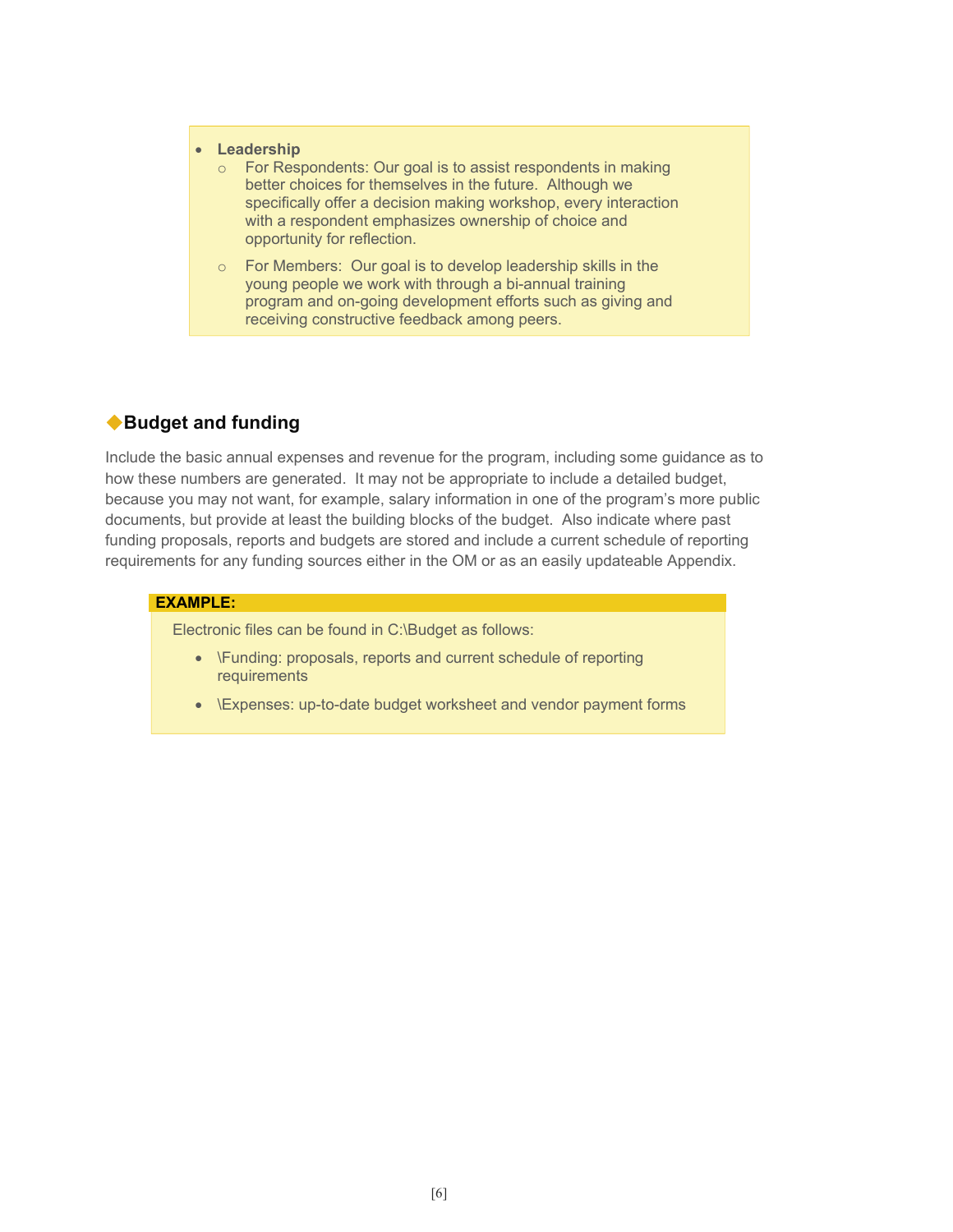| <b>Expenses (based on FY 2010)</b>                                                                              | <b>Annual amount/notes</b>                                                                                                                                                                  |
|-----------------------------------------------------------------------------------------------------------------|---------------------------------------------------------------------------------------------------------------------------------------------------------------------------------------------|
| <b>Program operations</b>                                                                                       |                                                                                                                                                                                             |
| <b>Facility rental</b>                                                                                          | Rent @ \$XX per month, lease through 20XX                                                                                                                                                   |
| <b>Utilities</b>                                                                                                | Heat, water and gas provided in kind. Phone and<br>internet: Verizon @ approx. \$XX per month                                                                                               |
| Equipment (purchases and<br>maintenance)                                                                        | Copier rental @ \$XX per month                                                                                                                                                              |
| <b>Staff</b>                                                                                                    |                                                                                                                                                                                             |
| <b>Program Coordinator</b>                                                                                      | FT @ \$XX/year                                                                                                                                                                              |
| <b>Assistant Coordinator</b>                                                                                    | PT @ \$XX/year                                                                                                                                                                              |
| Youth court program supplies                                                                                    |                                                                                                                                                                                             |
| Refreshments for members (during<br>trainings and hearings)                                                     | Est. \$XX per month, from Costco. Annual<br>membership fee provided by org.                                                                                                                 |
| <b>Youth court T-shirts</b>                                                                                     | Shirts are \$xx/each if we order over 15.                                                                                                                                                   |
| Hearing accessories: judge's robe,<br>gavel, flags, signage                                                     | Donated/not needed                                                                                                                                                                          |
| General office supplies (e.g., pens,<br>paper)                                                                  | <b>Annually \$XX</b>                                                                                                                                                                        |
| Printing costs (e.g., training<br>curriculum, hearing documents,<br>intake forms)                               | <b>Annually \$XX</b>                                                                                                                                                                        |
| Printing and postage for<br>community outreach materials<br>(e.g., newsletters, articles, event<br>invitations) | <b>Annually \$XX</b>                                                                                                                                                                        |
| Materials and resources for<br>milestone events (e.g., member<br>graduation)                                    | <b>Graduation: \$XXX</b><br>Holiday event/induction: \$XX not including in-<br>kind donations                                                                                               |
| Incentives for member participation                                                                             | 2 Field trips @ \$XX/trip<br><b>Community Advocate challenge awards:</b><br>\$X/award if not covered by donated goods<br>Holiday event awards: \$X/award if not covered<br>by donated goods |
| <b>Transportation assistance</b>                                                                                | Annually \$XX for public transportation                                                                                                                                                     |
| <b>Funding for FY 2011</b>                                                                                      | <b>Annual amount/notes</b>                                                                                                                                                                  |
| Institutional support from parent<br>organization                                                               | \$XX annually                                                                                                                                                                               |
| Government grants (federal, state,<br>local)                                                                    | \$XX to be used in FY 2011                                                                                                                                                                  |
| Government agencies (e.g., law<br>enforcement, court system,<br>probation services, school district)            | \$XX, renewed annually based on MOU                                                                                                                                                         |
| <b>Elected officials</b>                                                                                        | \$XX received in FY 2011, have to reapply every<br>year                                                                                                                                     |
| Individual giving (through<br>fundraisers or other initiatives)                                                 | Approximately \$XX raised through annual bake<br>sale                                                                                                                                       |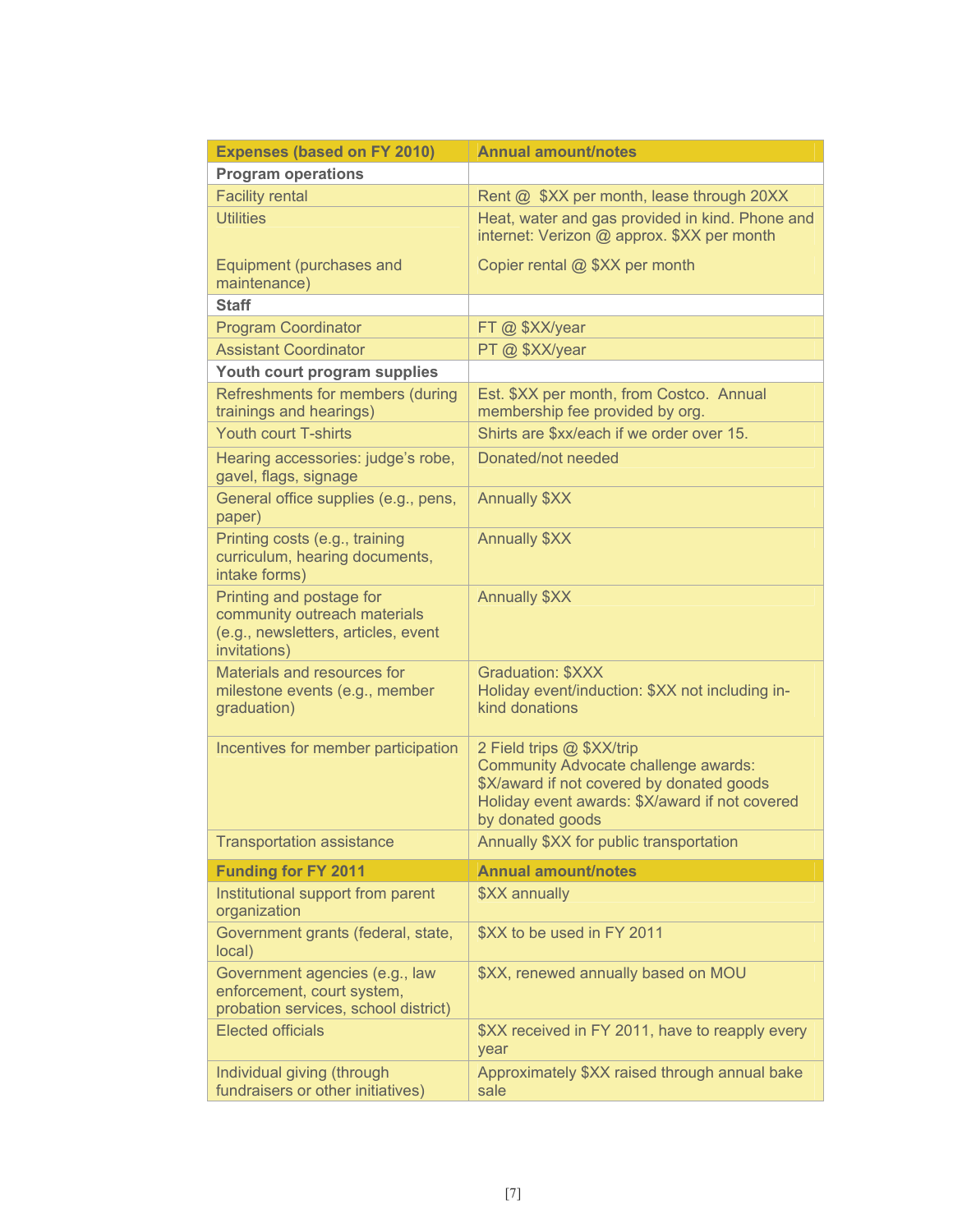# ◆ Staff

List specific roles and responsibilities for all paid and volunteer staff. Given limited resources, clearly identified responsibilities allow program coordinators to identify opportunities to maximize the use of paid staff, adult volunteers, and partner support. Clearly defined roles and responsibilities are especially important when working with volunteers who are likely to work with the program on a part-time and short-term basis. If you have written job descriptions, include these as an Appendix. If your program does not have designated staff, you don't know yet what you will be able to fund, or staffing is flexible depending on current funding, list the tasks that must be accomplished by any staff person or volunteers.

## **EXAMPLE**

Program Coordinator (Full-time):

The Youth Court Coordinator coordinates and manages all aspects of youth court operations. As such, the coordinator is responsible for recruitment, training, and selection of youth court members, and the coordinator facilitates, documents and manages all youth court referrals and sanction compliance. The coordinator:

- Supervises and manages youth participants and adult volunteers;
- Recruits youth court members and ensures a full hearing calendar;
- Facilitates a 40-hour training course for youth court members;
- Conducts intakes for respondents and families;
- Ensures a high sanction completion rate by organizing community service projects and partnerships; and coordinating, monitoring and tracking sanction quality and compliance;
- Reports outcome and sanction compliance to referral sources;
- Serves as a liaison with community partners such as local schools, police precincts, community members, and social service agencies;
- Generates and sustains community support for the youth court, such as by making public presentations;
- Oversees program evaluation, statistical reporting, and administrative office management; and
- Assists in planning and implementation of related youth programs and services.

#### Assistant Coordinator (Part-time):

- Assists in the daily operation of the youth court;
- Assists with the recruitment of participants for youth court training and membership;
- Assists with the training of members and, together with the youth court coordinator, facilitates and organizes the 40-hour youth court member training;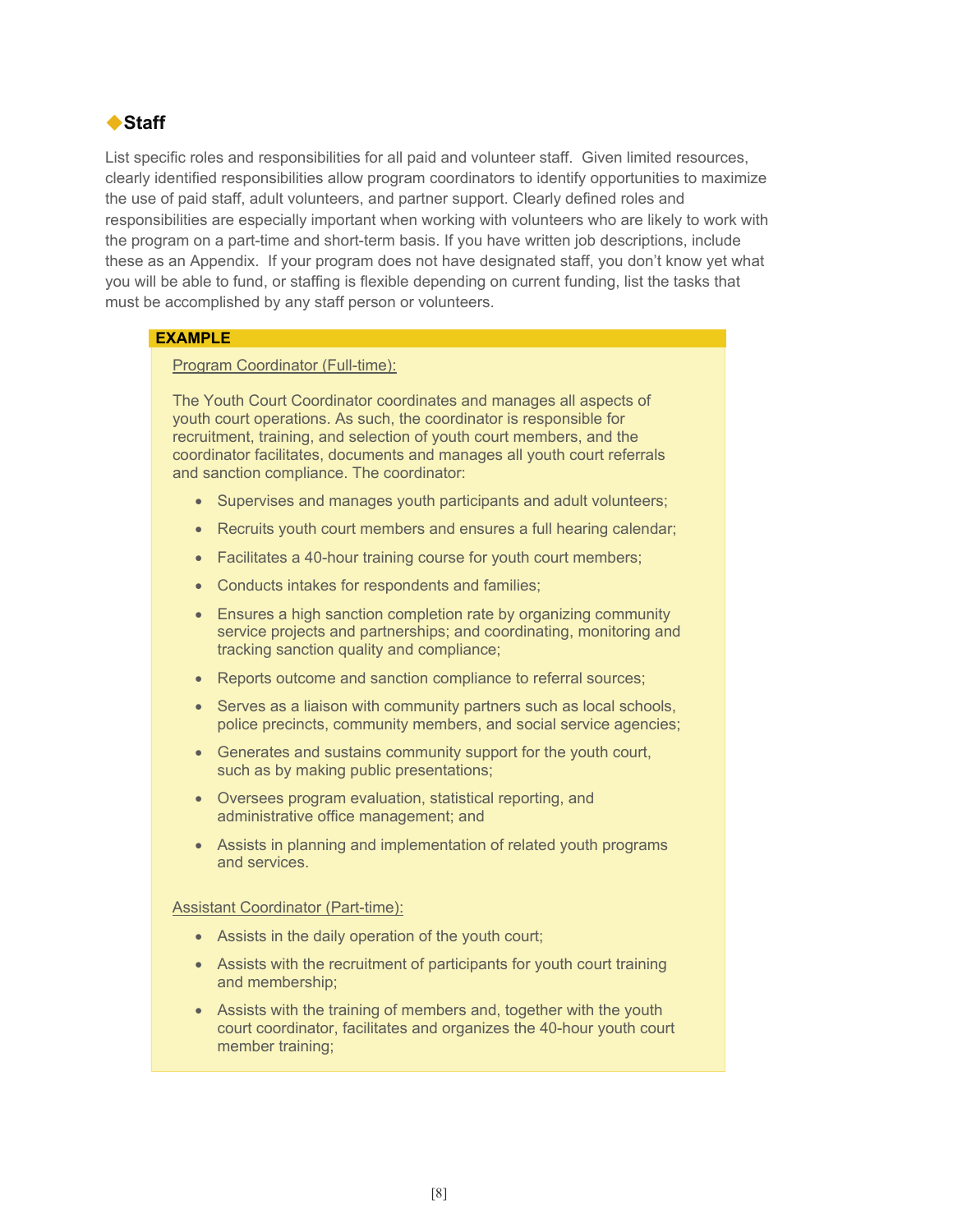- Assists in the recruitment of community volunteers as guest speakers;
- Conducts outreach to parents and youth who are referred to the youth court ;
- Assists in developing and coordinating community service projects, workshops and other programming for respondents;
- Closely monitors and tracks compliance of respondents and prepares compliance reports for referring agencies ;
- Manages hearing and training schedules;
- Provides support for youth court members during trainings and hearings;
- Assists in the coordination and planning of special events ;
- Assists in conducting outreach to community based organizations to support the function and growth of the program ; and
- Performs other tasks and functions as assigned by the youth court Coordinator.

## **Data collection and management**

Data collection will be referenced throughout the OM, but it is helpful to list in one place all of the tools used and any manuals or directives for their use. There are two forms of data collection to describe: data collection used to track and manage program operations (e.g., referrals, membership, case outcomes) and data collection used to evaluate the program (e.g., surveys, interviews).

#### **Operational data:**

Track a minimal set of data elements for all referrals and cases. In addition to tracking information to assist with case management, record data that directly relate to your programs' goals and objectives. Also describe your program's data retention policy. Maintaining records for an appropriate period of time ensures the accountability of the youth court. Youth courts also have a duty to maintain the privacy of and protect respondents, parents, and members.

#### **EXAMPLE:**

We use two Excel spreadsheets to track program data. We have created an instruction sheet which is located in C:\Program Management\Data\Data entry instructions.doc.

• Referrals, cases and respondents: C:\Program Management\Data\Respondent Tracking Sheet.xls. This file includes all case data, including referral sources, types of offenses,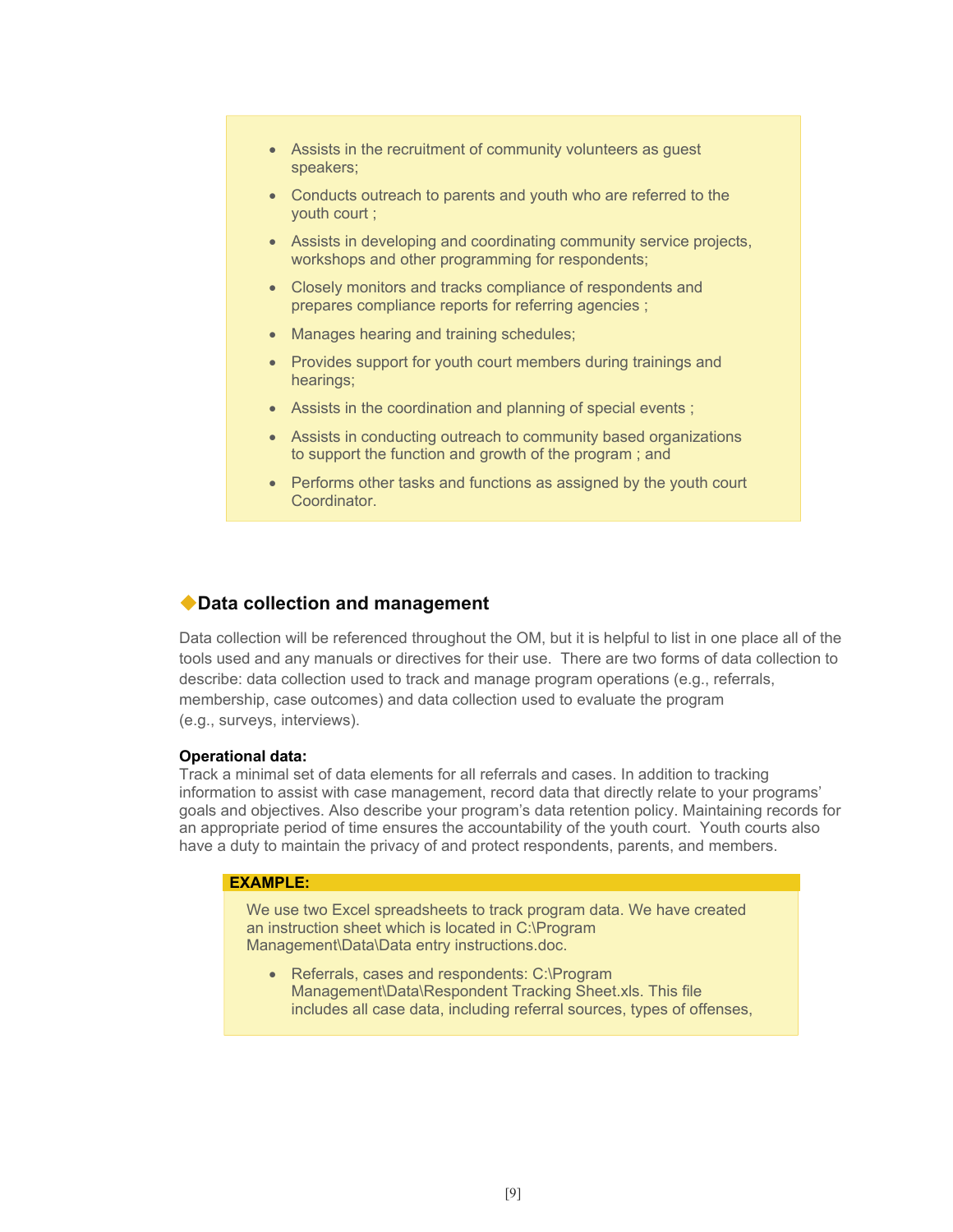sanctions assigned, and sanction monitoring. It is updated after every referral and intake; immediately post-hearing when sanctions are assigned; and as sanctions are completed.

 Members: C:\Program Management\Data\member Tracking Sheet.xls. This file includes information about trainees as well as members. Once trainees become members, it is used to track their attendance and lateness, role assignments and community service hours.

We retain all case records for six years after the case is closed or three years after the individual involved turns 18, whichever is later (this is based on N.Y. Comp. Codes R. & Regs. tit. 8, apps. H, I, J, and K). Twice each year we review all case files and shred all documents which do not meet this criteria.

File cabinets must be locked whenever staff are not in the office (including when stepping out to conduct an intake with a respondent). Never leave case, respondent or member information unattended.

## **Evaluation data:**

If the program administers any evaluation tools for members or respondents, such as surveys for members, respondents and parents, describe these tools and include copies of the tools as an Appendix. Include any directions on how to administer these tools as well as any protocol for entering the data into a spreadsheet or other data collection program.

## **EXAMPLE:**

The Rowland Youth Court uses the following evaluation tools:

- Member survey: C:\Evaluation\Member survey.doc. We administer this survey the first day of training and the last day of training. It takes approximately 20 minutes to complete. The survey tracks changes in members' attitudes about the police, the court system, and laws, as well as in measures of civic engagement and feelings of efficacy. Instructions for survey administration, including how to assign anonymous IDs, are in C:\Evaluation\Member survey instructions.doc. Tally survey responses after every training cohort using C:\Evaluation\Member survey data.xls.
- Respondent and Parent/Guardian surveys: C:\Evaluation\Respondent survey.doc and C:\Evaluation\Parent survey.doc. Give the respondent and parent/guardian these surveys immediately following hearings and collect before they leave. The surveys are designed to measure whether respondents and parents/guardians thought the process and sanctions were fair, whether they understood the process, and whether they would recommend youth court to other young people and families. Tally survey responses every quarter using C:\Evaluation\Resopndent survey data.xls.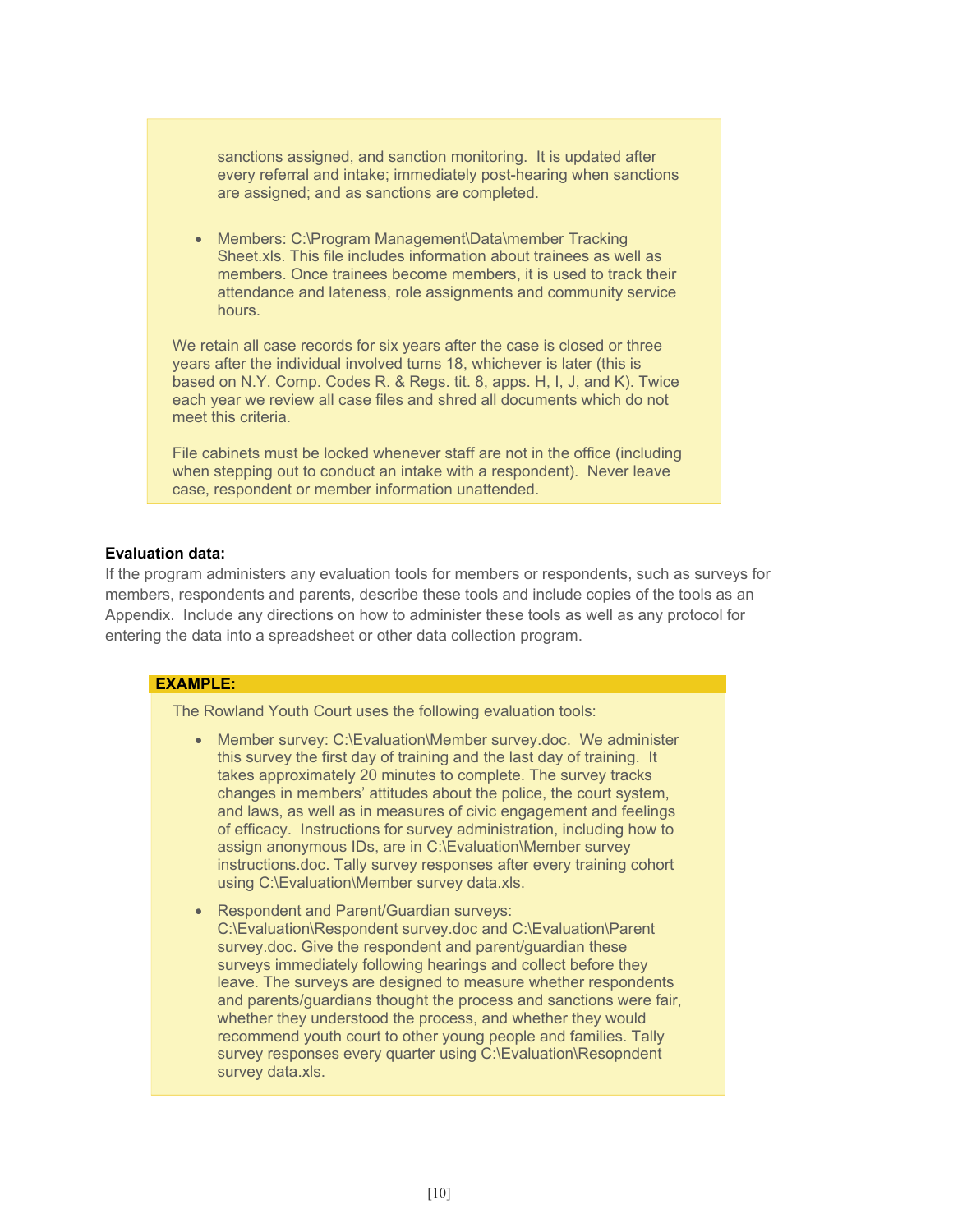# **Reporting requirements**

If the program reports on its activities to any sponsoring organizations, partners, or funders, provide details on how often and what information is included. Include where reports are kept.

#### **EXAMPLE:**

RYC has the following reporting requirements:

- Rowland County Department of Youth and Families: Every quarter the RYC provides the following data: number of cases broken out by case type and referral source, number of completed community service hours, number of members, and completion rate.
- Department of Probation and Police Department: Annually, the RYC provides the following data upon request to these two referral sources: number of cases broken out by case type, number of completed community service hours, and completion rate.
- Youth First Foundation: As this foundation supports civic engagement and leadership development, the RYC provides data on the volunteer members including number of members, number of returning members, number of training hours provided, results from member survey, and number of community service hours completed by members. We also provide anecdotal information about post-youth court activities of members, such as college enrollment and career ambitions.

# **Websites and social media**

Youth courts are increasingly using websites and social media to promote their programs, communicate with members and publicize their work to a wider audience. Describe all sites that are used by the program, the intended audience for that site (e.g., youth court members only, referral partners, the general public), where account information (including passwords) is stored, and policies for publishing information online.

#### **EXAMPLE:**

The RYC uses the following Internet sites to share information about the program:

- www.rowlandyouthcourt.org: This site contains basic program information, an online application process, news about current activities and contact information for staff. Currently, the Program Associate is responsible for maintaining the website and handling all technical issues. All technical information about the site, including how to upload content, is located in C:\Website\Technical information.doc.
- http://www.facebook.com/RowlandYouthCourt: This page is intended for the general public and youth court members and alumni. We use this page to post information about activities, youth court news, and links to articles and websites that are related to youth court work or would be of interest to members. New members are told about the page and are invited to "Like" the Rowland Youth Court on Facebook. We encourage members respond to our posts via the "Comment" feature. We have set up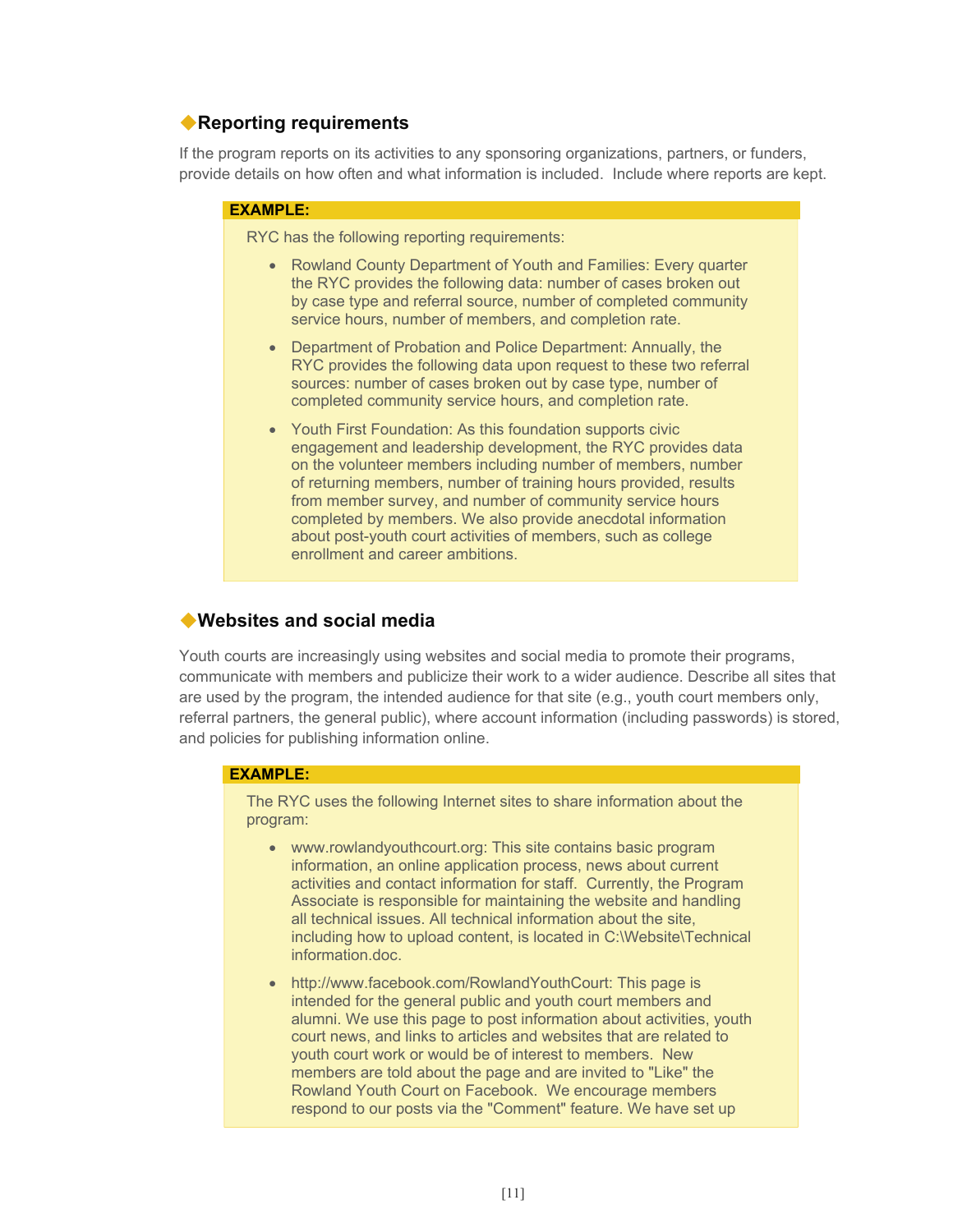our page so that an email is sent to the Program Associate whenever someone adds a comment to our page. As policy, we delete any postings that compromise a respondent's or member's privacy, that are disrespectful in any way, or are in any way inappropriate. Staff then speak to the poster and discuss the decision to delete the posting, giving the youth the opportunity to rewrite their post. To date, we have not had any problems with members or others posting inappropriate content to the Wall. We do not tag individual youths in the photos we upload. Facebook account information is located in C:\Facebook\Account information.doc.

## **Press and publicity**

## **Outreach to press:**

Program publicity can raise awareness of the youth court and help generate support. Good opportunities for garnering interest from press are events (e.g., graduations, guest speakers, special community service activities) and the opening or expanding of a program (e.g., a youth court begins to get cases from local courts). Include instructions on how to contact press in advance of an event, a contact or distribution list, and sample documents such as a press release. Also include what staff should do if a reporter contacts the youth court outside of a scheduled event/invitation seeking information about the program or a specific case.

#### **EXAMPLE:**

RYC notifies its press contacts prior to every graduation once the keynote and guest speakers have been announced. We also notify press when planning a special community service day, such as when members and respondents worked together with the Parks Department to clean up Rowland Park. To conduct outreach to press, follow these steps:

- Draft a press release (see C:\Press\Sample press release.doc) that includes a description of the event, any notable features of the event, and the cell phone number and email address of the Program Coordinator.
- Review the press contacts list to confirm that the names, email addresses and fax numbers are up-to-date. This can be assigned to a youth court member who would like to earn some community service hours or make up for missed session time. (C:\Press\Contact list.xls)
- Send the press release by email or fax to the contact list at least two weeks before the event.
- One day prior to the event, send a short email to the contact list reminding them of the event.

Occasionally RYC will field a request from a reporter who would like to do a story on the youth court.

• In general, we allow reporters to observe and write about hearings. Before agreeing to the request, let the reporter know the policies (see below) regarding publishing only first names of youths and no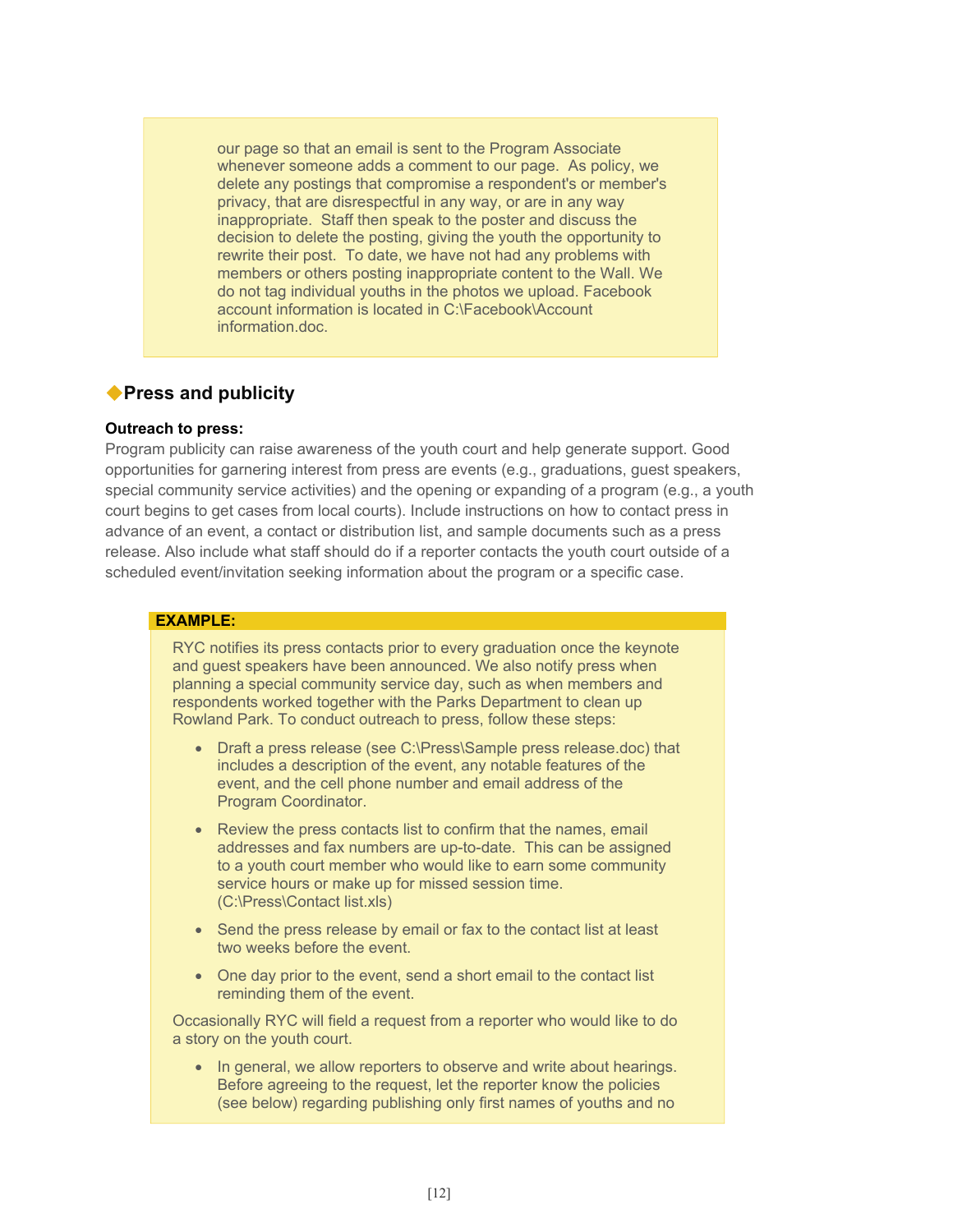photos of respondents. Also request to see a copy of the piece before it is published. While reporters have no obligation to agree to this, we have found that, when we explain this is to protect the privacy of the youth, reporters are often willing to comply.

- Once the date has been set with the reporter, inform members to ensure there will be maximum attendance and participation. Review media releases to confirm which members can be interviewed and photographed.
- When scheduling hearings for that day, explain the circumstances to the respondents, and offer them an alternative hearing date if they do not want a reporter at their hearings.

#### **Media policies and waivers:**

Youth courts are responsible to two groups of youth when press attend: members and respondents. Specify program policies for each group. Typically, respondents' privacy is protected to a higher degree than that of members. For example, you may decide that only respondents' first names should be given to reporters, and they should not appear in photographs. In addition to outlining your program's policies, include the releases that members and respondents (and their parents/guardians) must sign in order to be interviewed or photographed. These releases can also give your program permission to use any media the youth participates in, such as reprinting photographs online.

#### **EXAMPLE:**

RYC media policy for members and respondents:

- Members are given the Media Release Form (C:\Press\Media Release Members.doc) when they join the youth court. On this form, members and parents can agree to interviews, photographs, or neither. Keep these signed forms on file for reference; these forms still apply once members have left the program, so do not discard them.
- Respondents are not asked to sign a release form unless there is press coverage the day of their hearings (C:\Press\Media Release Respondents.doc). It is RYC policy to instruct reporters to not take photographs of respondents and to not use respondents' last names or identifying information. If you suspect a reporter is not respecting this request, intervene and remind the reporter that the invitation to cover the hearing is contingent on respecting these rules.
- If a reporter wants to interview a respondent, parent, or member, a staff person MUST be in attendance. Staff must intervene if they suspect a youth or parent is uncomfortable during the interview.
- Members and respondents are not permitted to give reporters their personal contact information. If a reporter would like to follow up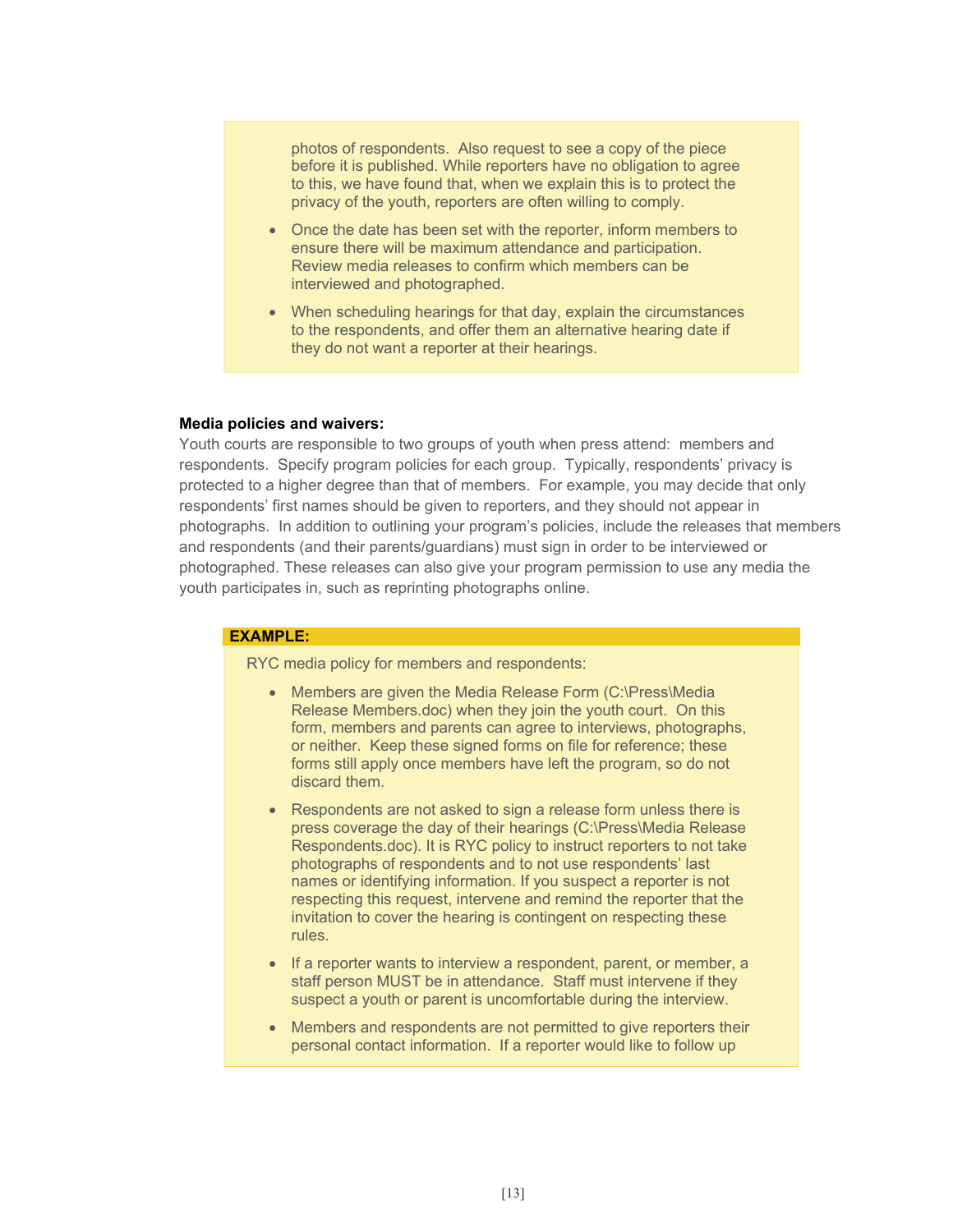with a youth, instruct him/her to contact the youth through the program.

 Once members/respondents have signed media releases, we can use any photos and written materials in any form. We do not need to seek additional permission for future publication, even after members have graduated the program.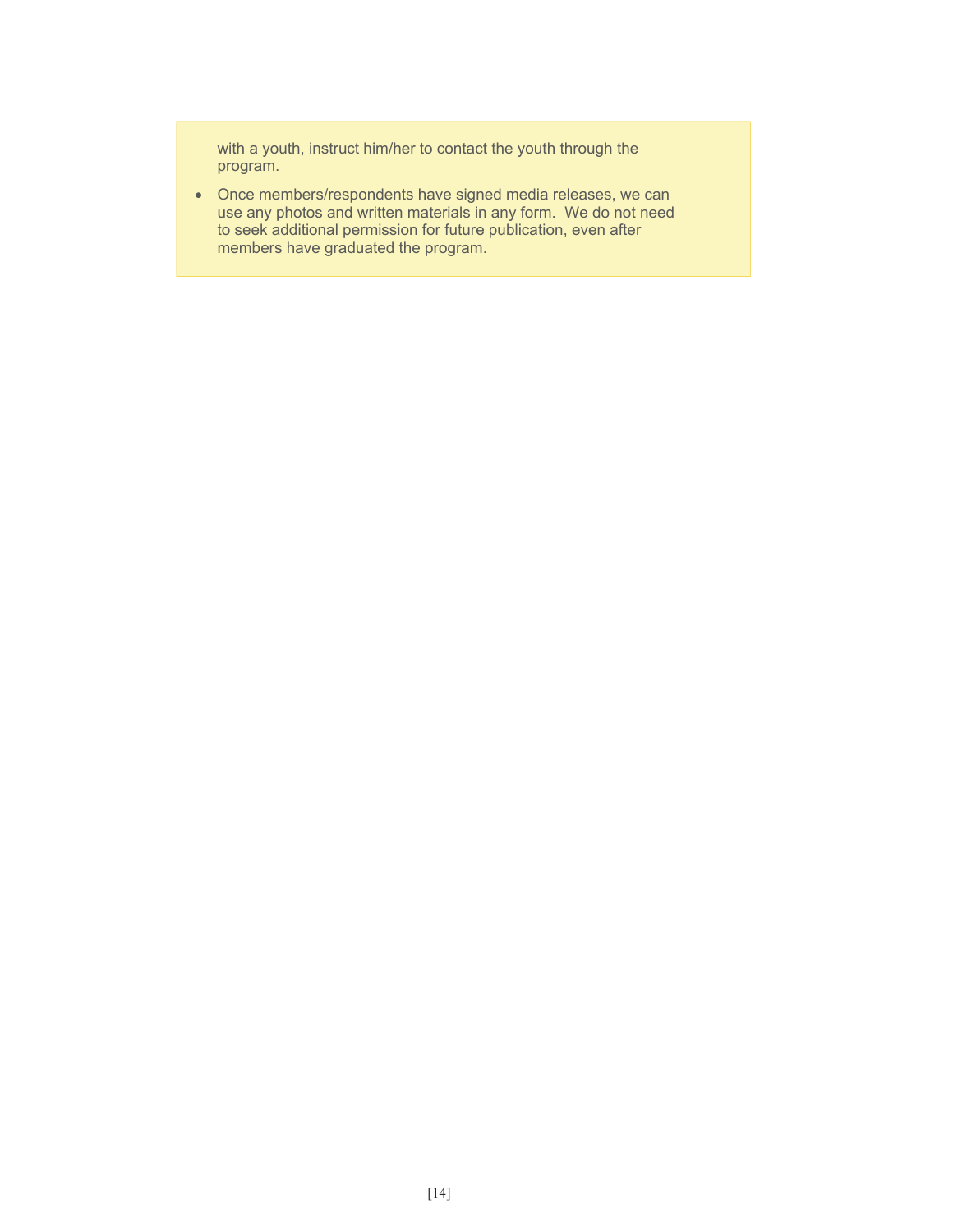# YOUTH COURT MEMBERS

## **Criteria for membership**

Include any age or grade requirements, residency or other geographic restrictions or preferences, academic standing requirements, skills, or any other baseline criteria for membership. This does not include attendance and participation requirements for maintaining good standing.

#### **EXAMPLE:**

Aside from age (14 to 18 years old), there are no other specific requirements for youth court participation. Trainees can begin the training at 13 years old if they will turn 14 during the course of training. Preference is given to youth who reside or go to school within the youth court's catchment area.

RYC first recruits young people to participate in the training program. Youth who successfully complete the training program are then eligible to serve on the youth court. Participating in the training does NOT guarantee youth court membership.

# **Recruitment**

#### **General guidelines:**

Include overall guidelines or tips for the recruitment process, such as diversity goals for recruitment, general yield rate based on past experience (e.g., accept 40 applicants to training if you want to have 15 new members), and overall messaging.

#### **EXAMPLE:**

We try to maintain a group of 20 active youth court members. Youth court members may stay in the program until they turn 19, decide to leave, or are asked to leave the program due to a problem with their participation. Twice during the year (fall and spring) the RYC recruits and trains new members. The number of new members will depend on the number of projected vacancies. Strive for a yield rate of 40 training candidates, with at least 30% being former youth court respondents. During recruitment, keep the following in mind:

- Set clear expectations from the onset that youth court training and membership are serious commitments. Reiterate that the court hears real cases and that the members' decisions will impact their peers' lives (particularly if recruiting amongst youths familiar with moot court or similar programs).
- Invite current members to help with recruitment. Ask them to invite friends to apply, to give presentations at information sessions, and to help contact relevant organizations. It is worthwhile for prospective applicants to hear from experienced youth court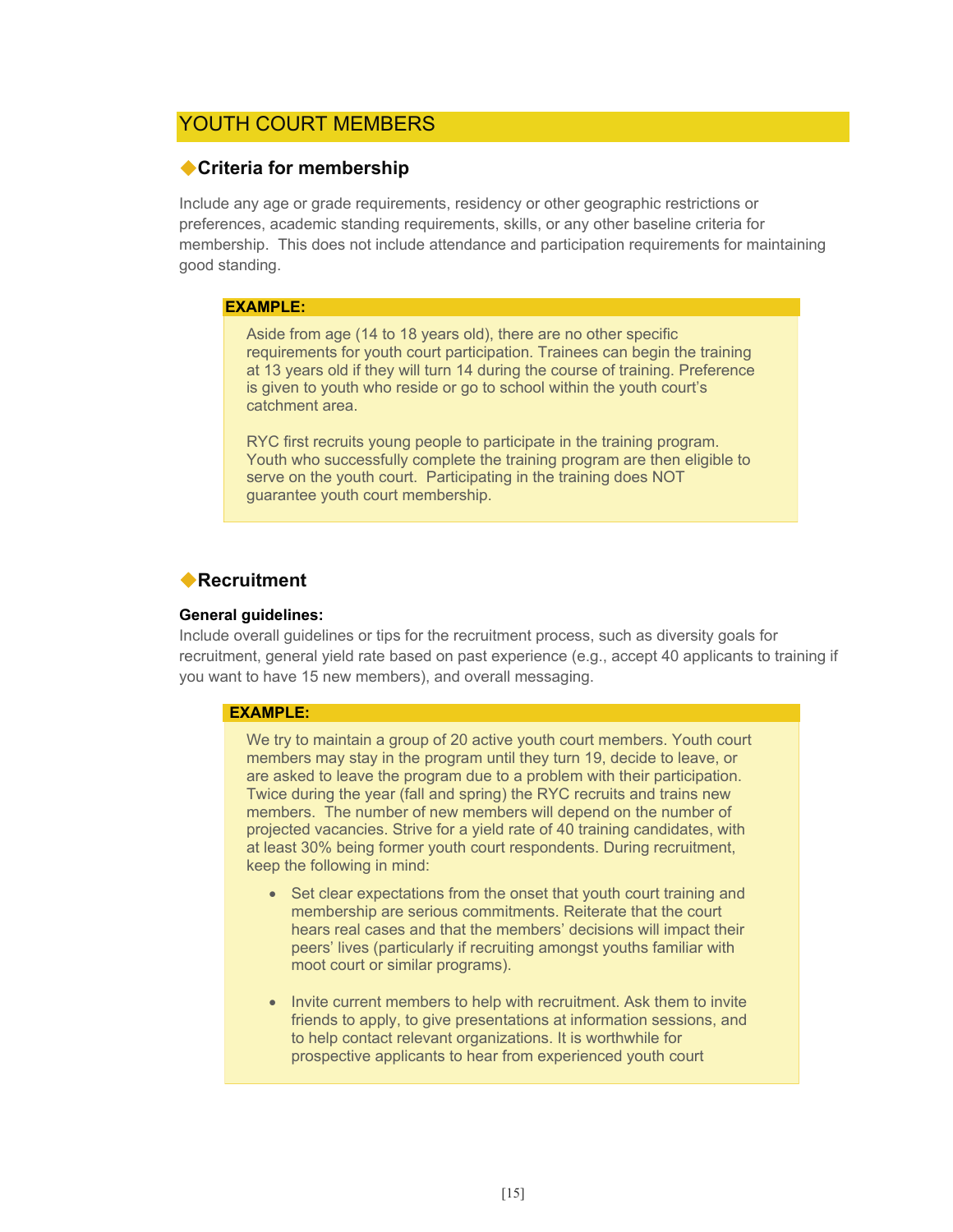members about their service and how participation has affected their lives.

 During every intake and post-hearing meeting with respondents, remind them that if they successfully complete all sanctions, they will be eligible to apply to become a member of the youth court.

#### **Timeline and work plan:**

Detail the tasks that will need to be completed for recruiting new youth court members, with approximate standard deadlines. For example, starting from the date you plan to begin training your recruits, how many weeks in advance will you need to begin each recruitment task in order to accomplish all tasks in time to begin training. The tasks may include revising any recruitment materials, posting or mailing the application, contacting potential recruiting sites such as schools, classes or clubs, and scheduling presentations, conducting presentations, holding interviews or orientation.

#### **EXAMPLE:**

The following bullet points outline the basic steps required in the six weeks prior to the start of training:

- **4 to 6 weeks** before the first day of training: Contact schools and other potential sources for trainees and discuss recruitment strategies. Solidify plans for classroom visits, information tables, or other meetings. *(Note: see Recruitment Strategies below.)*
- **3 to 4 weeks** before the first day of training: Begin recruitment presentations and flyer and application distribution. Hold information sessions to promote the program in classrooms, afterschool programs, and community-based organizations. During these sessions, talk about the program, how it helps the community and young people, and how participation benefits members. All distributed materials should include the application deadline and instructions for submitting applications. At all presentations, collect names and contact information for all interested youths. If possible, put the application and any pertinent information online. Distribute information cards with a link to the online material. Advertise the opportunity on websites and social networking sites. Send application information to all former respondents who have had cases since the previous membership drive who successfully completed all sanctions.
- **3 weeks** before the first day of training: Follow up by telephone with youths, including former respondents, who have expressed interest in the youth court but have not yet submitted applications.
- **2 weeks** before the first day of training: Application deadline. Review applications and invite applicants to a group interview. Host a group interview to gauge applicants' public speaking skills, ability to work in groups, and interest in the program.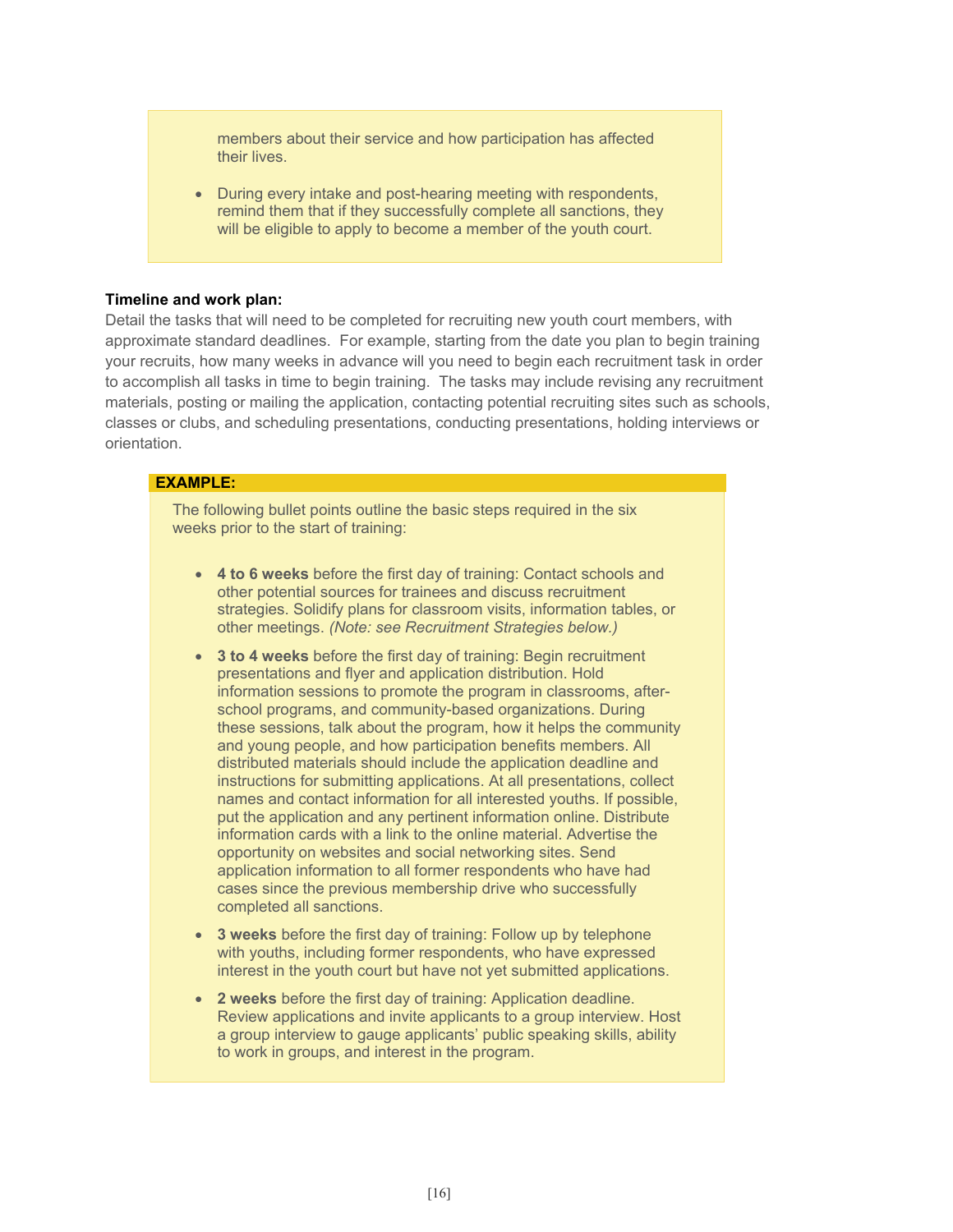**1 week** before the first day of training: Select applicants for training. Mail each applicant an acceptance letter and the packet of paperwork to complete and bring to the first day of training.

#### **Application for youth court membership:**

Include a copy of the application as an Appendix to the manual. Indicate where copies of the application are kept, both physically, if applicable, and electronically. Detail what the goals of the application are, and what information is critical, should a new version be developed.

#### **EXAMPLE:**

The application describes the program and communicates the professional expectations related to the youth court. Applicants must explain why they want to join the program and what unique skills they will bring to the court. The application includes one essay question about applicants' interest in the youth court, in addition to short-answer questions on their skills and experience, particularly working with groups. See the Appendix for a copy of the youth court application. The application is also in C:\Recruitment.

RYC distributes the application in hard copy, by email, and online by allowing applicants to fill it out through our website.

#### **Recruitment strategies:**

List the recruitment strategies associated with each partner or group from which you recruit, such as any relevant contact names and numbers/emails for schools or organizations (which can also be compiled in a spreadsheet or listed in an Appendix). Community-based youth courts, for example, often recruit from local high schools, each of which may have a preferred approach to distributing and collecting applications, hosting presentations, and identifying students. Schoolbased youth courts may use assemblies or activity fairs. Youth courts also use online bulletin boards, listservs, social media and other strategies to spread the word about the program and disseminate application materials, and each of these may have specific instructions, which should be included in the OM. Contact names and processes may have to be updated on a regular basis.

#### **EXAMPLE:**

#### School Partnerships:

Schools have different styles of working with the Rowland Youth Court; some details are:

- Fannie Lou Hamer Academy allows RYC staff to distribute youth court flyers and applications to students during lunch periods. Schedule appointments with Mr. Angelo Crespo.
- Baccalaureate School for Global Education has an after-school community service club (the hours of which do not conflict with the RYC schedule). Contact Mr. Peter Wilson about presenting to the community service club (and potentially other clubs). Mr. Wilson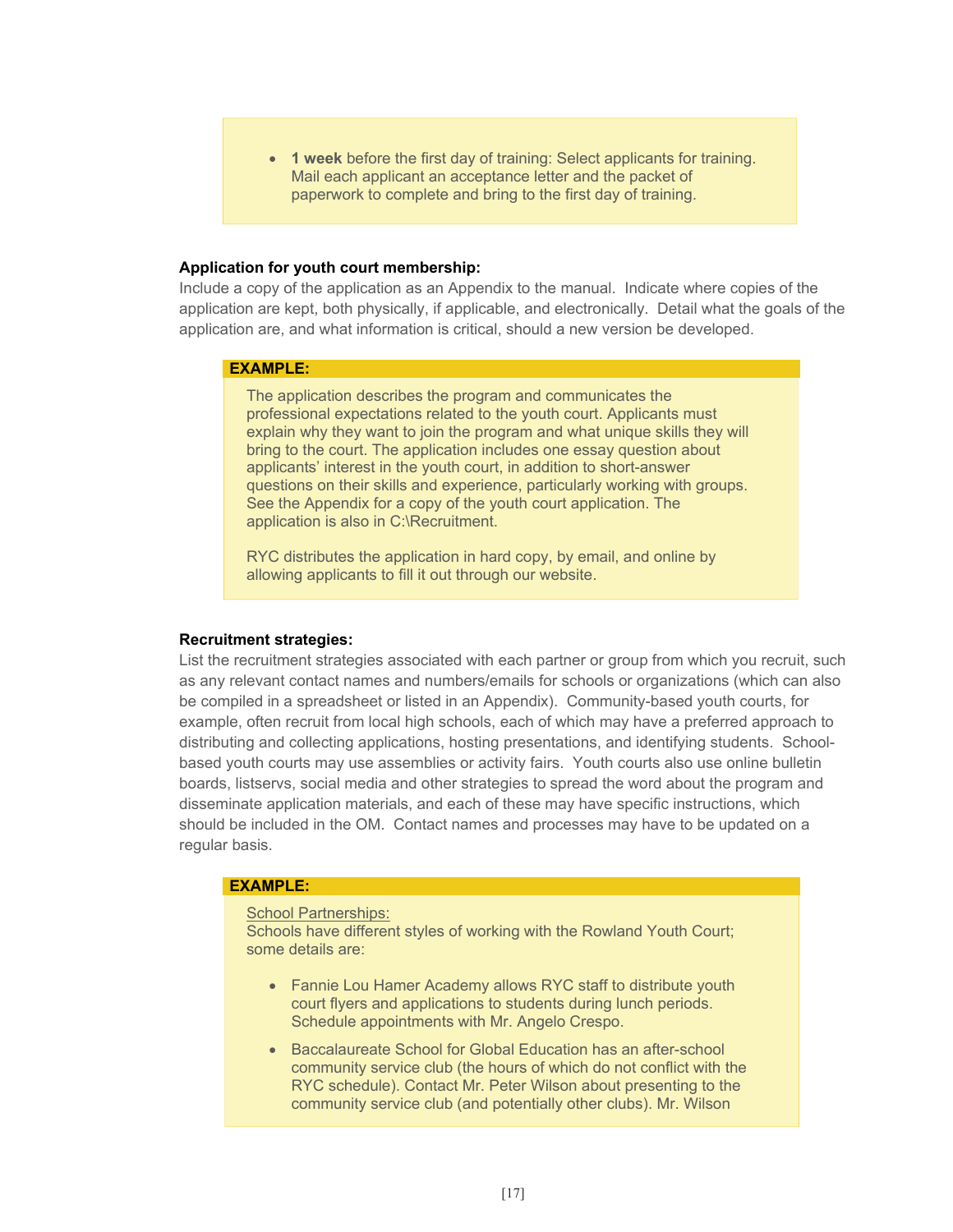recommends recruiting in early September, before students commit to other after-school activities.

• Rowland Charter High School has been a source of many RYC members for years. However, underclassmen typically have longer school days and are unable to make it to Rowland by 4:30pm. Contact Mr. John Dufour about speaking to juniors and seniors about the youth court during lunch.

#### Department of Probation:

The Rowland Youth Court encourages former respondents and other youths involved in the justice system to apply for youth court membership. In addition to calling former respondents, recruit probation-involved youths by presenting at the Department of Probation. Contact Ms. Roland or Ms. Henley at the Rowland Department of Probation to arrange such presentations.

#### Community-based organizations:

The local branches of the Rowland Public Library, the two local YMCAs, and the Newsome Houses community center typically allow us to post flyers – we are always looking for similar opportunities. In addition to posting flyers, ask about opportunities to speak directly with youths to pitch the program. We have sometimes been able to present to youth at the afterschool program at Newsome.

#### **Selection process for training class:**

Detail the mechanism for choosing members to participate in the training for youth court, and any selection criteria. For some courts, those selected for training will automatically be considered youth court members if they successfully complete the training; for others, there is a further selection process that occurs after the training, either based on achieving certain training goals (or passing a test) or based on the number of member slots available relative to the number in the training class. Include details on how orientation sessions or group interviews are conducted, as well as the process for individual interviews, if these are used.

#### **EXAMPLE:**

#### Evaluating applicants

First, review all applications. Invite any applicants that meet age criteria and have completed the application to a group interview. Information about the group interviews, including the agenda and all needed materials, are located in C:\Recruitment. Hold the group interviews at the same time a regular training session would begin, to reality-test whether applicants can fit the program into their schedules. At the end of the group interviews, let applicants know that they will be notified by phone whether or not they are selected to participate in the training class. Conduct one interview for former respondents, one for at-large applicants, and one make-up interview for applicants who missed their initial appointments. We let former respondents know that we do not share their history with the youth court with other applicants or continuing members, but that continuing members may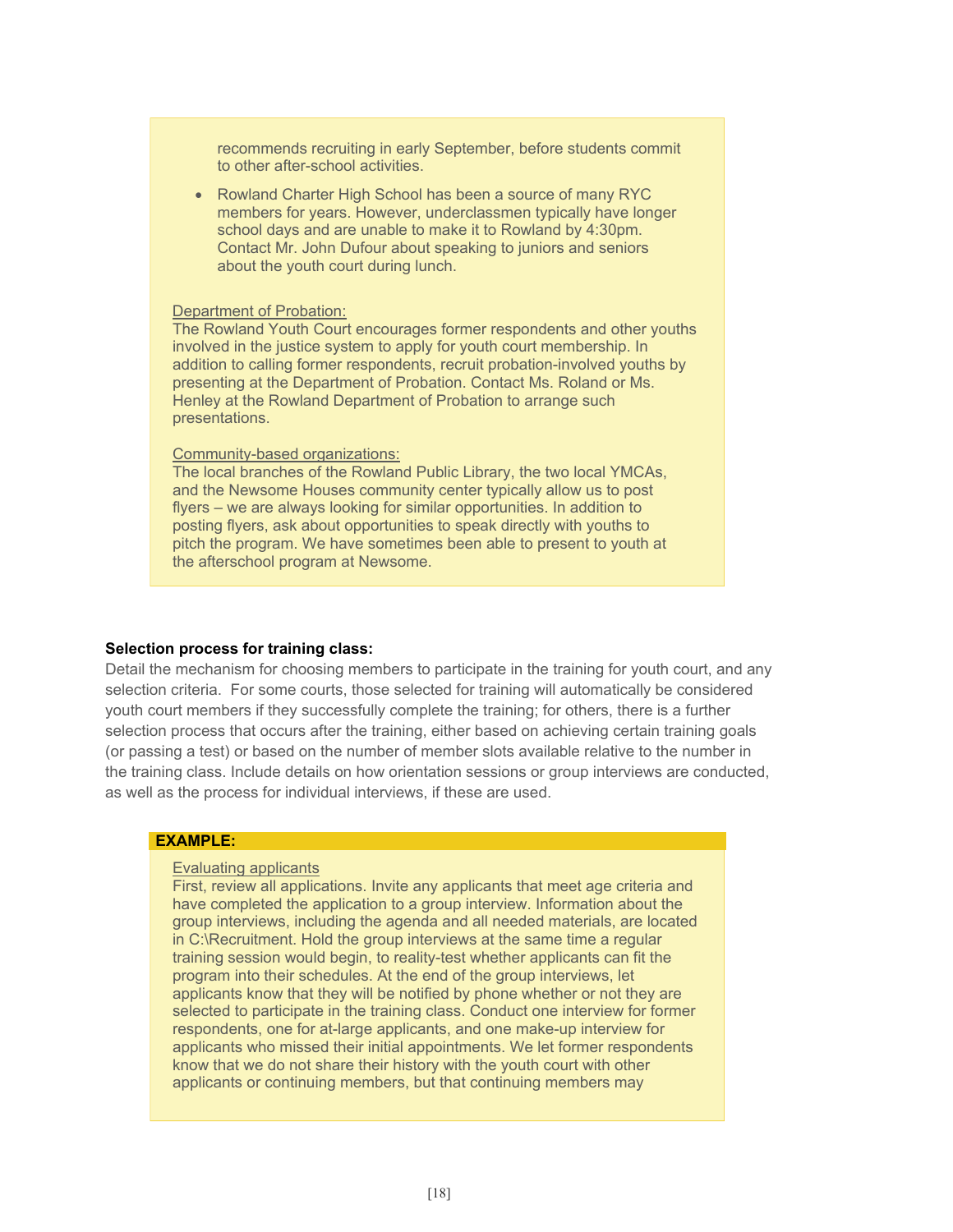recognize them. It is up to them whether or not to disclose they have been before the youth court. However, we find that nearly all former respondents share this information through the course of the training by choice.

#### Selecting trainees

Try to have a diverse group in terms of ages, race/ethnicity, schools, and neighborhoods. Select enough trainees to yield enough members to fill vacancies on the youth court. For example, if you anticipate needing to fill ten spots on the youth court, accept at least twenty applicants for training.

#### Notifying applicants and required documents

Call selected applicants and congratulate them on being accepted to the upcoming training class. Confirm applicants' addresses and mail them each a congratulatory letter and the Trainee Packet, which includes all necessary paperwork, to complete and bring to the first day of training. C:\Training\Forms\Training Packet.doc. The day before training begins, contact all trainees to remind them.

# ◆Training

## **Timeline:**

The OM can provide direction on how to develop a timeline for implementing a full training, based on the curriculum being used. If there are options—for example, doing all lessons after school vs. doing some after school combined with a Saturday session—you can break these down as well.

## **EXAMPLE:**

RYC training lasts about two months, with training sessions held two afternoons per week for two hours each day, for a total of 30 to 40 hours. Below is the most recent schedule:

| <b>Training Day</b>         | <b>Topic covered</b>                              | <b>Guest</b><br><b>Speaker</b>                |
|-----------------------------|---------------------------------------------------|-----------------------------------------------|
| Day 1 - Monday, 10/17       | Introduction to RYC; Expectations<br>of Program   |                                               |
| Day 2 - Wednesday,<br>10/19 | Overview of Juvenile Justice<br><b>System</b>     | Hon. Elise<br>Whitman.<br><b>Family Court</b> |
| Day 3 - Monday, 10/24       | Overview of Restorative Justice                   |                                               |
| Day 4 - Wednesday,<br>10/26 | Reaching the Respondent                           | Jessica<br>Kaymon                             |
| Day 5 - Monday, 10/32       | Precision Questioning & Role of the<br>Juror      |                                               |
| Day 6 - Wednesday,<br>11/2  | <b>Critical Thinking &amp; Objectivity</b>        |                                               |
| Day 7 - Monday, 11/7        | Sanctions, Consequences &<br><b>Deliberations</b> | <b>RYC Alumni</b>                             |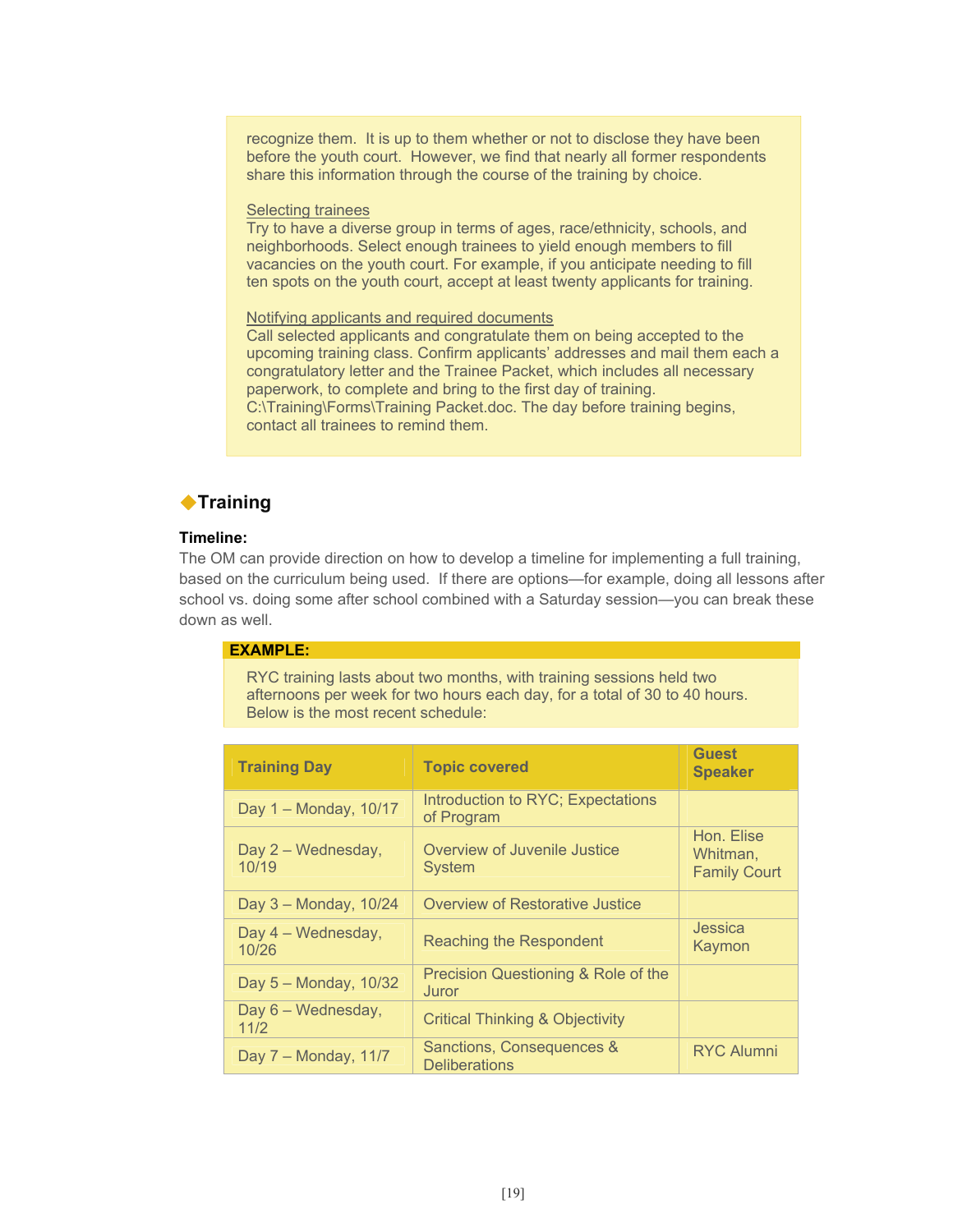| Day 8 - Wednesday, 11/9   | Hearing Walk-Through; Role of<br>Judge & Bailiff                |                                                                       |
|---------------------------|-----------------------------------------------------------------|-----------------------------------------------------------------------|
| Day 9 - Monday, 11/14     | Role of the Community Advocate                                  | <b>Brett</b><br>Trevors,<br>Assistant<br><b>District</b><br>Attorney  |
| Day 10 - Wednesday, 11/16 | Role of the Youth Advocate (Intake<br>Interviews & Questioning) | James<br>Bradshaw,<br>Attorney,<br><b>Legal Aid</b><br><b>Society</b> |
| Day 11 - Monday, 11/21    | Role of the Youth Advocate<br>(Statements)                      |                                                                       |
| Day 12 - Monday, 11/28    | Public Speaking & Review of<br>Advocate statements              | <b>Officer</b><br><b>Stanis</b>                                       |
| Day 13 - Wednesday, 11/30 | <b>Mock Hearings</b>                                            |                                                                       |
| Day 14 - Monday, 12/5     | <b>Review Session</b>                                           |                                                                       |
| Day 15 - Wednesday, 12/7  | <b>RYC Bar Exam</b>                                             |                                                                       |
| <b>Friday, 12/9</b>       | Grade Bar exams & RYC Decision<br>Meeting                       |                                                                       |
| Wednesday, 12/21          | RYC Holiday Party with new &<br>returning Members               |                                                                       |
| Tuesday, 1/3              | Day 1 of Cohort 6 - team building<br>activities                 |                                                                       |
| Thursday, 1/5             | Cohort 6 begins hearing cases                                   |                                                                       |

## **Curriculum:**

Indicate what curriculum is being used, and where it can be found. It may also be helpful to indicate when and how it was developed and any other background that might be relevant to someone considering revising it. If portions of it are copyrighted by another program or group, or some sections have been copied from published sources, note this (even if it's indicated in the curriculum itself). Also indicate where there is room or need for modification in the length or content of the training based on circumstances.

#### **EXAMPLE:**

RYC uses the Center for Court Innovation's Youth Court Training Curriculum. A copy of the curriculum is in C:\Training\Training Curriculum.

We try to use the curriculum as written. However, we sometimes change the order of sessions based on availability of guest speakers. For example, we try to have an ADA participate in the "Precision Questioning" session and will work around the speaker's availability. In some cohorts, we find that we need to deviate from the curriculum temporarily to focus on teambuilding activities, such as more ice breakers and group projects. If this happens, just pick up the curriculum where it left off after the focus on team-building.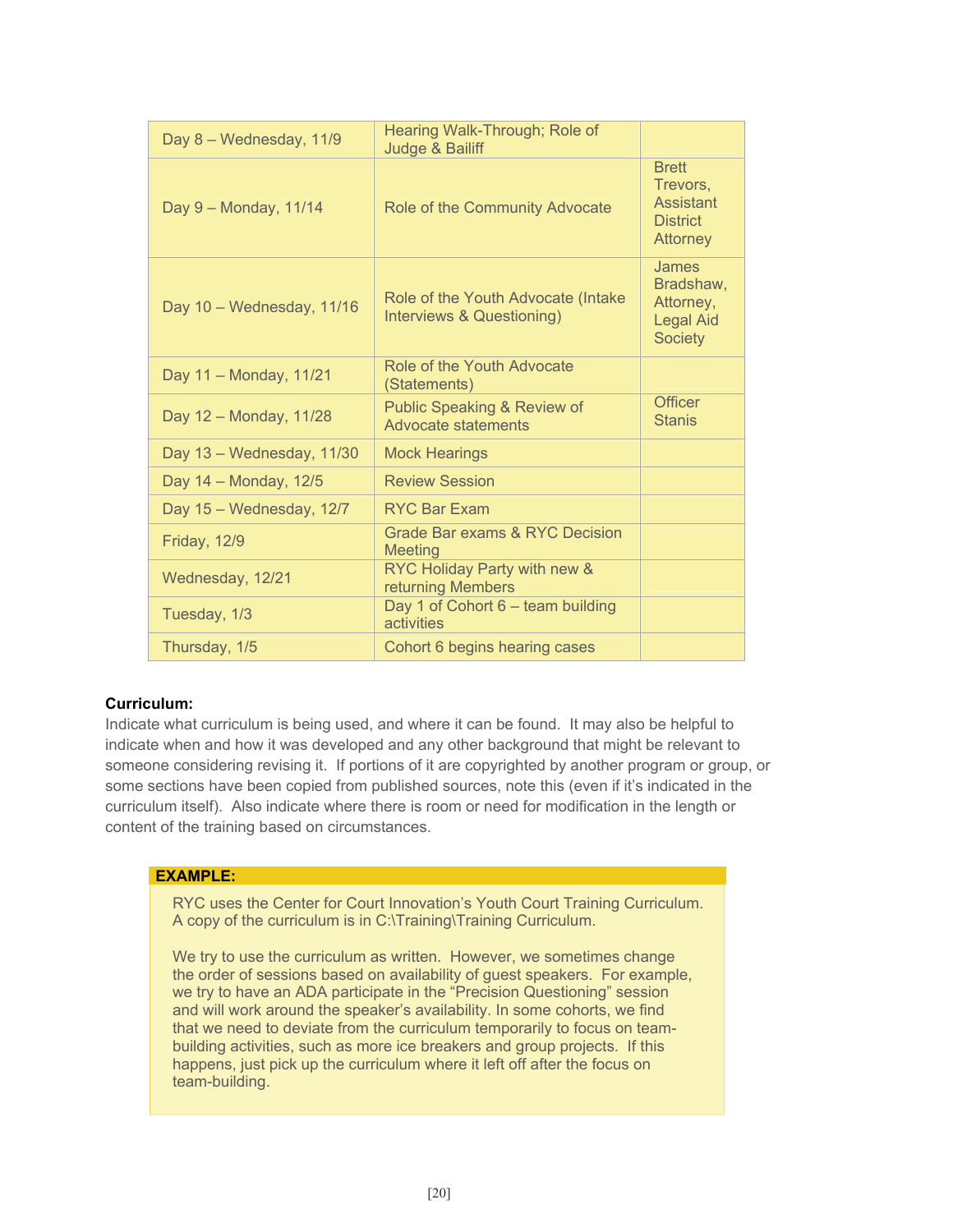#### **Trainers and guest speakers:**

Youth courts vary in how training is accomplished. Some, for example, use their own staff; some combine staff with guest speakers on particular topics; and some partner with law schools or other groups to deliver the training. Spell out who does the training, any experts that may be called in and how to reach them, and how particular training partnerships work. Include any other protocols for training staff or volunteers.

#### **EXAMPLE:**

The Rowland Youth Court typically uses the following guest speakers during training. Contact each speaker about two months before the training begins to inquire about interest and availability:

- James Bradshaw, Attorney, Legal Aid Society
- Brett Trevors, Assistant District Attorney
- Hon. Elise Whitman, Family Court

#### **Materials:**

Indicate whether there are materials that will need to be copied and distributed, or created for the curriculum, and how far in advance these should be prepared.

#### **EXAMPLE:**

Each staff member should get a copy of the curriculum, and review each session plan before it takes place. Prior to each session, copy the relevant handouts (alternatively, make all copies at once before the training begins).

One month prior to the start of training, place an order for folders, pens, name tags and binder paper for the training group.

At the first training session, distribute folders and blank paper to the participants. Instruct participants to put their name on their folders; they will use these folders to manage handouts distributed throughout the training. At the start of every session, distribute the handouts that will be used that day.

#### **Jury pools:**

Some youth court models employ a jury pool, in which youth who have not gone through the full training program serve as jurors for youth court cases. If your youth court uses a jury pool, spell out how participants are recruited and how they are trained.

#### **EXAMPLE:**

RYC has a jury pool of approximately 20 members each year. We use the jury pool to engage younger volunteers, youth who can't make the fulltime commitment to youth court, and former respondents who want to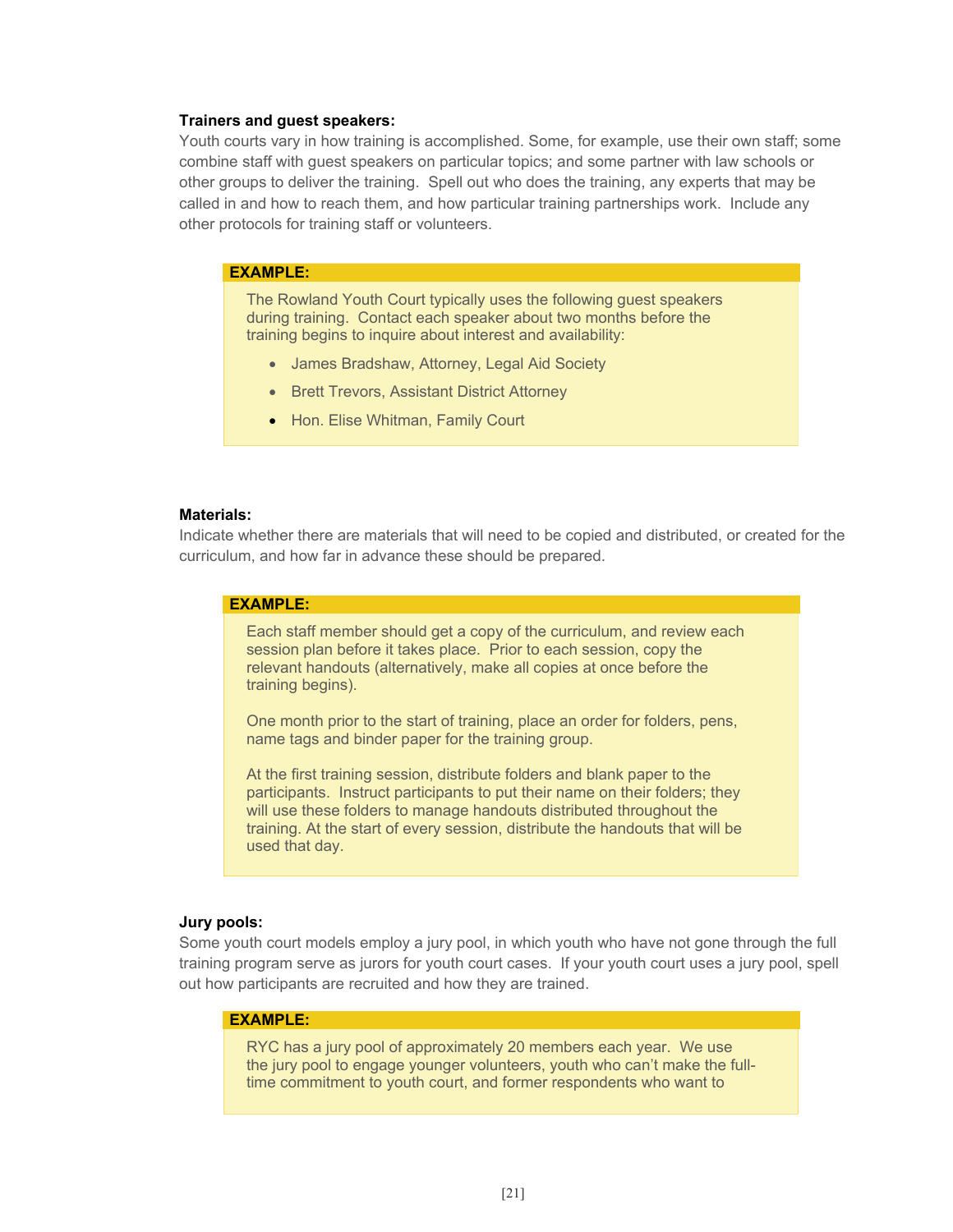participate between their case and the next full training cycle. Jury pool recruitment starts after the training is complete.

Youth can apply to be in the jury pool at the start of  $8<sup>th</sup>$  grade. We recruit jury pool volunteers through posters at local schools and through current members – we ask all court members to recruit one or two jurors as part of their commitment to the program.

Jury pool volunteers go through a 4 hour training which focuses on precision questioning; we give this training about once a month, or as needed. If jury pool volunteers want to take on other roles in the youth court, we encourage them to enroll in the next full training class.

We try to have 1-2 jury pool members participate in each hearing, more if we know in advance that we will be short on members for a hearing.

## **Selection criteria**

Youth courts may accept all youths who complete the youth court training process, or may select from those who have completed the training based on a final test, interview or other mechanism. Spell out how decisions are made, and by whom. If there are different groups of members, such as provisional members, or jury pool members, include the criteria for their selection.

#### **EXAMPLE:**

We select members based on the following:

- Bar exam: In the final session trainees take the Bar Exam (C:\Training\Bar Exam.doc and \Bar Exam answer key.doc), which tests their knowledge of youth court roles, offenses, referral sources, sanctions, and other pertinent information. Trainees are given two hours to take the test and must answer at least 75% of the questions correctly to be considered for membership.
- Participation: Trainees must be active participants in the sessions to the best of their abilities (for example, participating in group discussion, raising hands to answer questions, being engaged in the work). If we do not feel that someone is participating, we try to find out why, and provide some guidance on how to participate more. We note whether that trainee tries to improve his/her participation. If a trainee is disruptive to the program, consider, on a case-by-case basis, whether that trainee should be dismissed.
- Attendance: Trainees must attend 75% of all sessions. If a trainee is missing sessions, we try to find out why, and try to help him or her address those challenges. If a trainee misses too many sessions, consider, on a case-by-case basis, whether that trainee should be dismissed.

If a trainee cannot satisfy the above criteria, but demonstrates a commitment to the program, we can offer a "probationary membership." Probationary members are held to the same standards as full members, except that they only serve as jury members. The probationary member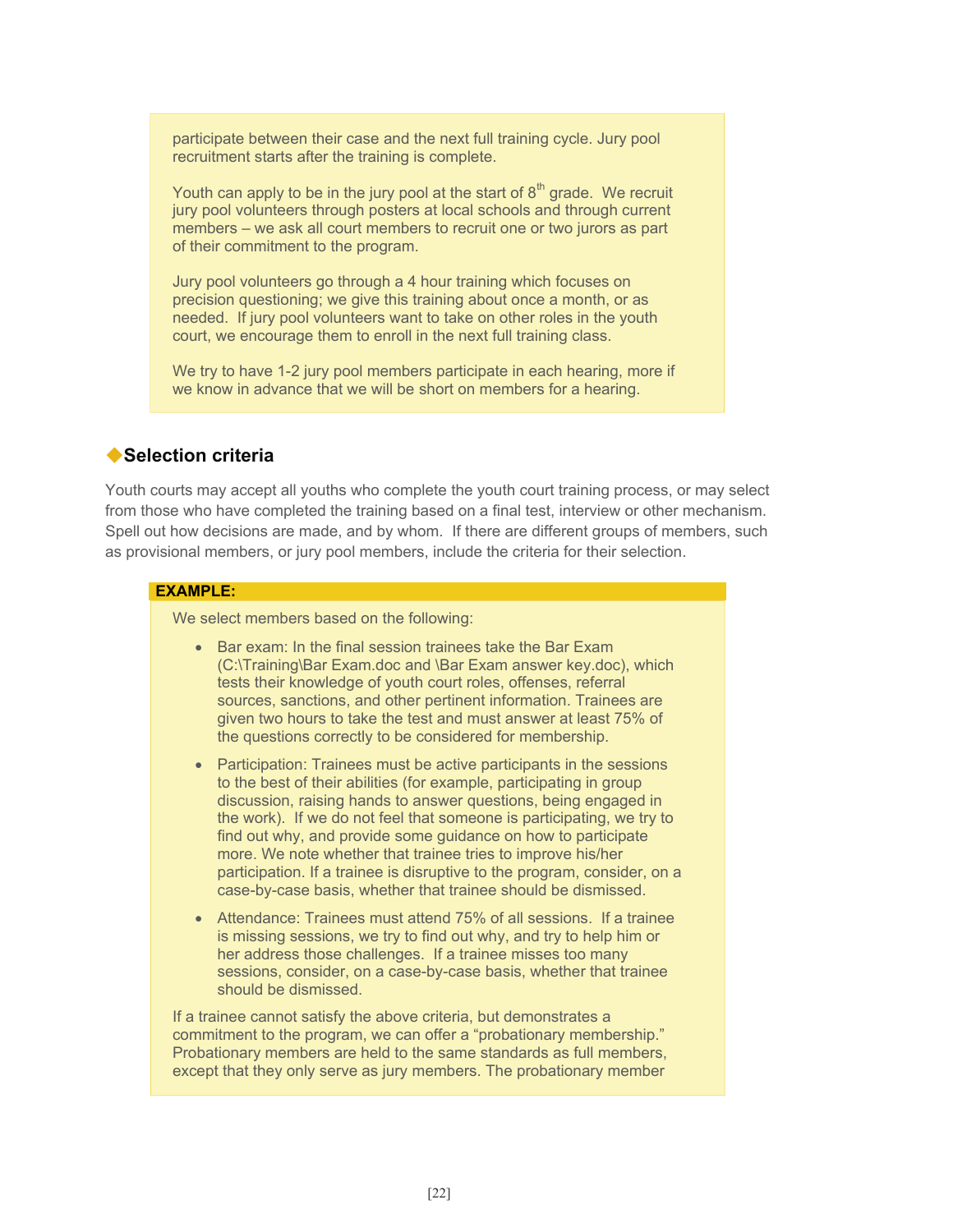contract states that a probationary member may earn full membership depending on his/her performance for a set period of time (typically three months). To help a probationary member learn all youth courts skills, we have senior members mentor him/her during mock and real hearings. See the Appendix for examples of both full and probationary member contracts.

Jury pool members are selected based on their participation in the 4-hour jury pool training and their demonstration understanding of precision questioning, being unbiased, and the deliberation process. We don't use the Bar Exam for jury pool members; we try to include all youth who participate in the jury pool training if they demonstrate effort and positive engagement with the material.

## **Member participation and attendance policy**

#### **Contracts and other paperwork:**

Most youth courts require members to sign member contracts, obtain parental consent, and complete other paperwork (e.g., health forms, media release consent forms, emergency contacts). Specify what each 'member packet' should contain, where the forms are located, when the forms should be given out and expected back, and what to do if any of the forms are not returned, especially if there is an impact on members' ability to participate. The member contract, if used, should specifically detail the expectations for attendance, participation, and behavior, as well as the grounds for dismissal. If some sort of incentive is being offered, the contract should clearly state how incentives are to be earned or forfeited.

## **EXAMPLE:**

Youth who are selected to participate in the RYC training program or jury pool are sent the "Trainee Packet" which includes the following documents/forms (C:\Trainees\Forms):

- Acceptance letter
- Consent to Participate, Rules and Regulations, Waiver of Liability
- Emergency Contact/Medical History and Permission to Provide Emergency Treatment
- Interview and Image Release Consent Form
- Youth Court Member Confidentiality Agreement

Participants must bring in all signed forms within the first week of training (participants 18 years old and older do not need parent/guardian signatures). All forms except for the Interview and Image Release Consent Form are required for participation. Parental consent is not required for youth 18 years old or older. No additional paperwork is required when a trainee becomes a full youth courts member.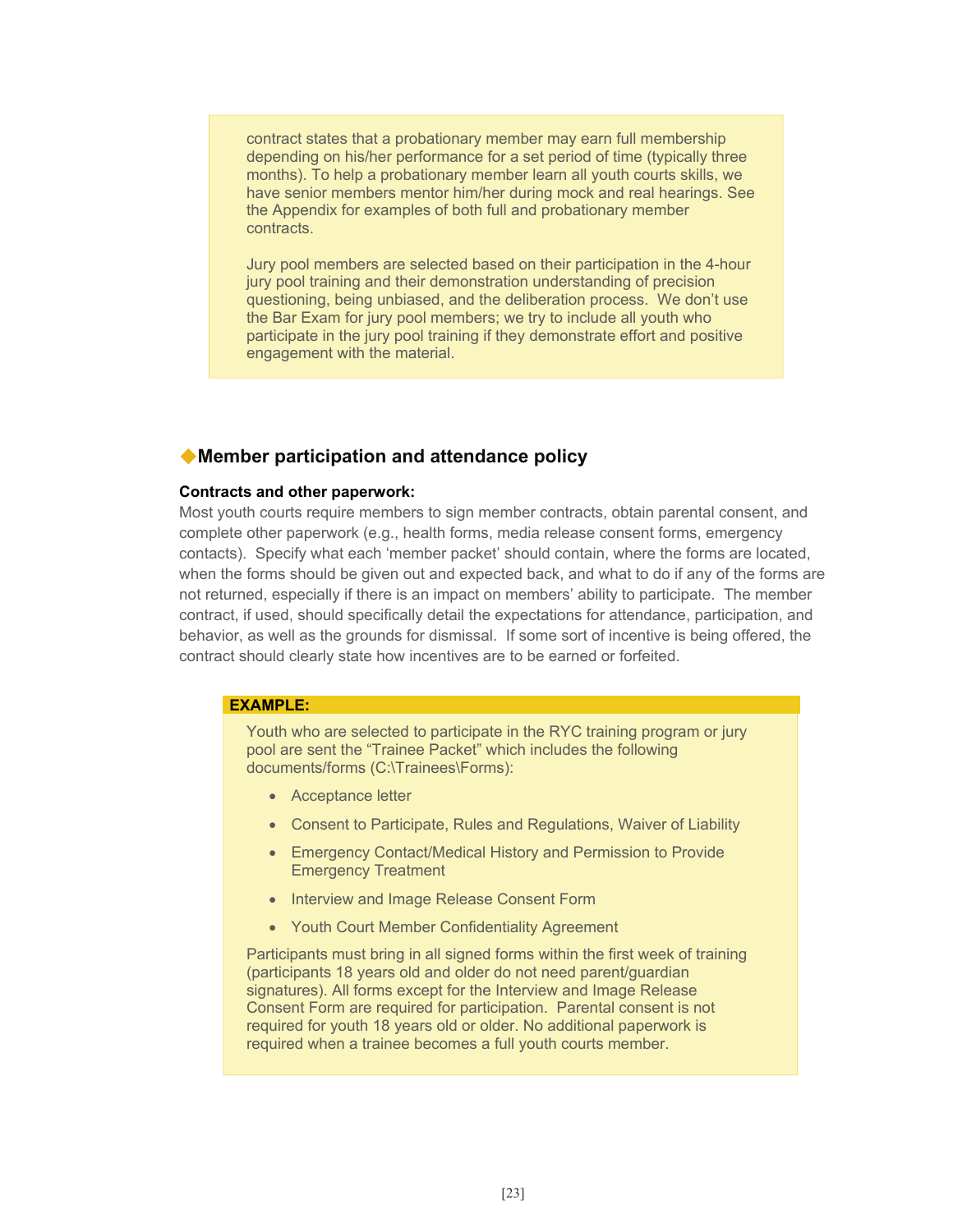#### **Incentives:**

Many youth courts offer members incentives to encourage diligent and consistent participation, such as community service credit or course credit for school, or the opportunity to earn commendations or rewards for attendance, progress, or participation. Clearly spell out what the incentive policy is and how incentives are to be earned or forfeited, and what the relationship is between expectations like attendance and any incentive system.

#### **EXAMPLE:**

For members whose schools require community service or volunteer hours, the RYC provides certificates of hours completed. The certificate templates are in C:\Members\Forms\cs certificates. On a monthly basis, the RYC provides awards for perfect attendance, most improved member, and "MVP." Except for attendance, we make sure we rotate these awards among the members, and some months we add other commendations. In addition to certificates for these awards, we usually give small gift cards, donated tickets to movies or events, or other token gifts if we have them. Award templates are in C:\Members\Forms\commendation templates. The folder has a simple spreadsheet that tracks who received what in each month, and we also add this information to the member tracker.

#### **Attendance policies:**

Detail the youth court's policy on excused and unexcused absences, the consequences for missed sessions, and the number of sessions that may be missed before a member's standing to participate in youth court is affected in any way.

#### **EXAMPLE:**

The overall goal of our attendance policy is to keep all members in the program through clear and consistent expectations and consequences.

Members are allowed to miss four youth court sessions without any penalty if they give staff notice at any time prior to start of session. If a member misses more than four sessions, or fails to give advance notice more than once, we meet with the member and discuss what is behind the participation problem. Whenever possible, we try to work out an agreement that encourages better participation; for example, we ask the member to commit to attending every session for the next two weeks. This is considered a "first warning."

If attendance continues to be a problem, we meet again with the member or talk by phone. The member gets one more opportunity to improve his/her attendance – if the member does not demonstrate any improvement staff can dismiss the member from the program. Whenever possible, the emphasis is on effort and relative improvement.

#### **Ongoing expectations for participation and behavior:**

Indicate what, if anything, is expected of members aside from attending youth court sessions. These can include general expectations about regular participation in sessions, as well as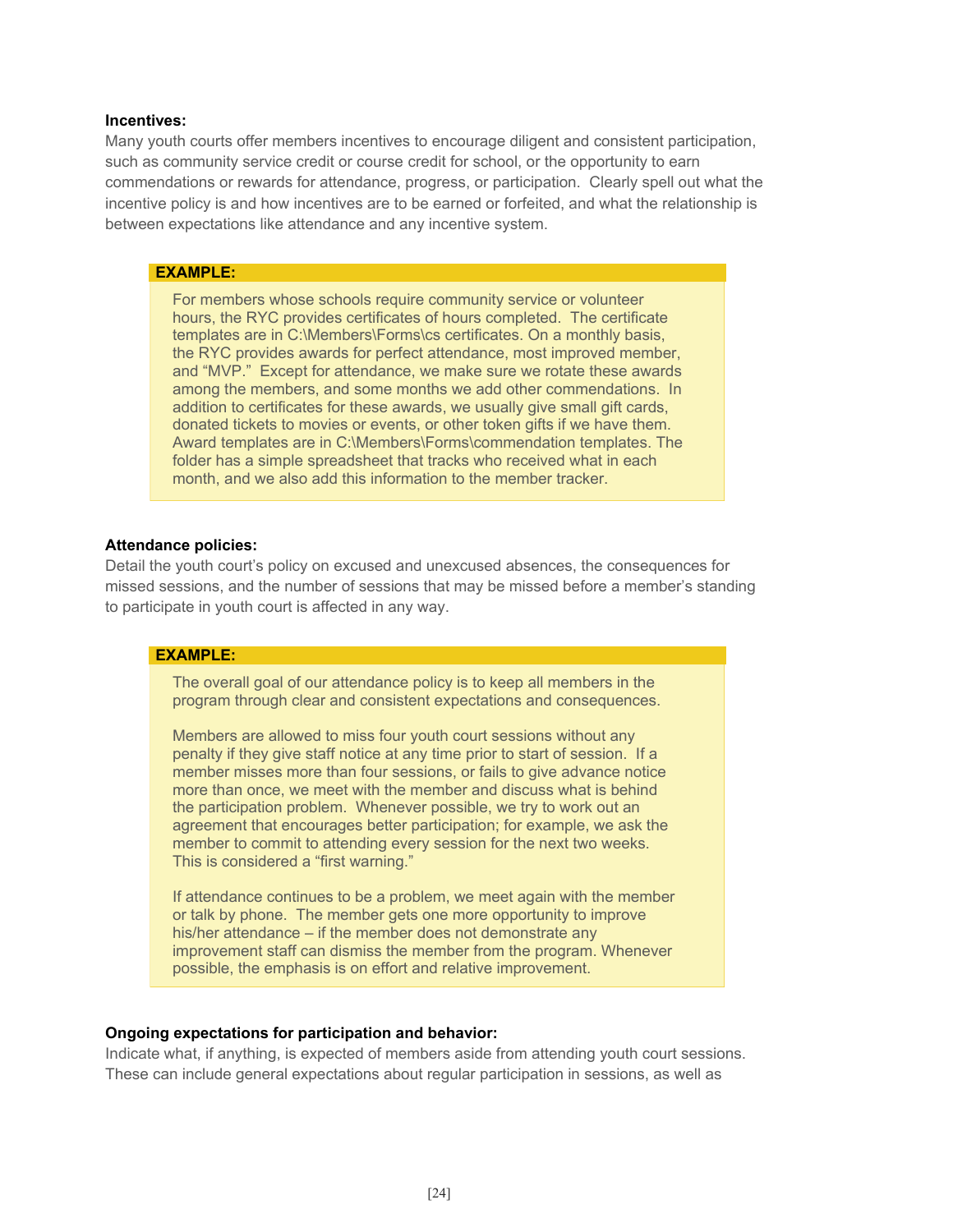guidelines for proper behavior. This can also address a youth court uniform policy if there is one. Specify what the length of a 'term' is for members and how many terms a member may serve.

#### **EXAMPLE:**

Each youth court term is six months. Members in good standing may serve for multiple terms up until they graduate high school (or turn 19 if in a GED program). Members are expected to:

- Attend every youth court session;
- Follow the Code of Conduct;
- Be respectful of other members, respondents, parents and staff;
- Attend at least one additional youth court event each month (trips, community service days, interviews, or other events); and
- Maintain the Oath of Confidentiality.

#### **Grounds for dismissal or other disciplinary actions:**

List reasons for and types of disciplinary actions. Grounds for disciplinary action may include behavior within or affecting the youth court (e.g., failing to maintain regular attendance, repeated disruptive behavior, failure to maintain confidentiality) or behavior outside the youth court (e.g., arrest, school suspension for certain infractions, chronic truancy). List the consequences that may apply, such as a hearing before the youth court, review by a youth steering committee, probation, temporary suspension, or dismissal from the program. Clarify which types of violations have pre-determined or default consequences and which involve more discretion on the part of staff. Include any responsibilities of staff as mandated reporters and how that is communicated to members.

#### **EXAMPLE:**

Through the signed member contract, every member agrees to abide by program rules and regulations ("Code of Conduct"), which include the following prohibitions:

- Any activity that is illegal under local, state, or federal law.
- Behavior that could be interpreted as discrimination or harassment, criminal or otherwise.
- Activities that pose a significant safety threat to others, including, but not limited to, carrying a weapon, fighting, and making threats.
- Activities which program staff determine to pose a danger to program members or staff.
- Possessing or using tobacco, alcohol, or other drugs during any RYC activity or on any property belonging to, controlled, or possessed by RYC, its agents, employees, officers, directors, or affiliates.
- Being under the influence of alcohol or other drugs during any RYC activity or on any property belonging to, controlled, or possessed by RYC, its agents, employees, officers, directors, or affiliates.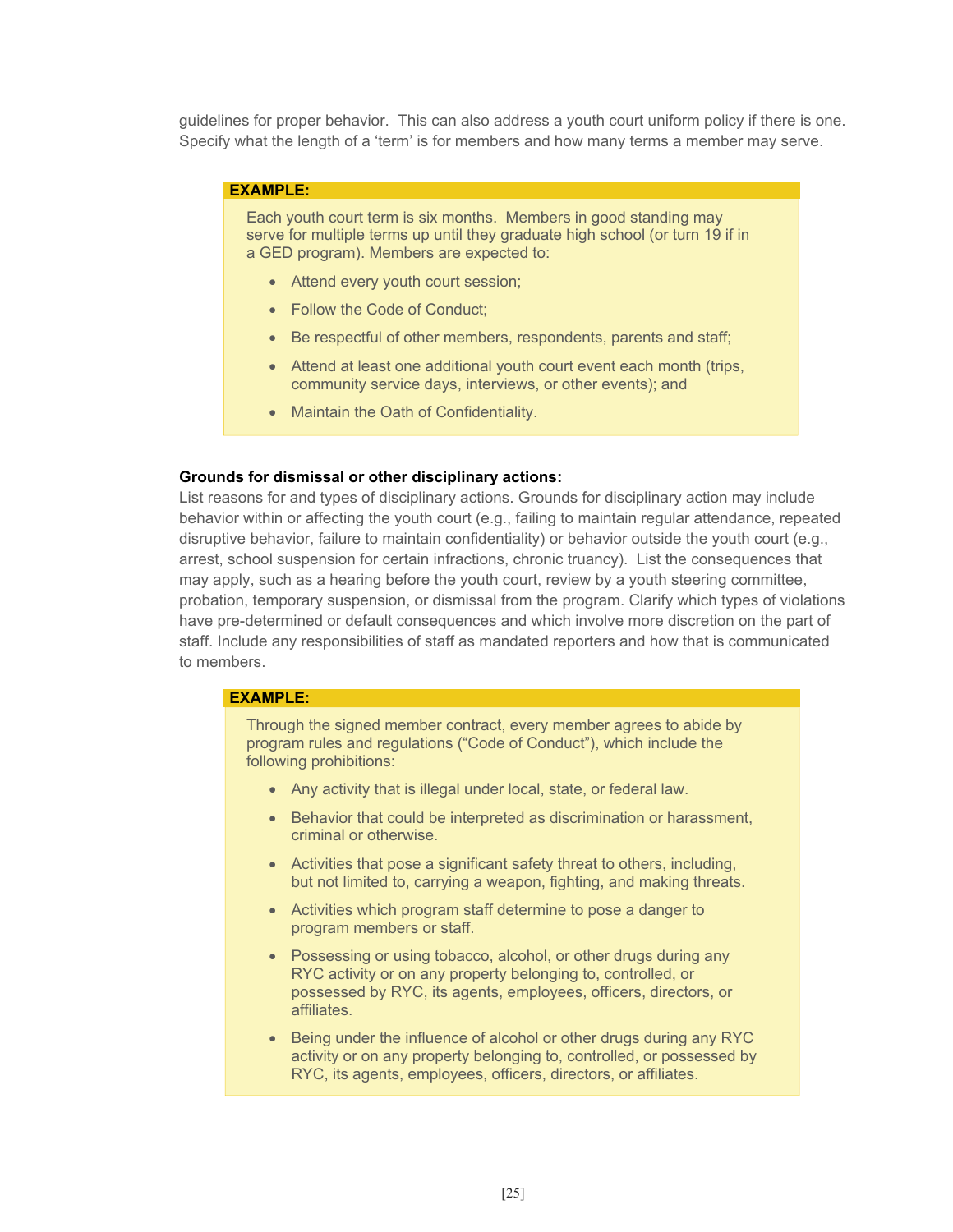- Any sexual activity during any RYC activity or on any property belonging to, or controlled or possessed by RYC, its agents, employees, officers, directors, or affiliates.
- Getting arrested.
- Any other activity or behavior that RYC staff may reasonably conclude is inappropriate or illegal.

Emphasize to members that, should they face any of the above situations, the best action they can take is to report this to youth court staff immediately. Our first goal will be to help the member. Additionally, we see this as a demonstration of taking responsibility for his/her actions and may reduce the disciplinary sanctions.

In all cases, responses will be determined on a case-by-case basis by the Program Director. Possible responses include: a hearing before the youth court, probation (with clearly defined expectations of improved behavior), or dismissal from the program.

Also, as explained to members in their contracts, all youth court staff are "Mandated Reporters" – if you suspect that a member is in immediate danger of hurting him/herself or others, or is being harmed by an adult, you are required to report the concern to the appropriate agencies. Contact the Program Coordinator immediately if this situation arises.

# **Data tracking for members**

Youth courts often find it helpful to maintain records on members' attendance, participation, and progress. These records assist in documenting the work of the youth court overall (for grants and similar purposes) and also for managing the participation of individual members. Records of members' performance and the roles they've taken on can help staff provide regular feedback to members, write recommendations if requested and document accomplishments like volunteer hours or other leadership activities. Whatever the method used to maintain records of this kind, specify where and how these records are kept and who is responsible for maintaining and updating them. Also specify the confidentiality requirements pertaining to these records: who, other than staff, can see them or request information from them.

#### **EXAMPLE:**

Use the member tracking sheet (C:\Program Management\Data\member Tracking Sheet.xls) to record information about members, beginning from when they start as trainees. The sheet captures basic contact information for the trainee/member as well as parents or guardians. On an on-going basis we record attendance and lateness each week, roles played, community service hours performed, and monthly commendations earned. The Assistant Coordinator updates the tracker on Fridays with data from the past week. We use this information for grant reports, to write individual letters of recommendation, and to complete documentation for school community service credit.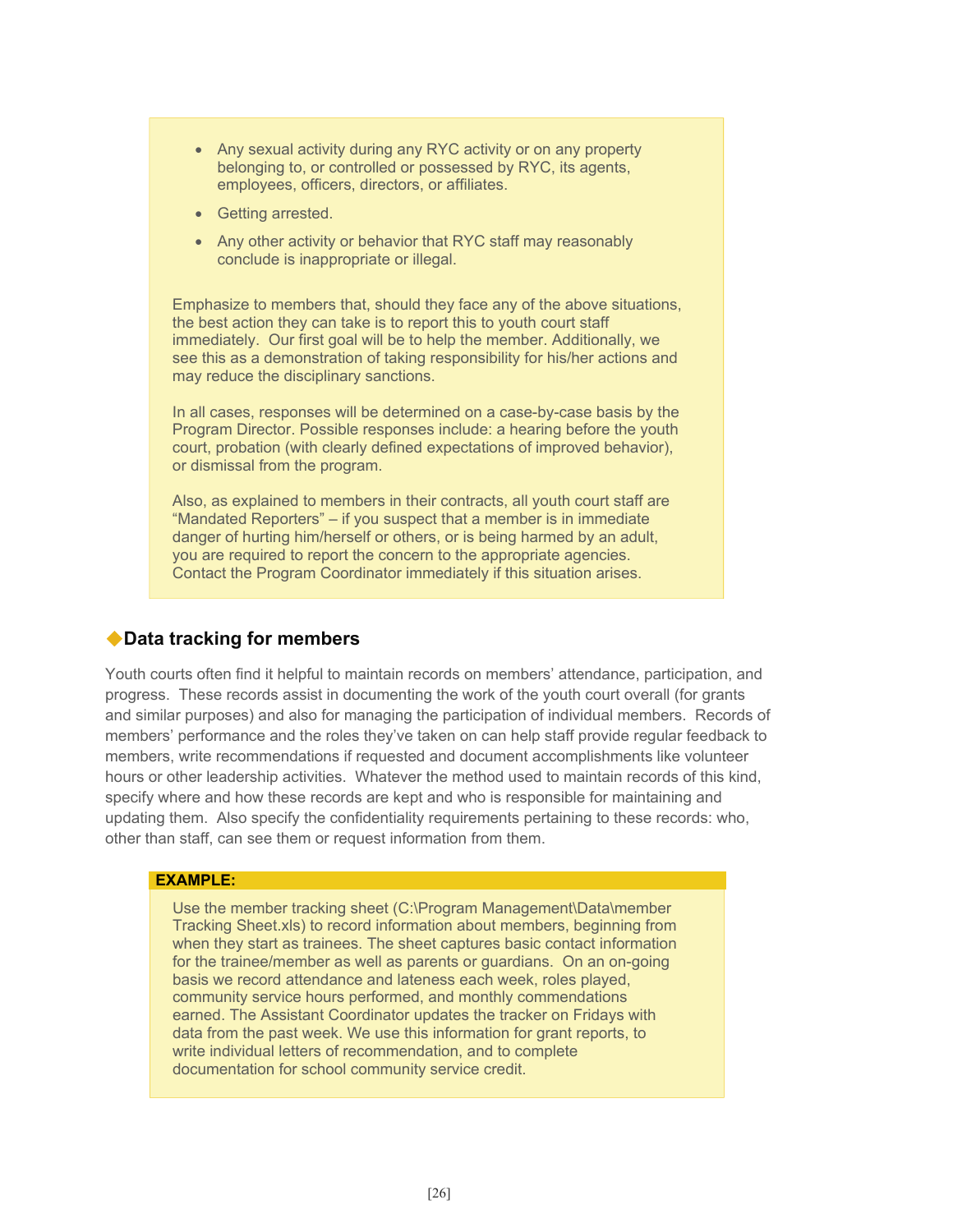# **Graduation and term completion**

#### **Ceremony:**

Youth courts often hold ceremonies or events to honor the achievement of members who have completed a certain period of youth court membership and/or induct new members into the court. Indicate when ceremonies for youth court members are typically held (e.g., once a year, at the end of every term), and provide as much guidance on the planning protocols as possible. This can include time lines for planning, location and contact information for event space, sample certificates, programs and invitations, invitation lists and any standard rituals.

#### **EXAMPLE:**

Graduation/Induction ceremonies:

- Purpose is to recognize the accomplishments of current/departing members and welcome new members.
- When: June and December, after training and selection.
- Location: In our space or at a free community space. See C:/Events/Locations.doc for a list of options.
- Program: Brief presentation by staff, recognition of members who accumulated the most community service hours, speech by current/departing members, certificate ceremony for departing members, and certificate ceremony for new members. (C:\Events\Graduation\Program.doc)
- Food/beverages: We provide a causal dinner with beverages. Staff usually provide desserts they have made themselves. See C:\Events\Caterers.doc for catering options.
- Guest list: (C:\Events\Graduation\Guest list.doc)
	- o Youth court participants and their family members;
	- o Referral sources (representatives from the Department of Probation, the Rowland Police Department, and schools that refer cases);
	- o Sanctions partners;
	- o Local officials;
	- o Community members;
	- o Press contacts;
	- o Current and potential funders; and
	- o Representatives from schools whose students are graduating from or being inducted onto the youth court.
- Basic timeline: (C:\Events\Graduation\Work plan.xls)
	- o Two months in advance:
		- Identify location, date and time
		- **Secure keynote speaker**
	- o One month in advance: Invite guests by mail (C:\Events\Graduation\Invite.doc)
		- **IDENTIFY youth speaker**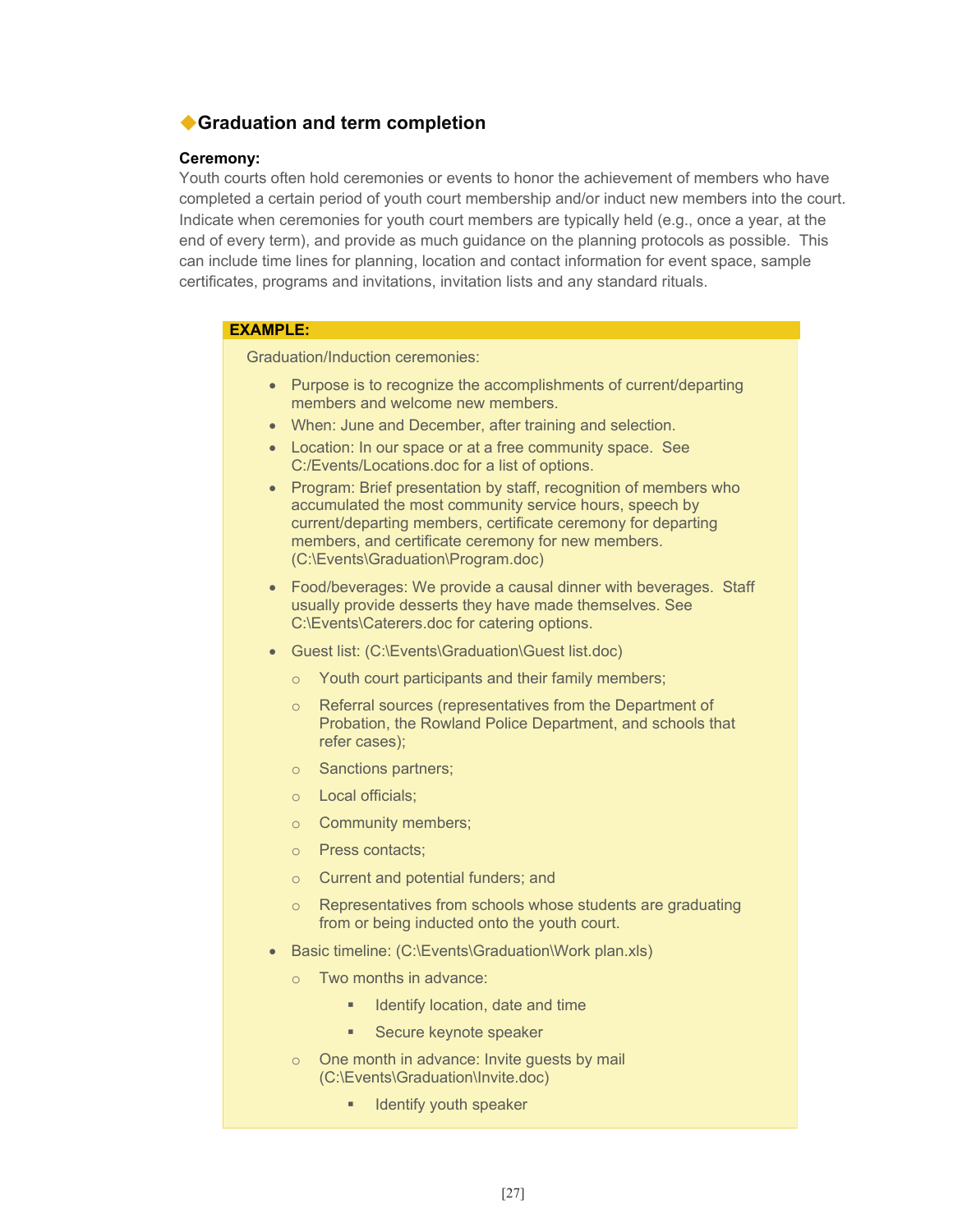- **Hire caterer/identify volunteer bakers**
- o Two weeks in advance:
	- Follow up with invitees by phone and email
	- Finalize script
- One week in advance:
	- Rehearse with members
- One week post event:
	- **Send thank you letters to keynote speaker and** distinguished guests (C:\Events\Graduation\Thank you.doc)

#### **Transitioning:**

If new members will be integrated into an existing court with returning members, spell out any strategies used for managing the transition, such as assigning peer mentors, team building exercises, and any policy for new members taking on particular roles on the court.

## **EXAMPLE: PEER MENTORING PROGRAM**

At the start of every cohort, we match a returning member mentor to one new member. Sometimes we also create smaller teams that consist of both new and returning members. We have members prepare for cases and debrief in their small groups or pairs.

For the first few hearing nights in a new cohort, new members only serve on the jury, while returning members perform the major speaking roles. As new members become more accustomed to youth court proceedings, they should begin "shadowing" returning members in other roles. For example, a new member shadowing the bailiff should walk around with him as he greets the respondent and guardian, communicates with the members about when the case will commence, and escorts everyone into the courtroom. During the course of the hearing, the new member sits with the bailiff and takes note of how he performs the role. The bailiff (returning member) should offer the new member tips about performing the role and explain all of the steps in detail. A new member shadowing the youth advocate should sit in on the intake interview and then observe the rest of the hearing. As new members become more confident in the roles, reverse the shadowing. That is, have a newer member perform one of the major roles, while a more experienced member observes and offers assistance as needed.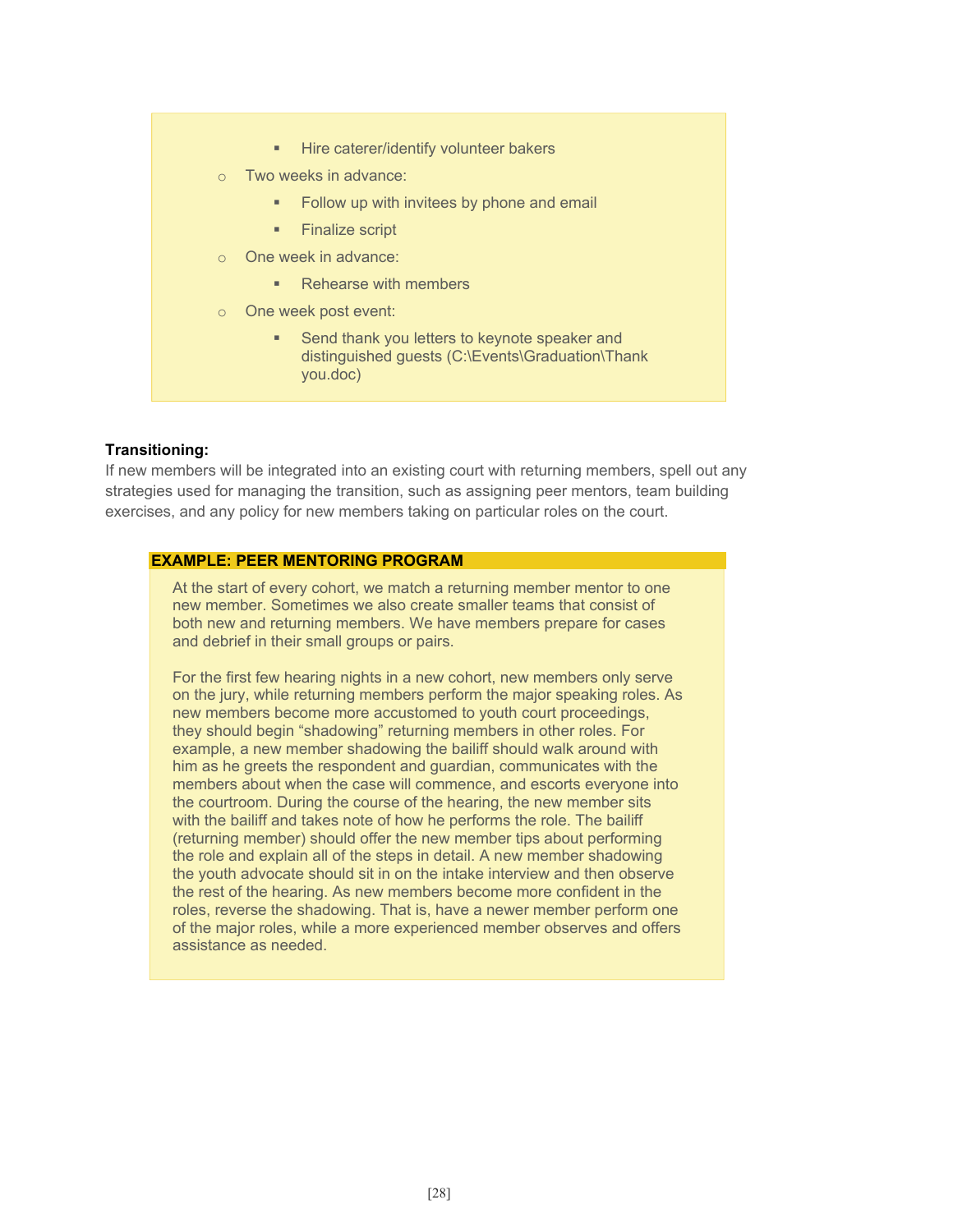# CASE REFERRALS

## **Referral sources**

List all of the agencies and schools that make case referrals to the youth court. For each referral source, detail what the status of cases are that are referred to youth court; the complete protocol for referrals, including what is explained to the youth and family members, when, and by whom; and any key personnel involved, with contact information. Specify if there are any sourcespecific timelines for hearing referred cases.

## **EXAMPLE:**

The Rowland Youth Court accepts referrals from the following sources:

Rowland County Department of Probation: The youth court accepts "adjustment," "supervision," and PINS cases from the Department of Probation. Probation refers adjustment cases to youth court with the goal that the respondent completes his sanctions before the 60 days expire and that the respondent will comply with all youth court sanctions. Youths who are being supervised by probation officers (referred to as "supervision" cases) have typically been arrested multiple times. A probation officer may refer a supervision case to youth court for a specific incident or for chronic behavior (such as missing school or probation meetings). As with adjustment cases, youths on supervision complete youth court sanctions as a condition of their probation cases. Probation officers send referrals by fax to the youth court.

• Contact: Officer John Lynch, XXX-XXX-XXXX

Rowland Police Department: The Rowland Police Department (RPD) refers juveniles who have been arrested for misdemeanors or violations. The officers can also refer cases to the youth court when officers stop youths for inappropriate behavior but do not formally arrest and process them. RPD refers these cases directly to the youth court via a faxed referral form. Officer Ann Smith is the primary contact for youth court referrals; she trains the other officers in identifying juveniles that are appropriate for youth court. RYC receives faxed referrals on an on-going basis.

• Contact: Officer Ann Smith, XXX-XXX-XXXX

Schools: The most common referrals from schools are for fighting, insubordination, violating school policies (e.g., cell phones, uniforms), and truancy. The schools send referrals by fax. We reach out to the main contact at the beginning of every marking period to confirm that the school will continue to use the youth court and to find out how we can increase referrals. We get referrals from the following schools:

- The Grand Street School, Dean Graf, XXX-XXX-XXXX
- Fannie Lou Hamer Academy, AP James, XXX-XXX-XXXX
- Lincoln Community School, AP Kyle, XXX-XXX-XXXX

Courts: RYC receives referrals from court for 16-17 year olds who have committed misdemeanors or violations. Typically, successful completion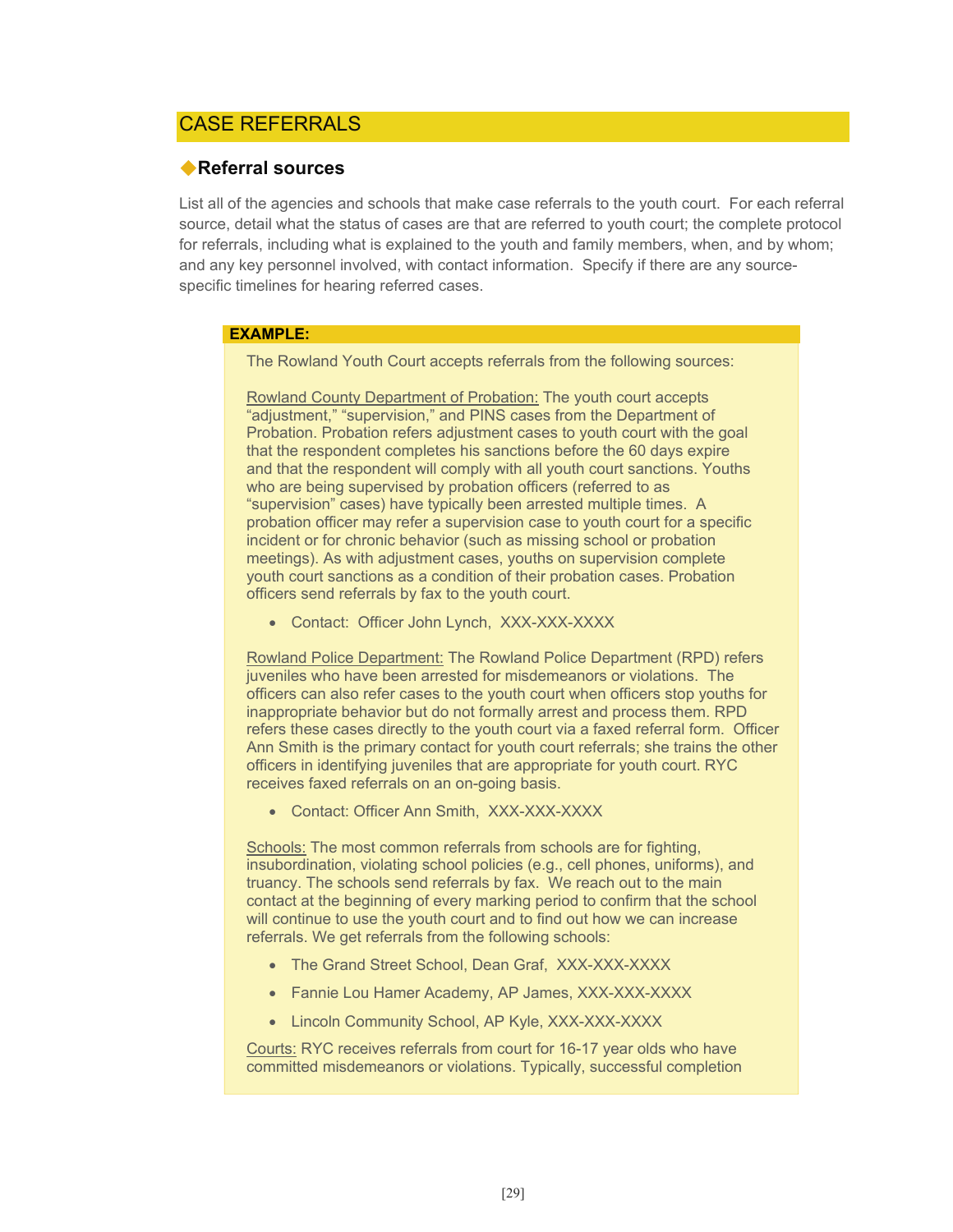of youth court sanctions is a condition of an adjournment in contemplation of dismissal (ACOD). The youth court receives referrals from the Rowland Town Justice Court and the Rowland County Criminal Court. The judge instructs the defendant to contact the youth court directly; during intake, staff complete the referral form by gathering the necessary information directly from the defendant.

- Frank Misonton, Town Clerk's office, (Rowland Town Justice Court), XXX-XXX-XXXX
- Janet Camptillo, Clerk, Rowland County Criminal Court, XXX-XXX-XXXX

Enter all referrals into the Respondent Tracking Sheet (C:\Program Management\Data\Respondent Tracking Sheet.xls). File all open referral sheets in the file cabinet under "Open Referrals." Individual referral sheets will be refilled as screening progresses.

# **Eligibility criteria**

Address any criteria pertaining to the youth, such as age or grade, residency, or number of prior offenses, as well as criteria pertaining to the offense. As it may be impractical to list every type of offense eligible to be heard by the youth court, instead specify any exclusion criteria: for example, all misdemeanors except those involving gang activity or sexual offenses. List any other requirements, such as that participation in the youth court be voluntary on the part of the youth and the youth's parent or guardian, and that the young person accept responsibility for his or her actions as condition of coming to youth court.

#### **EXAMPLE:**

- Respondent age range: The Rowland Youth Court officially accepts referrals for youths from the ages of 10 to 18. When working with a respondent younger than 12, staff should be aware that the process can be more intimidating. Additionally, staff can make accommodations to standard sanctions to make them more appropriate for a younger respondent.
- Offense types: The youth court hears cases of assault, larceny, robbery, vandalism, possession of graffiti instruments, possession of marijuana, harassment, possession of alcohol, disorderly conduct, resisting arrest, criminal mischief, trespassing, truancy, and possession of a weapon (box cutters, knives, etc.). Other offenses may be accepted for youth court hearings at the staff's discretion.
- Acceptance of responsibility: A respondent must accept some level of responsibility for the offense to participate in the youth court process. The respondent's story need not match the referral source's story exactly, but the respondent must admit to being involved in the incident.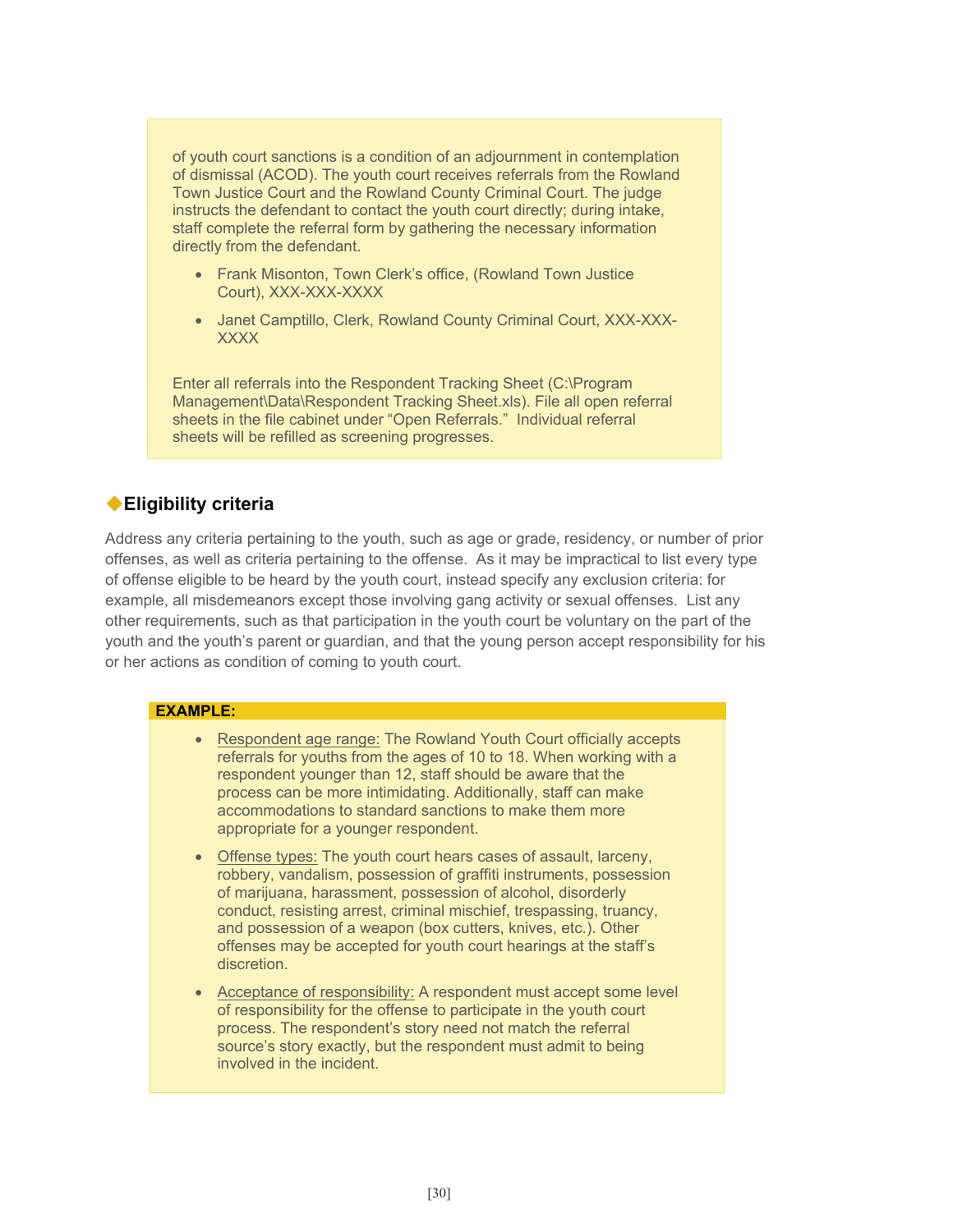- Previous youth court participation: Most referrals to youth court are for "first time offenders." RYC will accept respondents who have been previously arrested if sent by the referral source, but the RYC will not accept a referral for a youth who had previously been a youth court respondent and failed to complete assigned sanctions.
- Disqualifications: The youth court does not accept cases involving offenses of a sexual nature or respondents who identify as gang members. Staff should also screen out young people who are unable to fully participate in the hearing process (e.g., for emotional, mental health, or developmental limitations). Even if the youth court cannot hear a case, staff should offer the youth and family referrals to appropriate services.

# **Data tracking**

Youth courts vary in their approach to tracking cases that are referred to, and then accepted by, the program. Because data tracking is a very important part of maintaining the quality and consistency of a youth court, and is valuable for building relationships with partners and for securing funding, the OM should clearly spell out how all data pertaining to cases is to be maintained. If the program uses a spreadsheet, for example, the OM should specify when cases are to be entered, when they get updated, and, if possible who is responsible for doing so. If there are detailed instructions on using the spreadsheet or other data system, they can be included in the Appendix or elsewhere and referenced in the OM.

## **EXAMPLE:**

Use the Respondent Tracking Sheet (C:\Respondents\Tracking.xls) for ALL referrals. Key points to update the spreadsheet are:

- Upon receiving a referral;
- After efforts to contact the respondent/parents;
- Upon scheduling a hearing;
- After the hearing to record sanctions;
- After contacting the respondent to remind him/her of scheduled sanctions; and
- As sanctions are completed, or the case is closed unsuccessfully.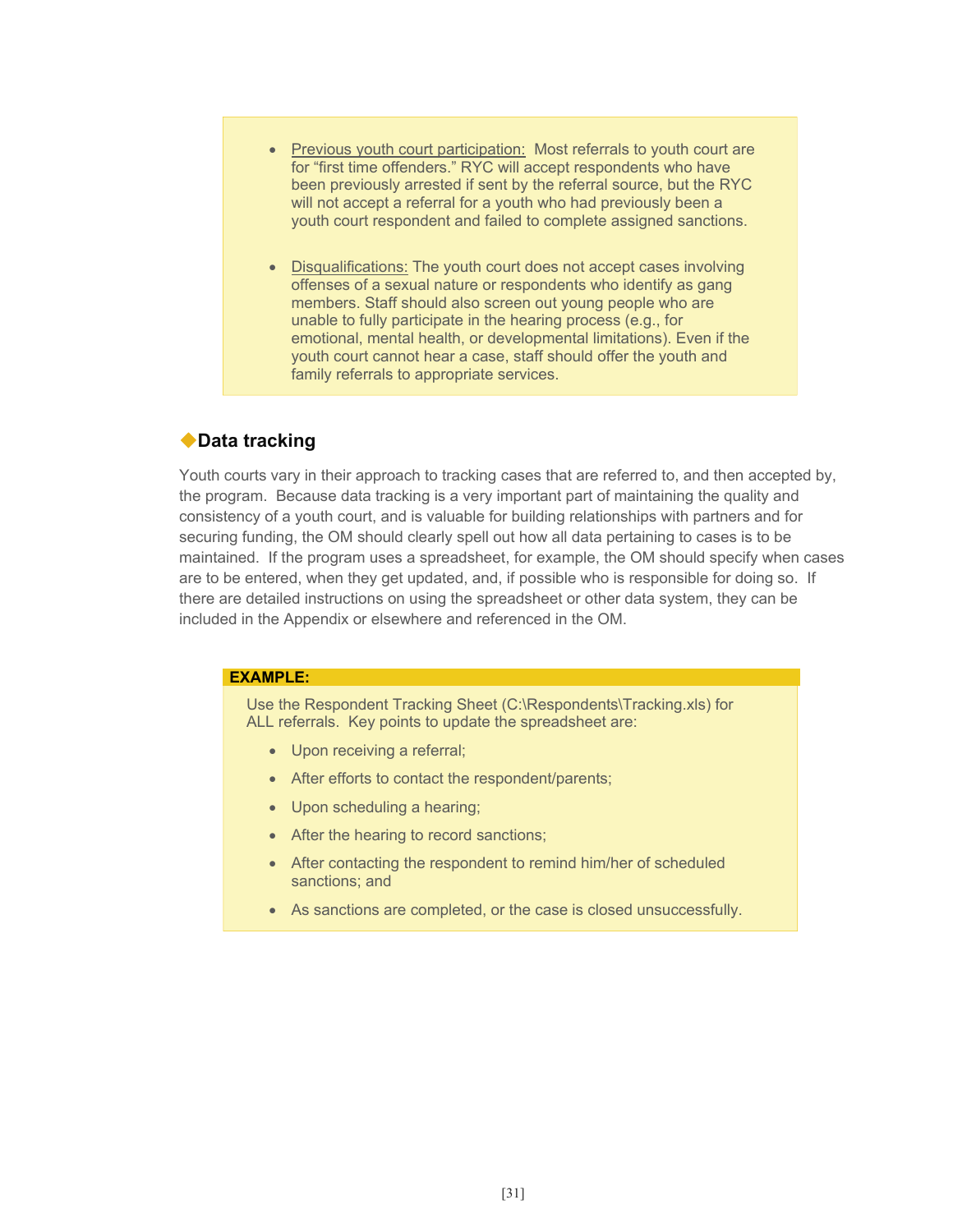# SCREENING AND SCHEDULING CASES

## **Outreach to youth and parent/guardian**

The process for enrolling a youth as a respondent in the youth court varies widely, and may vary for a particular program depending on the source of the referral. For example, youth referred directly from court may be screened by youth court staff in the courthouse, while youth referred by the police or probation may have to be called by youth court staff, and youth referred by schools for school-based youth courts may be screened by staff shortly after the incident. Youth courts differ as well in the extent to which parent or guardian consent is sought or required. Specify the process for reaching out to potential respondents, including where it takes place (e.g., in the courthouse, by phone) and when, and when any necessary consents are signed. For some courts, for example, oral consent may be obtained over the phone in order to schedule the case, but written consents are signed when the young person appears for his or her hearing. It may be helpful to include sample scripts for outreach to youth and families, to make sure that the process is made clear and the benefits and limitations of youth court are fully and accurately described by whoever is doing the outreach.

## **EXAMPLE:**

After receiving a referral, contact the youth and parent by phone. Cover the following points in the conversation:

- Introduce yourself and explain the youth court's connection to the referral source. For probation and court referrals, emphasize that successful completion of youth court will have a positive effect on the case.
- Highlight the positive elements of youth court (i.e., "Participating in this process will speak favorably for closing your child's probation case").
- Explain the expectations that will be placed upon the respondent and family (i.e., "Your child may be asked to do community service or complete other sanctions").
- Explain that the youth court does not determine guilt or innocence but that the process is intended to help the respondent reflect upon the experience and avoid similar pitfalls in the future.
- Emphasize that it is not a fact finding court, and that the young person must accept responsibility for the incident to participate in a youth court hearing.
- Ask if the youth consents to participate in the youth court. (Verbal consent is sufficient until the youth appears for his/her hearing, at which time the youth and parent/guardian provide written consent.)

If the youth agrees to participate in youth court:

- Schedule the hearing.
- Confirm the respondent's address and explain that you will mail a letter with a reminder of the date and time of the appointment and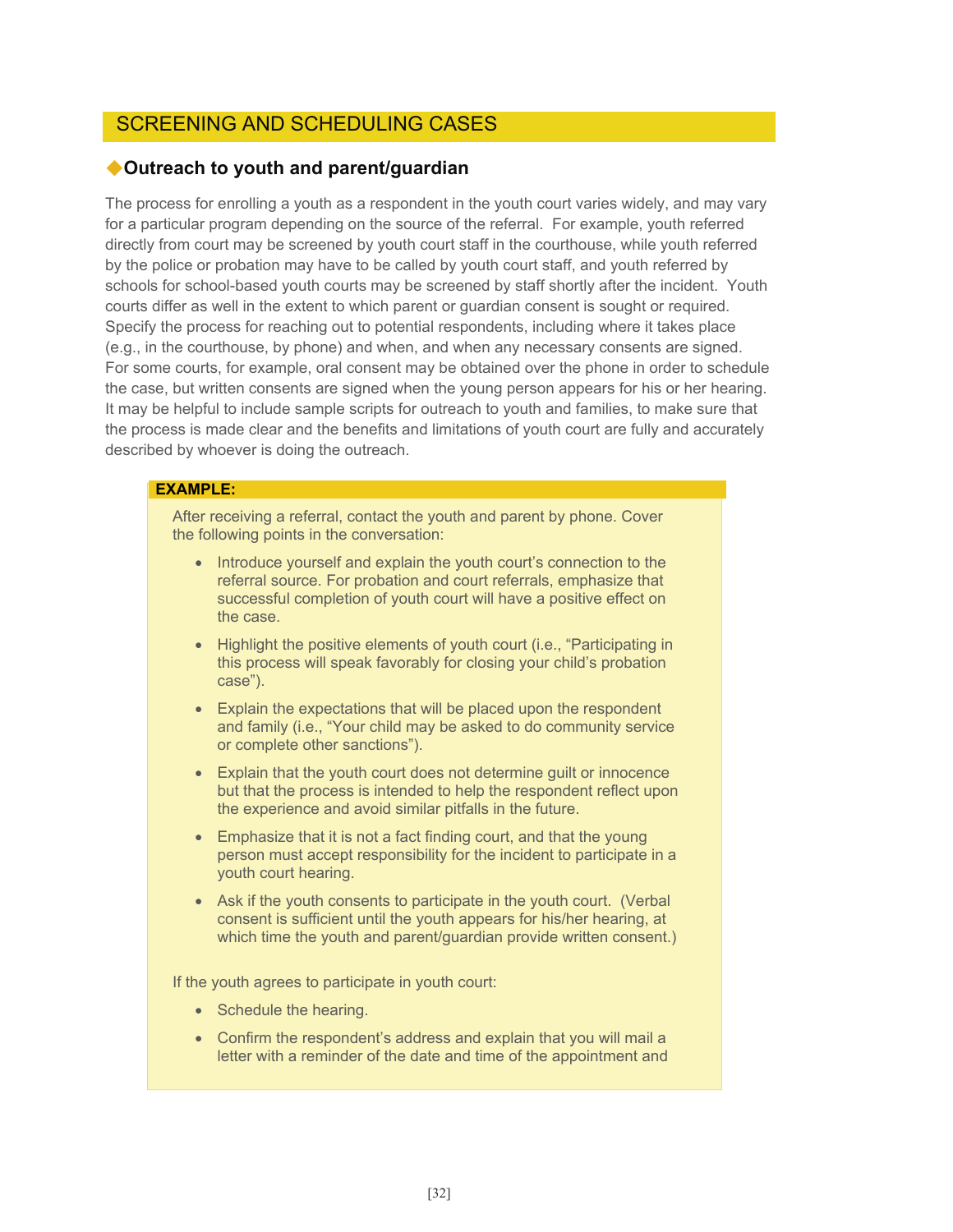will call the week of the hearing to remind them about the process and check in about directions and any new details.

- Explain that you will try to arrange a phone conversation between the respondent and the youth advocate who will be representing the respondent on the day of the hearing. Create a paper file folder with the respondent's name and referral name. Insert the referral form. Write the hearing date on the cover of the respondent's file folder. Notify the referral source of the hearing date.
- Mail the respondent's family a letter with the date and time of the scheduled hearing, directions to the youth court and additional information about the youth court. The letter template is saved in C:\Respondents\Templates.

If the youth does NOT agree to participate in youth court:

- File the referral form in "Non-consenting Referrals."
- Notify referral source.

Update the Respondent Tracking Sheet (C:\Respondents\Tracking.xls) with all attempts to contact the respondent/parent and the hearing date, if scheduled.

# **Screening**

In addition to confirming that the case and the youth meet all eligibility criteria, the youth court may take other steps to determine whether or not the case is appropriate for youth court. This may include confirming that the youth does, in fact, accept responsibility for the actions that led to the referral, as well as an assessment of whether the young person has the capacity to appear at a hearing of his or peers. Specify what the goals of any screening process are and how the process is designed to address them. For example, if you want to make sure that the young person accepts responsibility for his or her actions (whether or not he or she agrees entirely with the account provided by the referring agency), specify what questions the screener needs to ask to determine that. If there is a specific screening tool or questionnaire, reference it and include in the Appendix. List specific acceptable reasons for declining a referral and the process for reaching back out to the referral source if a case is not accepted for youth court.

## **EXAMPLE:**

As per the Intake Form in the Appendix, staff should answer the following questions to determine eligibility for youth court, using information gathered during the scheduling phone call and at intake:

• Does the parent/guardian consent to youth court?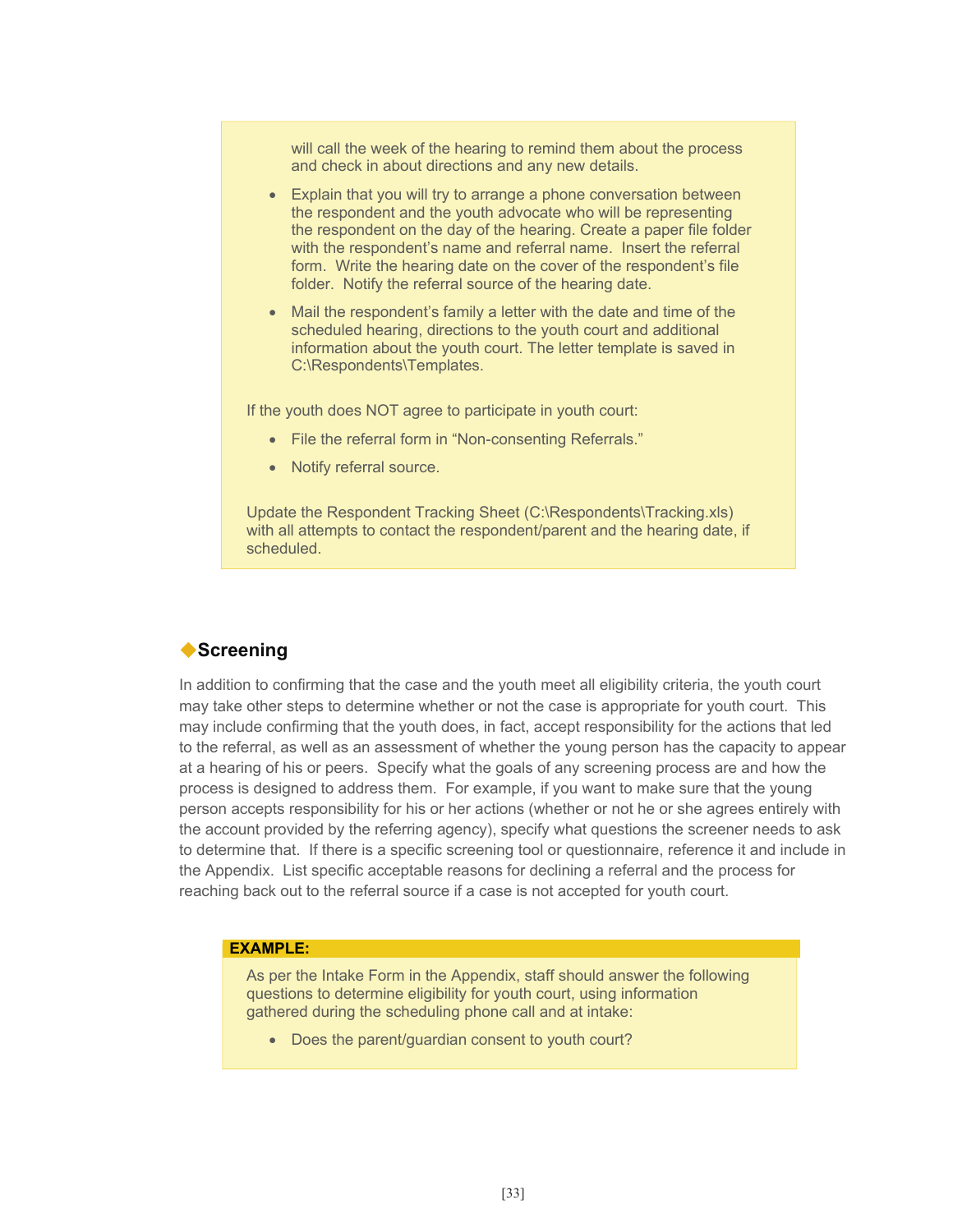- Does the youth consent to youth court?
- Are there any factors that may make this case inappropriate for Youth Court, such as:
	- o Gang-related
	- o Sexual incident
	- o Other
- Are there any factors that may make this youth inappropriate for Youth Court, such as:
	- o Does not accept any responsibility for incident
	- o Unable to participate in hearing or sanctions due to cognitive or psychological issues
	- $\circ$  Unable to participate in hearing or sanctions due to scheduling/ commitment conflicts, such as employment, travel distance or court obligations
	- o Other

## **Scheduling hearings**

Describe what happens after a case is accepted by the youth court. How are scheduling decisions made? How many cases are scheduled for any one youth court session? Note if the scheduling initiates entry of the case information into a data tracking tool, and/or the creation of a hard copy case file, how respondents are notified of their hearing dates (and how contact information is confirmed), and any process for reminder calls, emails, or texts.

#### **EXAMPLE:**

If the youth court can accept the case, schedule him or her for the next available appointment that also works with the family's schedule. RYC can hear up to 4 hearings in one session. For probation referrals, attempt to schedule hearings to allow the respondent time to complete any sanctions before the adjustment date (some probation officers provide an adjustment date on the referral forms). Hearings ideally should be scheduled at least a few days after initial phone conversation (to ensure that the letter mailed home reaches the family in time) but no more than about three to four weeks in the future.

## **Preparation in advance of hearing**

#### **Preparing docket:**

Spell out the process for assigning roles to youth court members, including how far in advance roles are assigned and the basis for role assignments. Also include any process for creating docket sheets and packets of information for respondents.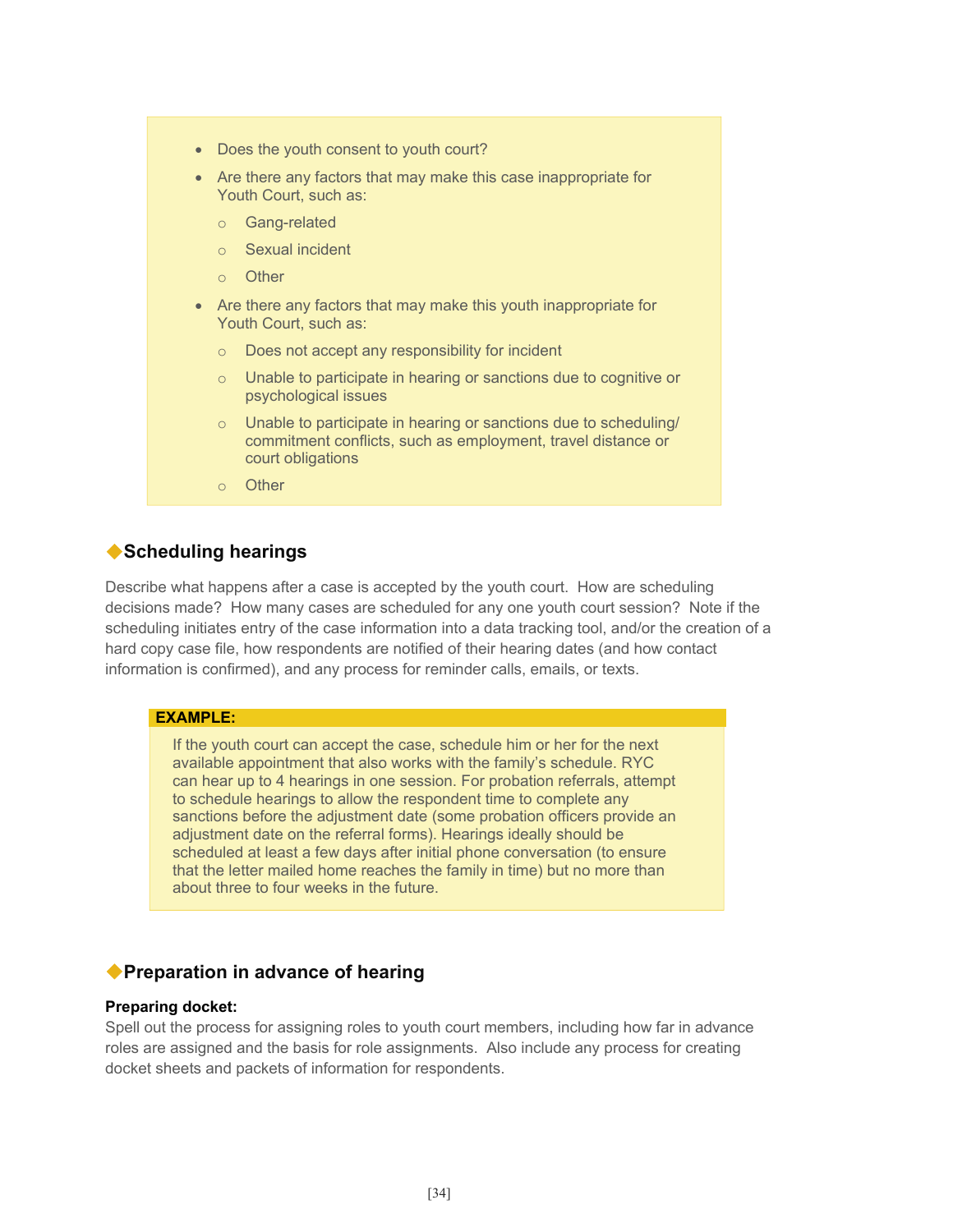#### **EXAMPLE:**

Assign the youth advocate in advance of hearings, to allow the youth advocate to conduct a pre-hearing interview by phone the session before the actual hearing. All other roles are assigned the day of the hearing.

Prepare the docket as follows:

- Pull the respondent's file folder.
- Insert an Intake Form (C:\Respondents\Intake form.doc)
- Insert Respondent Consent Forms (C:\Respondents\Respondent consent form.doc)
- Insert a Sanction Assignment form (C:\Respondents\Sanction assignment form.doc)

#### **Advance outreach to respondents:**

If either the staff or members of the youth court begin working on the case in advance of the hearing, detail what must be done, and what may be done if time or resources permit. For example, perhaps the youth assigned the role of advocate for the respondent obtains a case file early and tries to talk to the respondent in advance of the hearing by phone or in person, in order to prepare. Specify what information the advocate will receive in advance and in what form. Also indicate if any additional screening or advance paperwork is completed by youth court staff.

#### **EXAMPLE:**

At the youth court session immediately prior to the hearing date, have the assigned youth advocate call the respondent from the youth court office to start the pre-hearing interview. In this phone conversation, the youth advocate should ask about and address any of the respondent's concerns and begin gathering the information needed to making opening and closing statements on the respondent's behalf. Youth advocates should focus on the basic information (e.g., "What school do you attend?" "Do you help with any chores around the house?") and avoid asking about the incident during this phone conversation.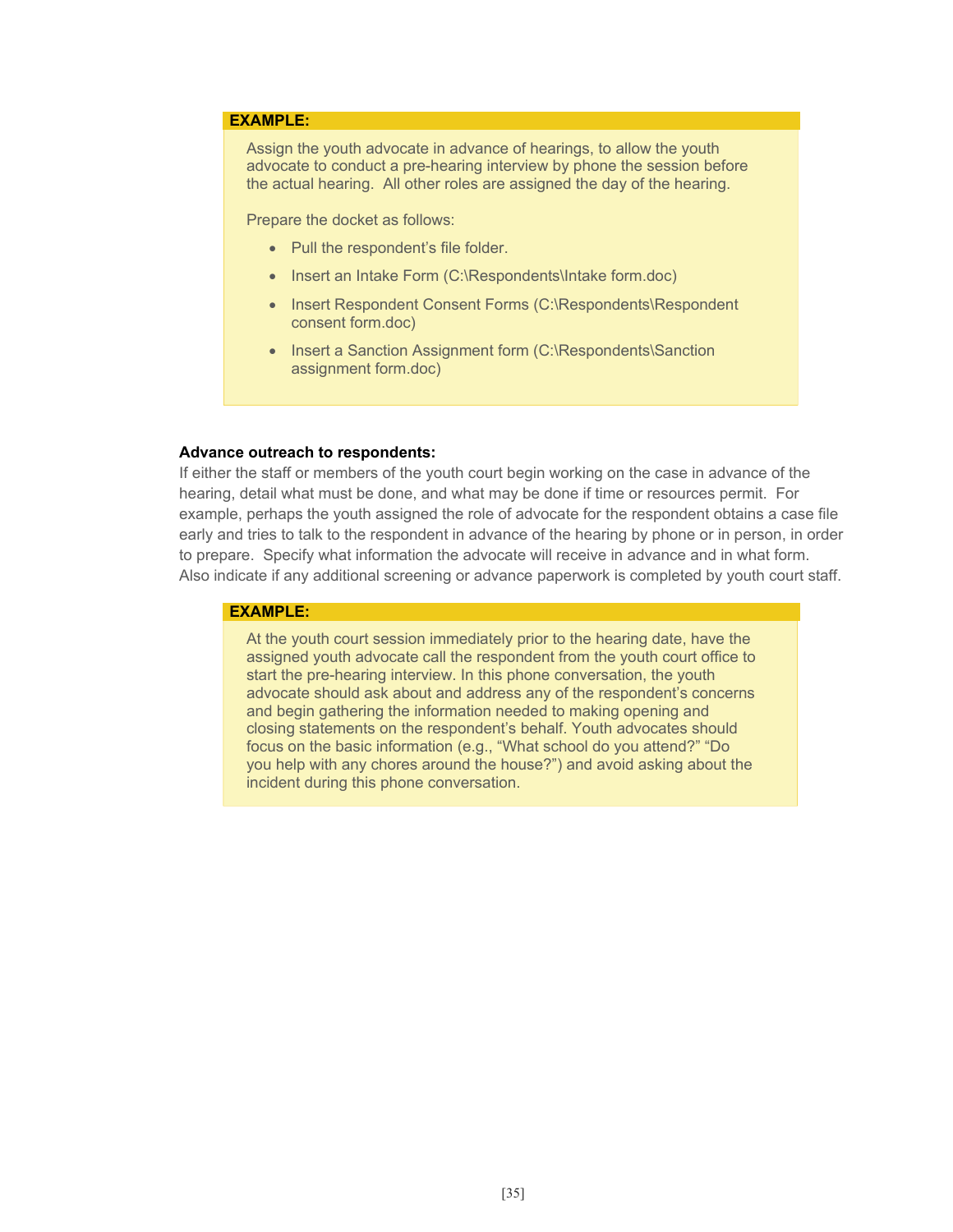# **HEARINGS**

## **Before the hearing begins**

#### **Courtroom set-up or usage requirements:**

While some youth courts have access to an actual courtroom, others adapt classrooms or other community facility rooms to serve as courtrooms. Include a diagram of how these rooms are set up, with guidance as well about how the room has to be reassembled after use, and where any items are stored. Also include details about any agreements with organizations providing space, as well as any specific instructions from courthouses or other agencies about access to the space and restrictions on usage. Indicate where respondents go when they arrive, where any intake or screening takes place, and where the jury and the respondent go during jury deliberation.

#### **EXAMPLE:**

The RYC rents space from the Community Recreation Center through an annual contract. A copy of this contract is in C:\Facilities\Rec Center. The Youth Court is responsible for the two rooms it uses; if there are any problems, contact the building superintendent at XXX-XXX-XXXX. The building closes at 7:30 PM; all staff and youth must leave by that time.

The first room is the Hearing Room, which is used for all hearings and member activities. The second room is the Intake Room, which is used for meetings with respondents and their families, jury deliberations, and any private conversations between staff and members.

At the beginning of the session, set up four chairs in the hallway outside the Hearing Room for respondents and their parents who are awaiting their hearings. The Intake Room does not require any set up. See the Appendix for a diagram of the youth court set up. The members are responsible for setting up the courtroom at the beginning of each session and breaking it down when the hearings are over. Members are also assigned minor cleaning tasks on a rotating basis, such as sweeping, wiping down tables, and cleaning up papers. All cleaning supplies are kept in the storage closet.

#### **Member activities:**

Indicate what members do from the moment they arrive until the start of the hearing. This may include any group activities that usually take place as well as individual preparation by members.

#### **EXAMPLE:**

Session starts at 4:30. Members who arrive before then can do the following:

- Homework, quiet activities, conversation with other members
- Cell phone use, as long as conversation is not disturbing staff or other members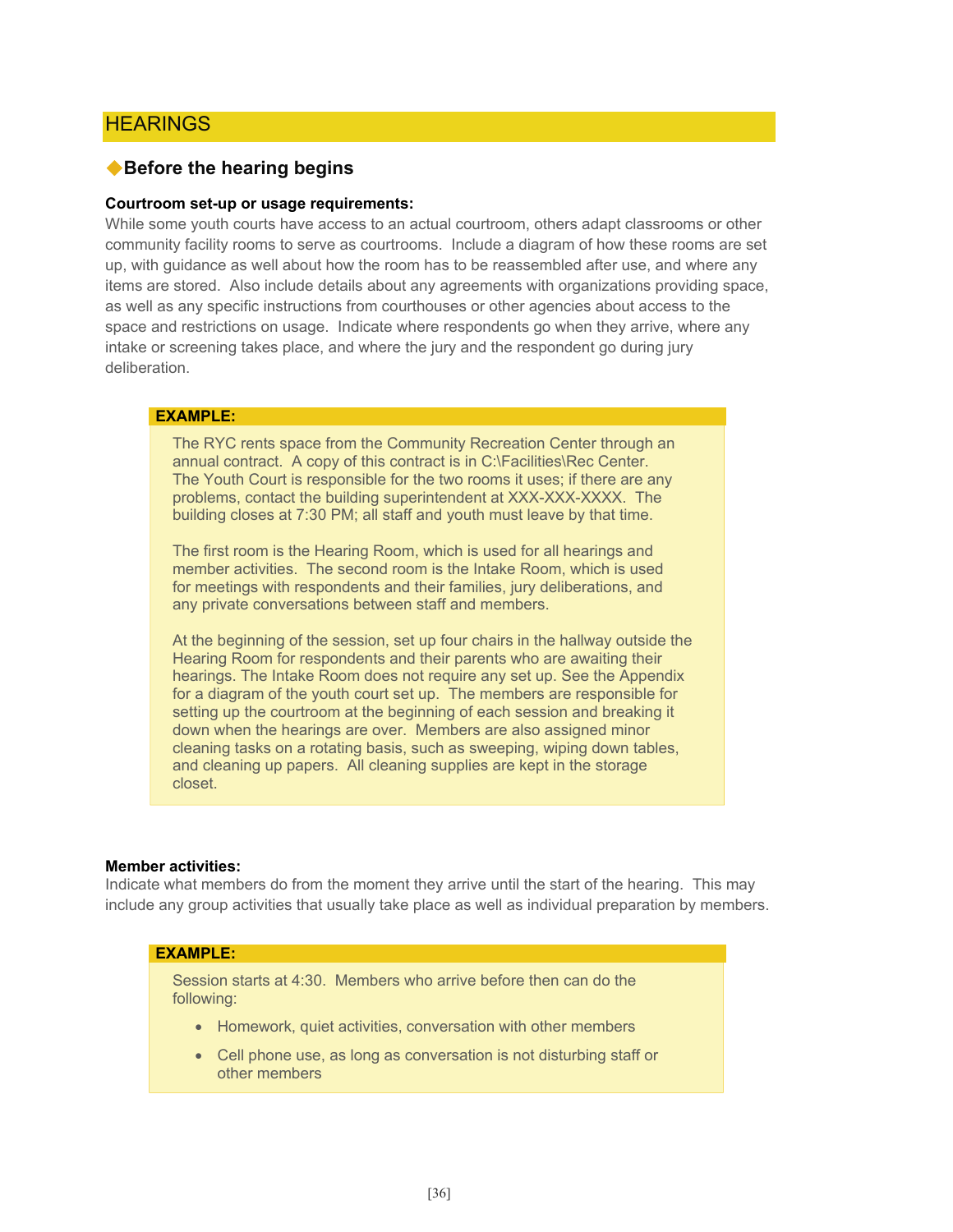- Limited computer use (for schoolwork or job-related research ONLY)
- Limited youth court phone use (to contact parent, school, or other business ONLY)
- Snacks they bring (they must clean up before 4:30)

#### Starting at 4:30:

- Upon entering, check board for hearing assignments
- Put away coats, bags, turn off cell phones
- Put on youth court shirt
- Set up room for ice breaker as determined by staff
- Participate in ice breaker (10-15 minutes)
- Set up room for hearing. Advocates can sit this out and begin preparing opening statements.

#### After last hearing:

- Return all hearing materials (clipboards, paper, pens, etc.) to closet
- Arrange chairs in circle for debrief
- Participate in debrief
- After debrief, return chairs to stacks along wall
- Return shirts to closet
- Assist in general clean-up of space

## **Hearing process**

#### **Member roles and responsibilities:**

List the roles played by youth court members during the hearing, and any possible variations used depending upon the number of members who are present. This should include direction on how to provide active roles to members who do not have specific assigned roles during the hearing.

#### **EXAMPLE:**

The RYC uses the peer jury model when there are at least nine members present for a hearing. If there are fewer members, staff can use a tribunal model.

For each hearing, there are six roles: (1) judge, (2) bailiff, (3) community advocate, (4) youth advocate, (5) foreperson, and (6) jury members (including jury pool members). The roles are described in more detail in the Training materials, but some important points are noted below.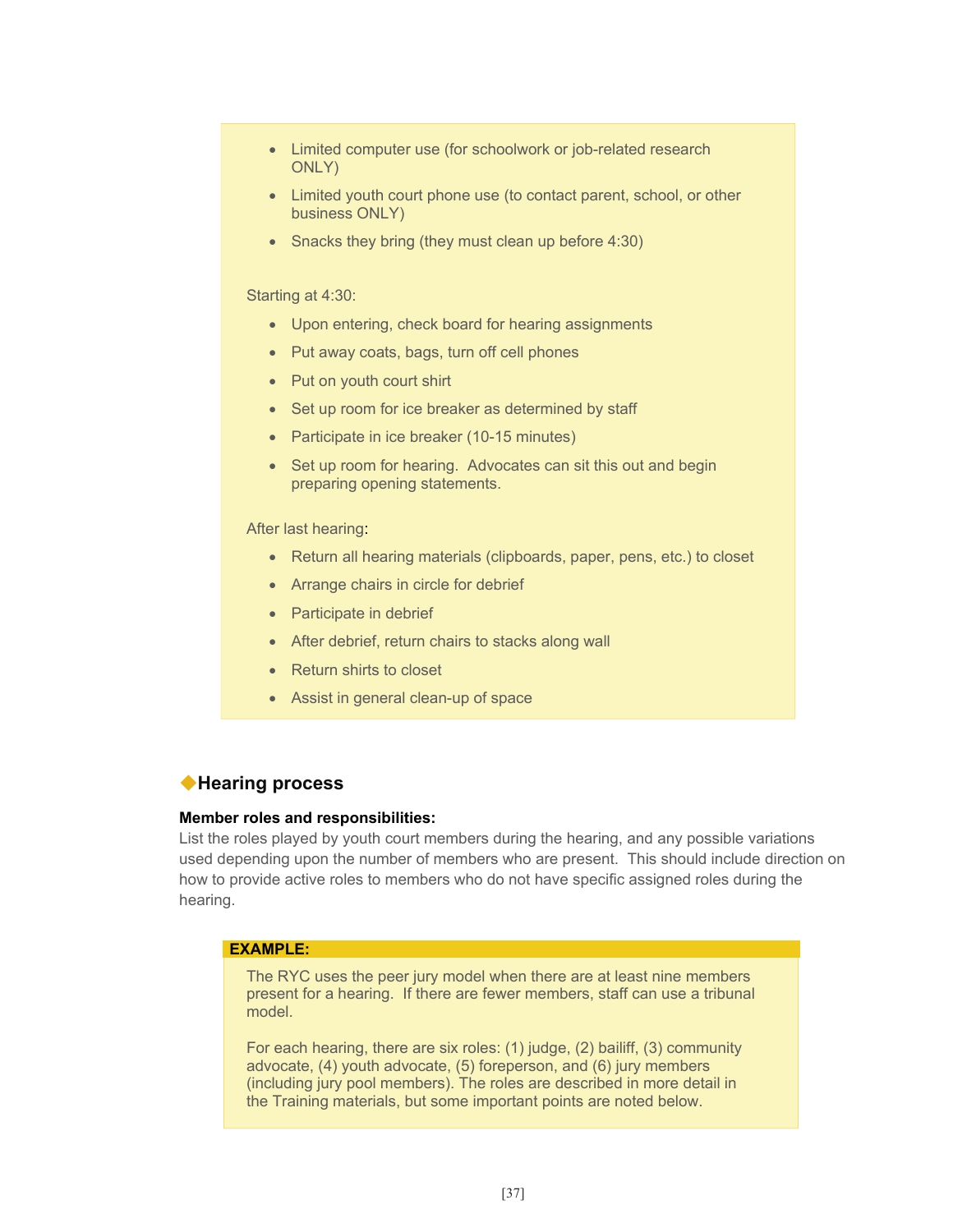If there are more than 12 available jury members, keep the jury to 12 jurors and have the remaining members act as observers during the hearing. The observer watches the hearing, and takes notes on what the participants do well and what can be improved in future hearings. After the hearing, the observer participates in the debrief by presenting his/her observations.

Write the names of members/roles on the front board as assignments are made. Staff rotate role assignments to ensure that all members get to play all roles. However, staff can assign roles as needed to respond to member participation. For example, if a member has been absent a lot, staff may want to give her a minor role until she is ready for the more demanding responsibilities of other positions. Similarly, at the beginning of new cohorts, staff assign more senior members key roles to demonstrate them for the newer members.

#### **Staff roles and responsibilities:**

Staff play various roles during the hearing, depending on the program and the youth court model. List the responsibilities of the staff in managing the members as they come in, setting up the room, greeting and working with respondents and their families before, during, and after the hearing, and interacting with members during the hearing and jury deliberations. If possible, identify which staff members (by role) should cover each role.

## **EXAMPLE:**

Staff are responsible for the following tasks. Typically, when hearings are booked back-to-back, one staff member will be the point person for one hearing and the other staff person for the other hearing, allowing some staff functions (such as intake) to take place while another hearing is in progress.

- Ensure members have set up hearing room.
- Welcome respondents and families, and ask them to wait for their intakes.
- Assign hearing roles.
- Conduct intake with respondent and family: Explain hearing process and what to expect, get signed consent for participation, answer any questions, and introduce youth advocate.
- Indicate to the judge and bailiff when the hearing is ready to begin.
- Observe the hearing, and intervene only when necessary. *(Note: see below for more information about intervening.)*
- Observe jury deliberations. Participate as needed to correct information or to refocus deliberations if they go off track.
- After the hearing, meet with the respondent and families to review the sanctions, answer questions, and provide detailed information about sanction assignments.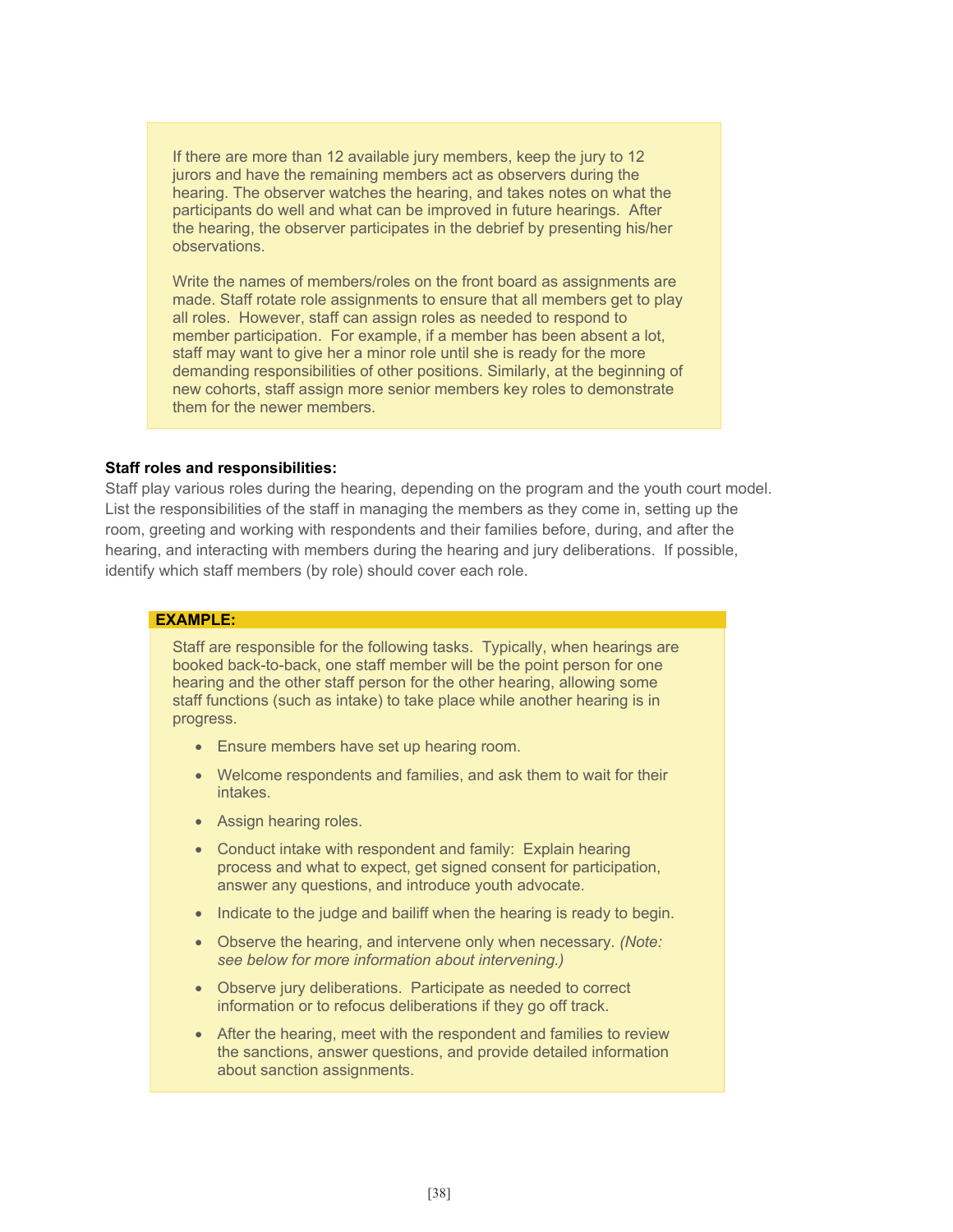After all hearings, lead debrief with members about the hearings, focusing on what the members did well and what can be improved for next time. (As the group becomes more adept at debriefings, staff can have a member lead them.)

During the hearing, be sure to let the members lead unless adult authority is necessary for the order and safety of the process. For example, if a parent/guardian tries to answer jury questions on the respondent's behalf or interject opinions, allow the judge to respond first, calling for order in the courtroom and redirecting the hearing, but step in if the judge seems hesitant or if the parent/guardian continues to interject.

#### **Intake/screening of respondent:**

Describe the intake process for respondents and their parents or guardians when they arrive at the court, including any specific orientation completed by staff and any role played by youth court members.

#### **EXAMPLE:**

When a respondent and his/her guardian arrive for a hearing, a staff member greets them and escorts them to the Intake Room. During the intake:

- Ask for and answer any questions.
- Explain the youth court's connection to the referral source and the purpose of the youth court.
- Provide an overview of a youth court hearing and court roles, emphasizing the role of the youth advocate, who speaks on the respondent's behalf and portrays his/her positive qualities to the jury.
- Emphasize that the community advocate serves as the voice of the community and that his/her statements are directed at the offense in general, not at the respondent personally.
- Explain that the jury will ask about the incident for which the respondent was referred to youth court. Ask the respondent to discuss some of the details of the incident, both in preparation for testifying and to confirm that the case is appropriate for youth court.
- Explain that if the respondent successfully completes all sanctions, s/he will be eligible to apply to become a member of the youth court.
- If the case seems inappropriate for any reason, stop the intake process. Explain to the respondent and guardian why the case cannot be heard by the youth court and that you will be notifying the referral source.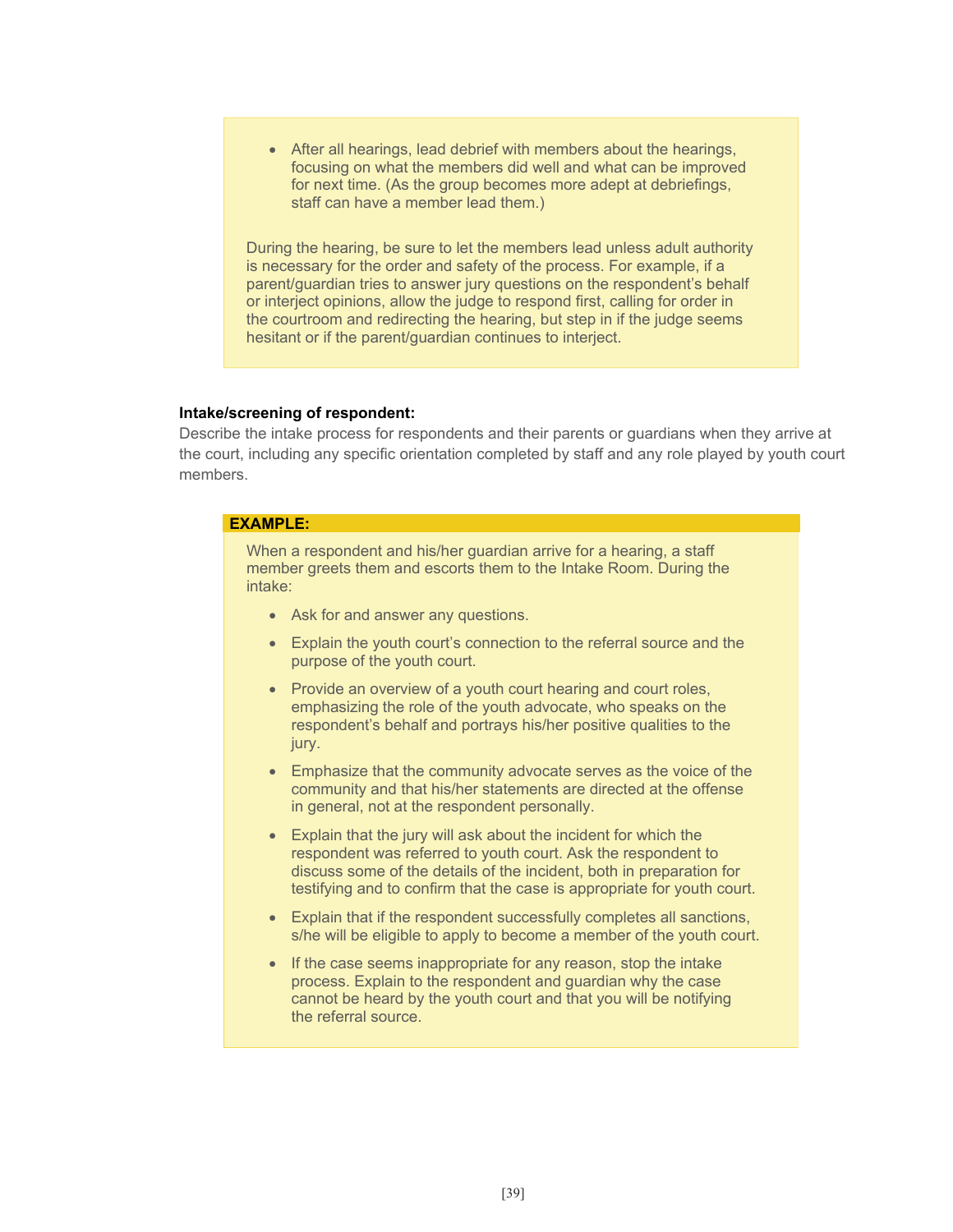- Have the respondent and guardian complete the following forms (C:\Respondents\Participation forms.doc):
	- o Consent to participate
	- o Waiver of Liability

When you have completed the intake, introduce the youth advocate to the respondent and guardian and then escort the guardian to a separate location. Familiarize the guardian with terms that will arise during the hearing (e.g., "respondent," "youth advocate," "sanction"), discuss potential sanctions and answer questions. When the youth advocate finishes the interview and the youth court is ready, the bailiff should bring everyone into the courtroom.

If more than one hearing is scheduled for a session, one staff member should step out of the hearing room and conduct an intake while a hearing is still in process so that the youth advocate can conduct the pre-hearing interview as soon as the current hearing is over.

#### **Hearing protocols:**

Provide a basic outline of a youth court hearing, including the sequence of events from the time the courtroom is called to order through the final gavel. (Every detail that is provided to youth court members about the process is not necessary, assuming that this guidance exists elsewhere, such as in the training curriculum or other program materials.) If detailed information about each stage of the hearing (e.g., the length and goals of opening statements by the advocates, or what questions should be asked by the jury) is not summarized anywhere else that can be referenced by the OM, then use the OM to record it for program documentation.

#### **EXAMPLE:**

Youth court hearing outline (for a sample script, see Training Curriculum):

- Introduction: Once all members and respondent and guardian are seated, the bailiff announces the judge, the judge administers the Oath of Confidentiality, and the bailiff announces the case. The judge then asks the advocates to introduce themselves. The advocates introduce themselves to the court, using only first names.
- Opening Statements: The community advocate delivers his/her opening statement and then the youth advocate delivers his/her opening statement. After the opening statements the judge asks the respondent if he/she wishes to say anything on his/her own behalf. The respondent speaks if he/she wants to.
- Questioning: The jury questions the respondent, following by any questions by the advocates.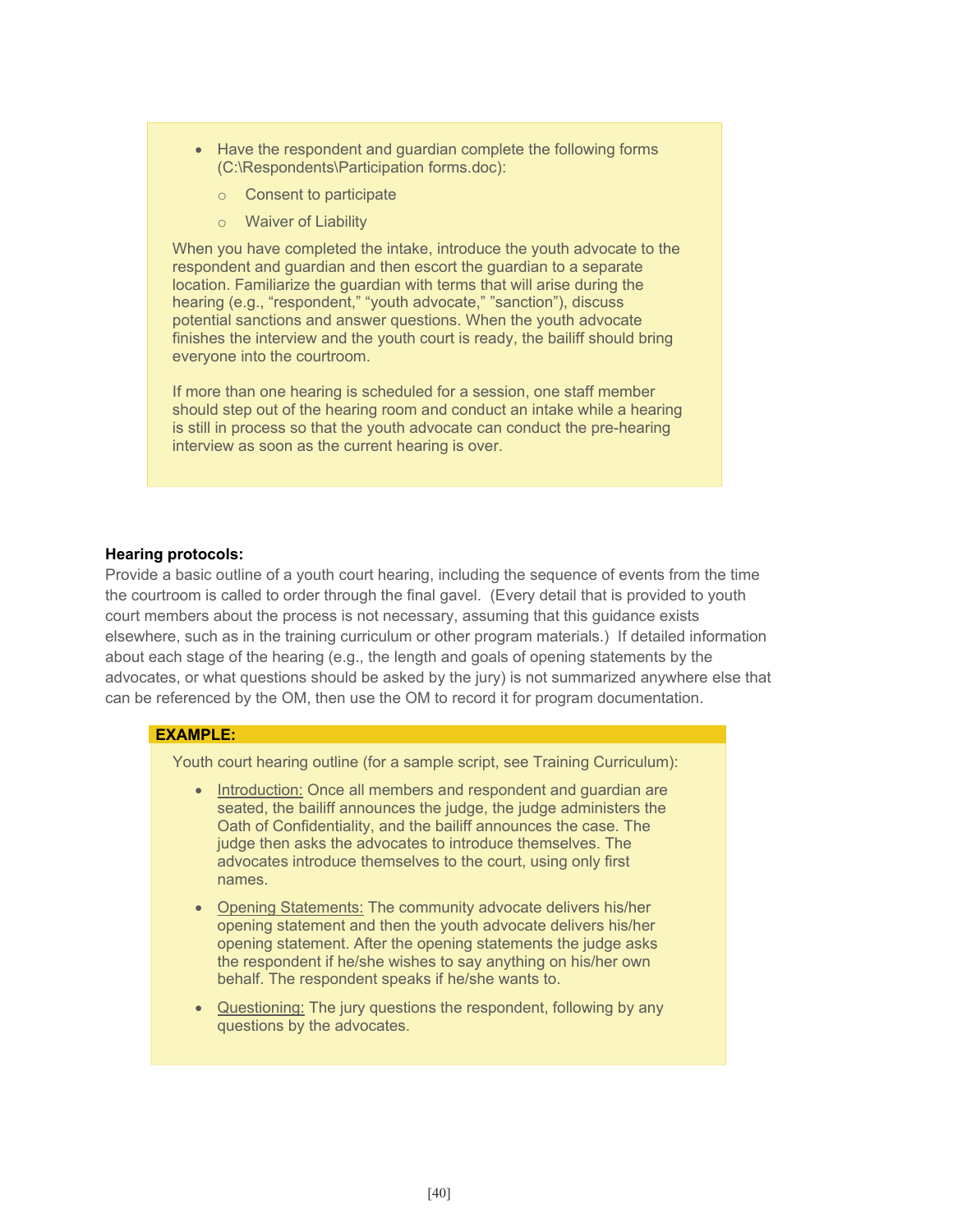- Closing Statements: The community advocate presents his/her closing statement and then the youth advocate presents his/her closing statement.
- Jury Deliberation: The judge directs the bailiff to lead the jurors out of the Hearing Room to the deliberation room. When the jury finishes deliberation, the bailiff escorts the jury back into the Hearing Room. During deliberation, staff asks the respondent and parent/guardian to complete hearing surveys (C:\Respondents\Surveys).
- Sanction Delivery: The judge asks the foreperson to deliver the sanction. The foreperson delivers the sanction and includes an explanation. The judge asks the respondent if he/she understands the sanctions. The respondent responds. (If the respondent says he/she does not understand, the judge reassures the respondent that staff will explain the sanction in more detail.) The judge then instructs the respondent to meet with staff after the hearing to get further information. The judge then thanks everyone in attendance and concludes the hearing.

#### **Hearing scripts:**

Include, either by reference or in the Appendix, copies of any hearing scripts that are used by the court, such as any confidentiality oaths that are administered or other set language used by the judge, bailiff, jury foreperson, or advocates.

#### **EXAMPLE:**

We use two scripts:

- All members use a complete hearing script during mock hearings and training, and until they get comfortable with the process. See C:\Hearings\Hearing Script.doc.
- The judge uses the Judge's Script at every hearing. This is a script of his/her prompts and includes the Oath of Confidentiality that the judge reads aloud at every hearing. See C:\Hearings\Judges Script.doc.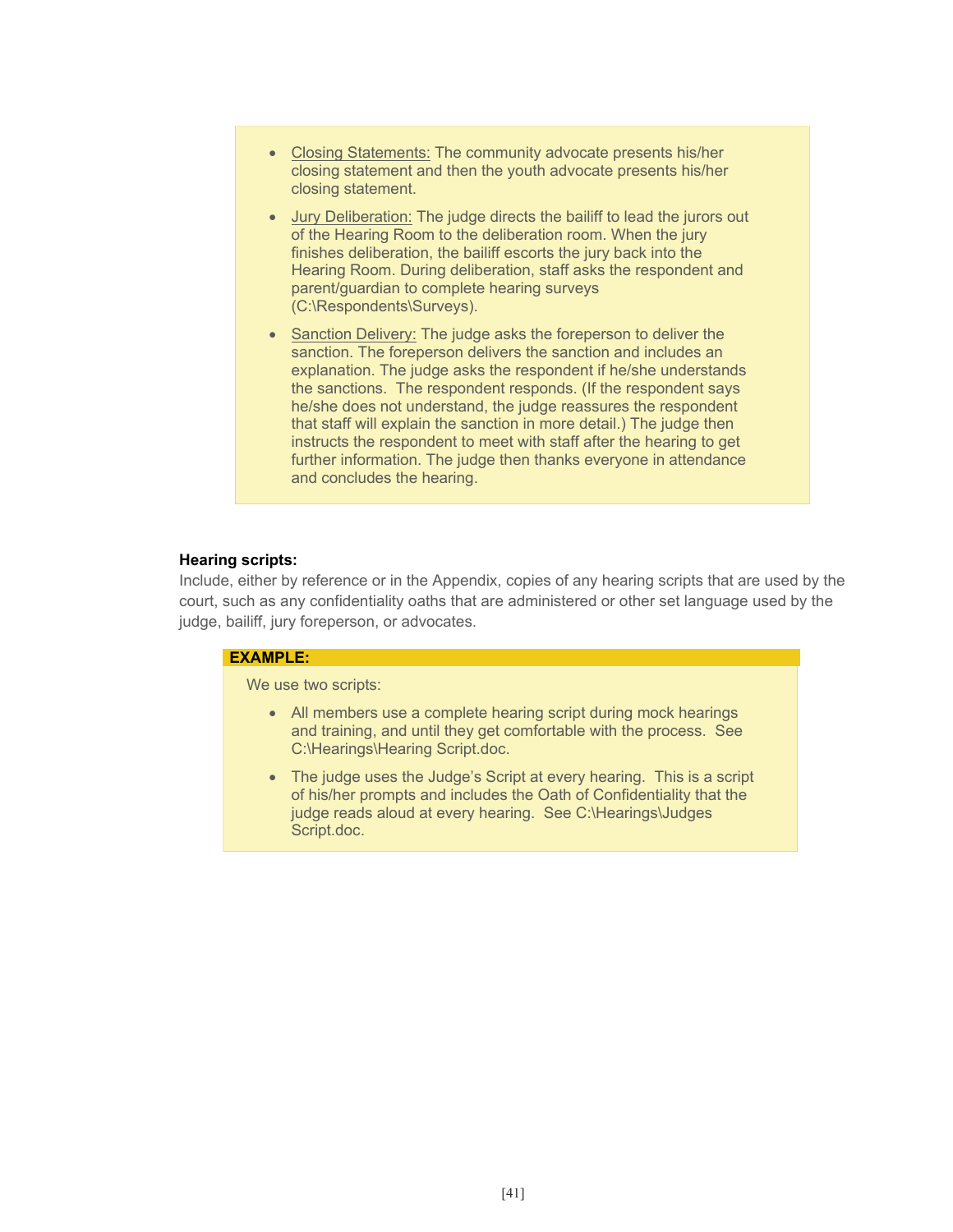#### **Jury deliberation process:**

If your youth court uses a peer jury, indicate the steps of the jury deliberation process and the role of the jury foreperson, including direction on how the jury is to reach a decision (e.g., by consensus, by majority rule) and any protocols should the jury be unable to reach a decision. Also spell out any role that staff members play during deliberation. In the Appendix include samples of any documents used the by jury, such as those used to guide deliberations or record sanctions.

#### **EXAMPLE:**

#### Cool-down

• During the walk to the deliberation room, jurors take time to silently collect their thoughts in preparation for the deliberation process.

Case review

- The jury foreperson summarizes the facts of the case in chronological order, any consequences the respondent has already faced because of the offense (e.g., getting grounded at home, missing class time), and actual harm done to the community by this respondent's actions.
- The jury foreperson asks for any thoughts or comments from jurors regarding the case summary.

Consideration of sanctions and consensus

Jurors must select sanctions that fit the offense before the court (not previous offenses or other behavior shared during testimony) and offer fact-based reasons for their decision. Jurors may select any combination of sanctions and may decide to not assign any sanctions at all (although this is rare and must be clearly justified by the evidence). It is extremely important that jurors work as a team and come to an agreement and that those in minority opinions feel that they have been heard and are supportive of the group's decision. The foreperson's goal is to create a list of sanctions that all of the jurors can agree on, even if individual jurors have differences of opinion on specific sanctions.

- The foreperson reviews all sanctions available from the youth court. The foreperson names each sanction option out loud and asks for votes for and against every sanction option.
- If the votes for a specific sanction are **unanimous**: The foreperson records the group's decision and moves to the next sanction option.
- If the votes for a specific sanction are **not unanimous:** The foreperson asks jurors to state why they think the sanction is or is not appropriate, reminding them to base their reasons on the case review and the goals of the youth court. After all jurors have had an opportunity to share their reasoning, the foreperson can suggest a modification to the sanction so that the majority of jurors agree with it. (For example, the foreperson can modify the number of assigned community service hours or the topic of an assigned essay). The foreperson then asks the jury to re-vote on the sanction, with the majority ruling on the final decision for that sanction.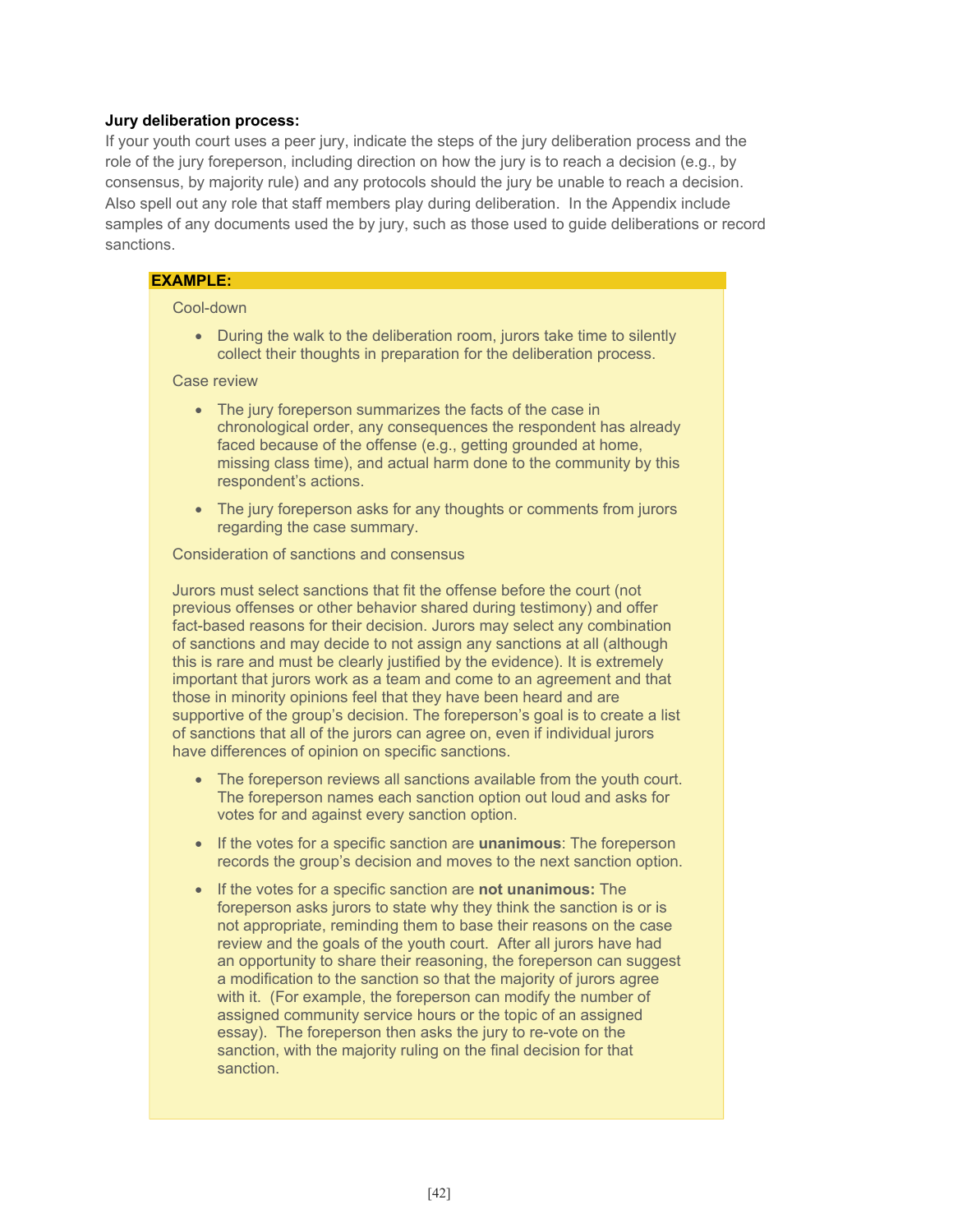#### **Confirmation**

- After all sanctions have been voted on and discussed, the foreperson reads the proposed sanction(s) to jurors and calls for confirmation.
- Jurors verbally confirm the sanction(s).
- Once jurors confirm the sanction(s), it is documented on the Jury Sanction Slip and considered locked.
- The bailiff leads the jury back into the courtroom.

Staff do not intervene in the jury deliberation, with the following exceptions: to clarify/correct case facts, to instruct the foreperson to focus the group if they go off topic, to clarify information about available sanctions, or to answer questions that arise. If the jury is unable to reach a sanction, work with the foreperson and jurors to reach the best decision possible, and discuss the challenges during the hearing debrief later.

# **After the hearing ends**

#### **Post-hearing meeting with respondent:**

Specify the steps for finalizing the hearing process with the respondent, including any posthearing meetings with staff and any paperwork that has to be completed by the respondent at the end of the hearing. Indicate how respondents are provided instructions for completing their sanctions, and by whom, as well as any process for making referrals to additional services.

## **EXAMPLE:**

Immediately after the hearing, staff meets with the respondent and his/her guardian in a private space while the youth court members remain in the courtroom to debrief and/or prepare for the next case. The staff covers the following in the post-hearing interview:

- Ask and answer any questions.
- Assess their experience of the process. (Example:" Do you feel the questions were fair?", "Was the hearing what you expected?")
- Recap the jury's decision and review the sanctions in detail. Fill out an assignment sheet and give to the respondent (C:\Sanctions\Assignment Sheet). For community service or workshops, schedule a service date and enter into the sanction.

calendar. (C:\Sanctions\Calendar). For community service, give respondent the relevant handout with directions and instructions (C:\Sanctions\Community service instructions).

• Discuss with the parent/guardian how the respondent can successfully complete the sanction, and enlist his/her help addressing any possible barriers to successful completion. For example, discuss with the respondent and the parent/guardian whether the respondent will report for a sanction directly from school or go home first and how he/she will travel to the sanction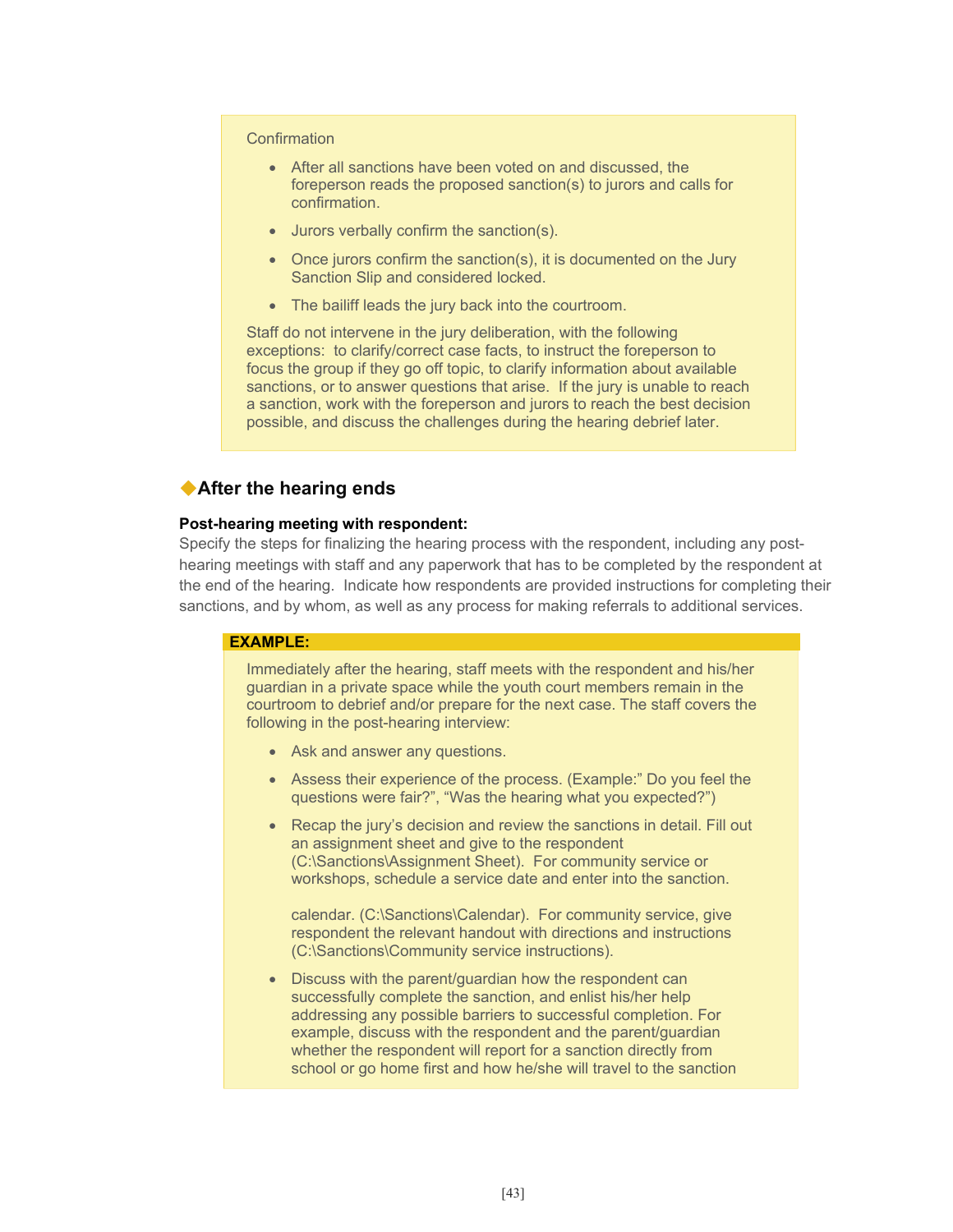site. (Guardians are not required to accompany respondents to sanctions but are welcome to.)

- Remind the respondent that if s/he successfully completes all sanctions, s/he will be eligible to apply to become a member of the youth court.
- The Rowland Youth Court provides a list of available social services to all respondents and parents (C:\Respondents\Social services.doc). If staff determine a specific social service need, such as educational advocacy, specifically mention appropriate resources to the respondent and/or parent during the post-hearing debrief.

Update the Respondent Tracking Sheet (C:\Respondents\Tracking.xls) with sanction assignments.

#### **Post-hearing debrief with members:**

Most youth courts conduct some post-hearing review with members. Indicate when these are done (for example, after each case or at the end of the day), and what the basic protocol and goals of the debriefing process are.

## **EXAMPLE:**

At the end of every session, after all hearings (mock or real) have been completed, debrief to help members improve their skills and work as a team. Have members sit in a circle. Ask the first question, and have each member respond. Then ask the second question, and have each member respond. You can also have the judge lead the debrief. You can also ask questions that address a specific challenge or accomplishment that occurred during the day's hearings.

- What is something another member, or the whole group, did well during the hearing?
- What is something you or the group can improve for future hearings? (Note: if the group dynamic supports it, you can have members provide constructive criticism to other individual members.)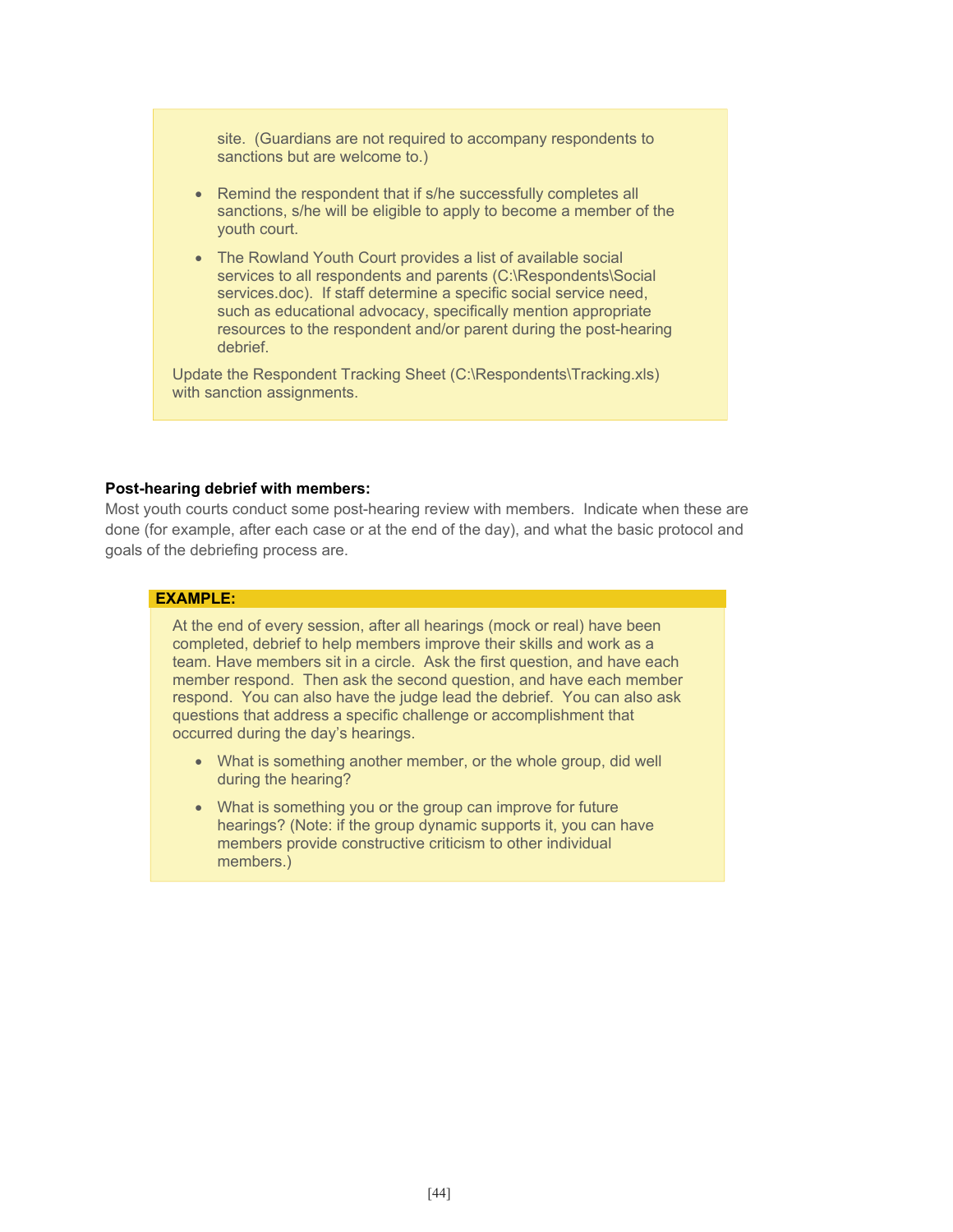# SANCTIONS AND SERVICES

# **Sanction options**

Include a description of each sanction option that the jury or judge(s) may consider, including community service, workshops, written reflections like essays or letters of apology, and any other options. For each community service option, indicate whether the project is conducted and supervised by youth court staff or by a partner organization; if the project is undertaken with a partner in any manner, include contact names and information, and the usual process for maintaining contact and collaboration.

#### **EXAMPLE:**

Community service:

- The Rowland Reformed Church food pantry and soup kitchen, every Wednesday 4PM- 6PM. Up to 5 participants. Contact: Jane Smith, XXX-XXX-XXXX.
	- o A RYC staff member must accompany and supervise respondents.
	- o Respondents assist with packing grocery bags with nonperishable food items to distribute to homeless or lowincome residents. Respondents might also assist with preparing food, serving meals, or organizing supplies.
	- $\circ$  It is the RYC staff member's responsibility to find appropriate tasks and keep respondents engaged.
- The East River State Park, every Saturday, 9 AM 12 PM. Up to 2 participants (up to 4 participants during summer months). Contact: Joe Jones: XXX-XXX-XXXX.
	- Respondents help with general upkeep and projects around the park such as pulling weeds, pruning trees branches, and raking leaves. The park director makes an effort to keep the service interesting and to do projects, such as planting flowers or trees, from which respondents can learn new skills.
- Rowland Police Department, every Saturday, 1PM- 6PM. Up to 5 participants. Contact: Officer Maria Black, XXX-XXX-XXXX.
	- Officers take the respondents around the neighborhood to tear down illegally posted flyers, remove abandoned bicycles, and improve the area.
	- o Performing community service at the Rowland Police Department gives respondents the opportunity to get to know the auxiliary officers as individuals. Officers also use the opportunity to give respondents some insight into their responsibilities.
- Community Mural Project, Thursday afternoons, 4PM 6PM from October to May. Up to 4 participants. Contact: Jose Sanchez, XXX-XXX-XXXX.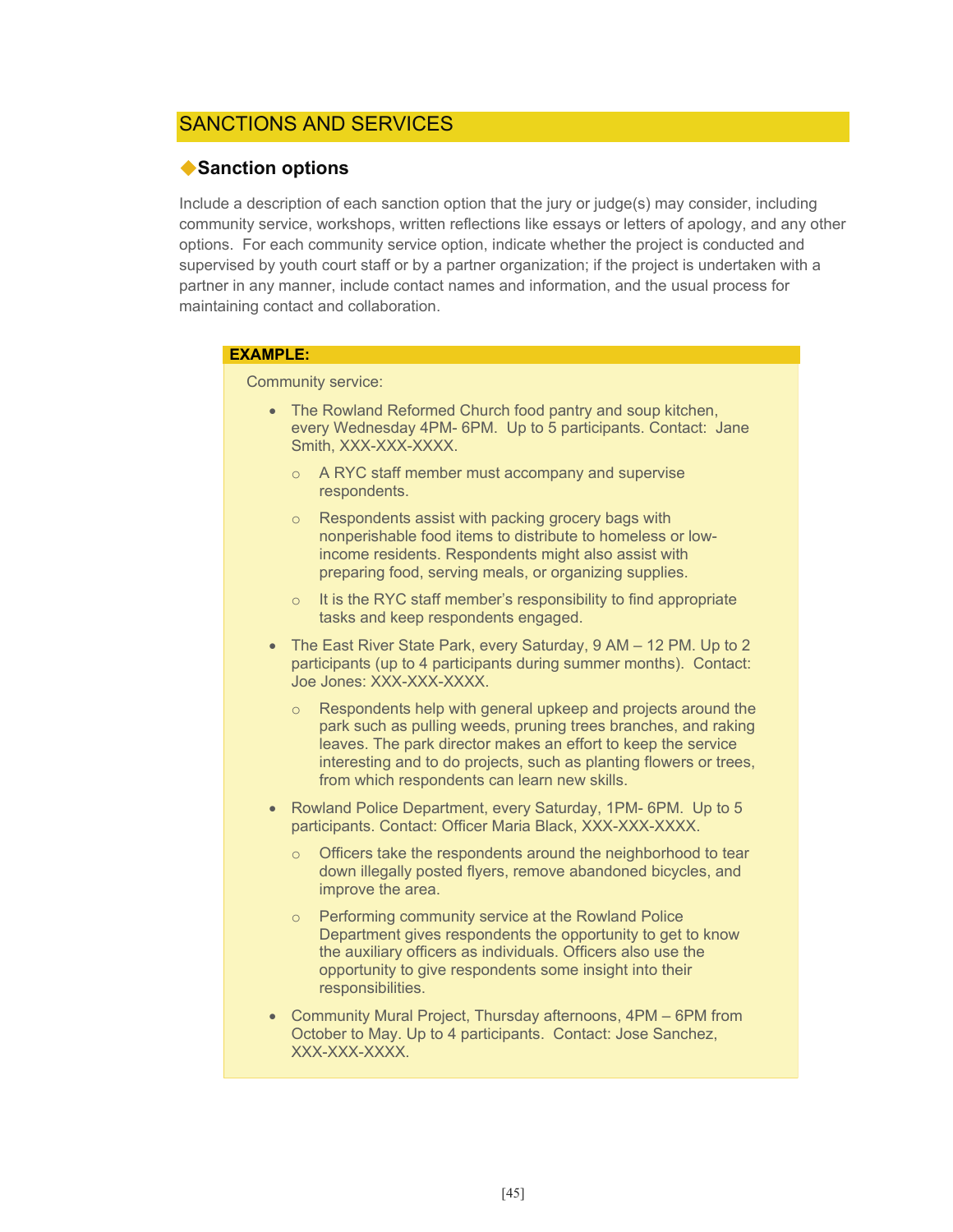- o Respondents contribute to art projects in various capacities, such as cutting tiles for mosaic projects, cleaning brushes, or stuffing envelopes for mass mailings.
- o Respondents who do well with their community service are encouraged to get involved in the organization's other programs, which include after-school activities and a paid summer internship through the Summer Youth Employment Program.
- Additionally, the youth court has partnered with the Ascension Church of Rowland, Town Square, Rowland Community Clean Up, and other organizations for performing community service. The youth court also partners with the Rowland Theatre Company for its Leadership Theatre Workshop.

Workshops run by the youth court staff:

- Conflict Resolution, every other Monday, 4PM 6PM, 3-10 participants.
- Decision Making, every other Tuesday, 4PM 6PM, 3-10 participants.
- Setting Goals, every other Wednesday, 4PM 6PM, 3-10 participants.

Written reflection:

- Essay: Essays are intended to help respondents reflect on their decisions surrounding the incidents for which they were referred to youth court.
	- Jurors determine the topic and word count. Jurors typically assign topics such as "How assault negatively impacts the community" or "How associating with negative influences may be harmful to your future goals." Jurors also determine the word count for respondents' essays.
	- $\circ$  If respondents struggle with writing their assigned essays, staff members may assist by collaboratively brainstorming ideas for essays or creating outlines, particularly for respondents with lower reading and writing abilities. Staff members may also provide materials for respondents for guidance. For example, if a respondent is sanctioned to write an essay on how marijuana negatively impacts his health, a staff member may give him an article to read on the topic.
- Letter of apology: (regardless of whether or not the letter will actually be delivered to the recipient)
	- Jurors assign to whom the letter is addressed, but do not assign length or word count. Staff members screen and accept letters that meet the criteria determined by the jury.
	- o Example 1: A respondent is sanctioned to write a letter of apology to the residents of a building where he was arrested for trespassing and smoking marijuana.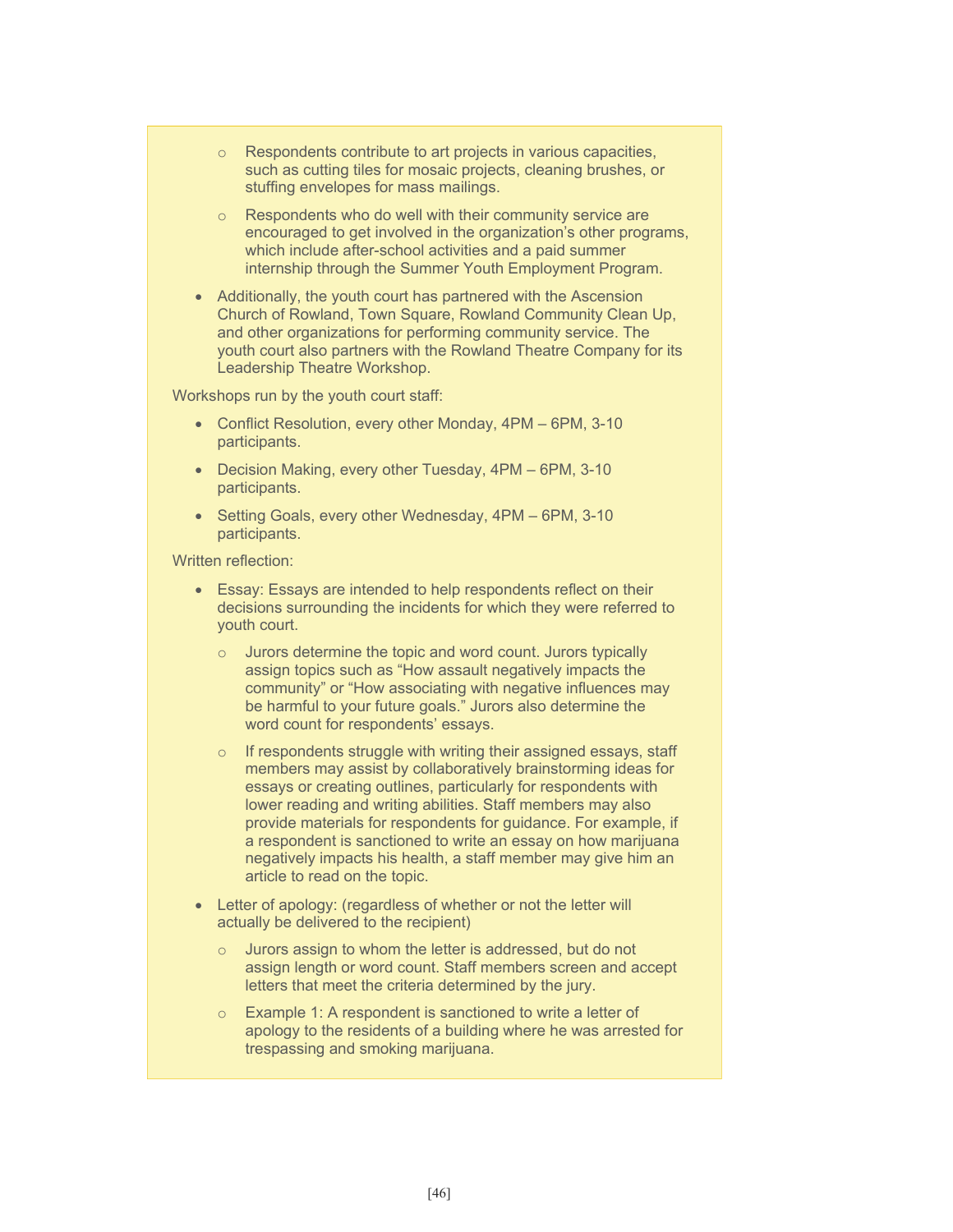Even if the respondent does not know the residents and will not deliver the letter to them, the exercise will help him reflect on his actions and consider how he would feel in their place.

o Example 2: A respondent is sanctioned to write a letter of apology to a family member or someone else to whom he should actually deliver the letter. In this case, a staff member should read the letter first and retain a copy for the youth court's records.

# **Confirming and monitoring sanctions**

#### **Process for ensuring that respondent knows what the sanctions are and how they are to be completed:**

If sanctions are decided by a youth jury or judge(s), youth courts may vary in how specific the jury's assignments are. For example, the jury may assign a certain number of community service hours, but leave it to the staff to identify the right assignment, while in other courts, the jury assigns a specific community service activity. Describe how the sanctions are assigned, and then the process, which usually takes place after the hearing, by which the staff or members provide the respondent and his or her family with details of what to do and where to go. Also detail any procedure staff must follow to link the respondent to an external community service partner. Include the schedule for making reminder calls to respondents in advance of community service or workshop dates, or due dates for written submissions.

#### **EXAMPLE:**

For workshops and community service:

- Two days before the assigned date, call respondent and parent to remind respondent of date, time, and location.
- If staff attend the sanction (such as food pantry or workshop), staff use attendance sheet to record participation (C:\Sanctions\Attendance). For others, call community service site first business day after service date and ask for attendance information.

## For written reflection:

- Respondents may bring written assignments to workshops or community service sites. For probation referrals, respondents may drop assignments off with their probation officers.
- One week before due date, call respondent and parent to remind respondent of sanction and how to submit assignment.
- One day before due date, call respondent and parent to remind respondent of sanction and how to submit assignment.
- If delivered by email or through a probation officer, call respondent and parent to confirm receipt.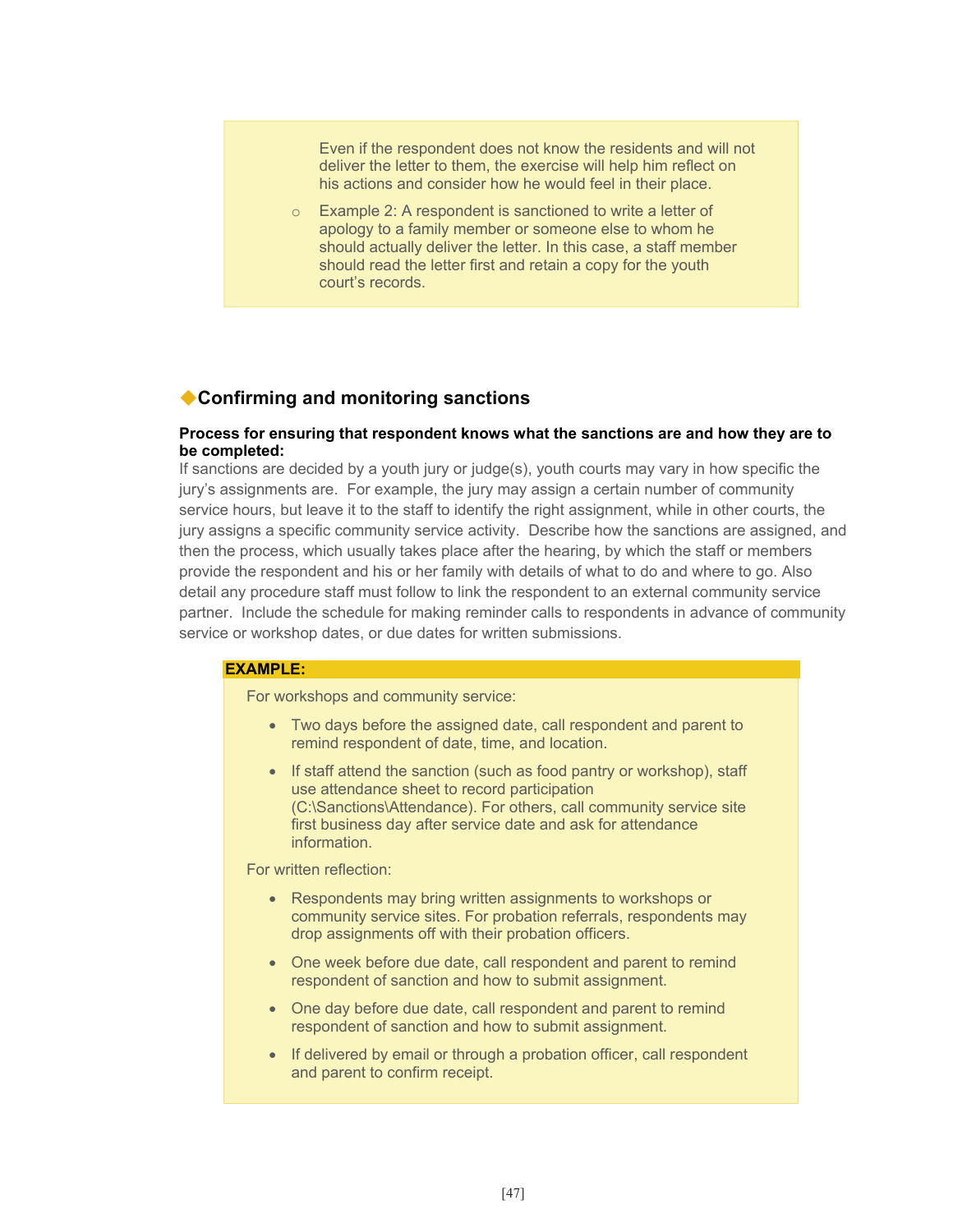We try to close each case within 2 months of the initial hearing date with the following specific goals:

- For probation-referred cases, encourage respondents to complete sanctions before the adjustment date. However, respondents can still complete their sanctions after their probation officers have closed their cases.
- School-referred cases should be handled and closed in conjunction with the school's timeline. When scheduling school referrals, discuss the anticipated timeline with the referral source. Follow up with the school's liaison to the youth court after scheduling the hearing and after the hearing itself to inform the school of the anticipated completion dates.
- Referring courts typically have specific deadlines for the respondent to attend a youth court hearing and complete any assigned sanctions based on the court case's disposition. Staff should be able to get that information during intake, and use it to motivate the respondent to complete the process in time.

If the respondent fails to complete SOME assigned sanctions, the case may be considered successful or unsuccessful based on the determination of the referral source:

- Immediately after a missed sanction assignment, contact the respondent and parent by phone and attempt to reschedule the sanction.
- If you are unable to speak with the respondent or parent within one week of a missed sanction assignment, send a letter informing the respondent he/she is at risk of failing to complete youth court. Use the template applicable to the case's referral source (C:\Compliance tracking\Warning letters). After three days, attempt to contact respondent and parent again by phone.
- If you do not receive a response within two weeks of sending the warning letter send a letter informing the respondent that, due to non-compliance with some assigned sanctions, the case has been referred back to the referral source, who will determine whether the respondent met the conditions of the referral.

If the respondent fails to complete ALL assigned sanctions:

- Immediately after a missed sanction assignment, contact the respondent and parent by phone and attempt to reschedule the sanction.
- If you are unable to speak with the respondent or parent within one week of a missed sanction assignment, send a letter informing the respondent he/she is at risk of failing to complete youth court. Use the template applicable to the case's referral source (C:\Compliance tracking\Warning letters). After three days, attempt to contact respondent and parent again by phone.
- If you do not receive a response within two weeks of sending the warning letter, the case is closed as "unsuccessful." Send a letter informing the respondent that, due to non-compliance with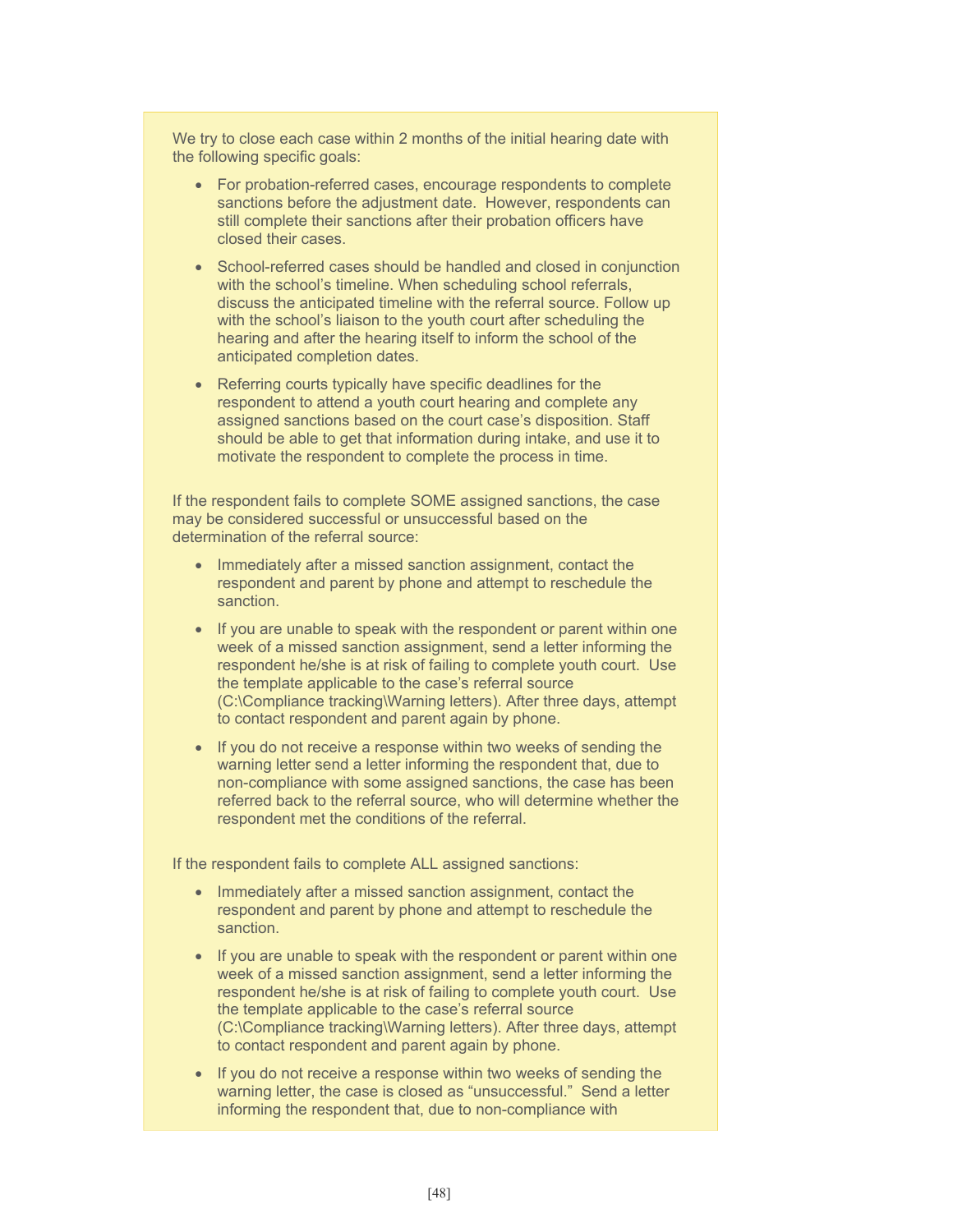assigned sanctions, the case has been closed and this information is being provided to the referral source (C:\Compliance tracking\Closed unsuccessful letters).

 The youth court allows respondents to return to the youth court at any time to complete outstanding sanctions. However, staff must explain to respondents on a case-by-case basis whether completion of sanctions at that later date will affect their standing with the referral source. For example, Probation and the Police Department will look favorably on future cases should a respondent eventually complete all sanctions.

#### **Notifying referral sources about sanction compliance:**

Almost every referral source will want or require information about compliance with sanctions. Describe what information is provided to each referral source, when that information is provided, and the location of any templates or documents that are used for conveying the information.

#### **EXAMPLE:**

For all referral sources, we provide the following information when we close a case, using a compliance notification letter designed for each source (C:\Compliance Tracking\Referral Source Notification):

- Respondent name and date of referral
- Hearing date
- Sanctions assigned
- Status of compliance for each assigned sanction

Send the compliance notification letter when closing the case and notifying the respondent. Before sending, copy the letter and keep the copy with the respondent's file for future reference.

Since we are able to close most cases within two months of the hearing, this notification almost always goes out before adjustments dates (60 days from Probation intake) or ACOD (6 or 12 months from arraignment). If there is an exception, however, the referral source (Probation or the court) will contact us and request an update on the case. In those cases, provide the same information, indicating which sanctions are still pending completion and are considered open.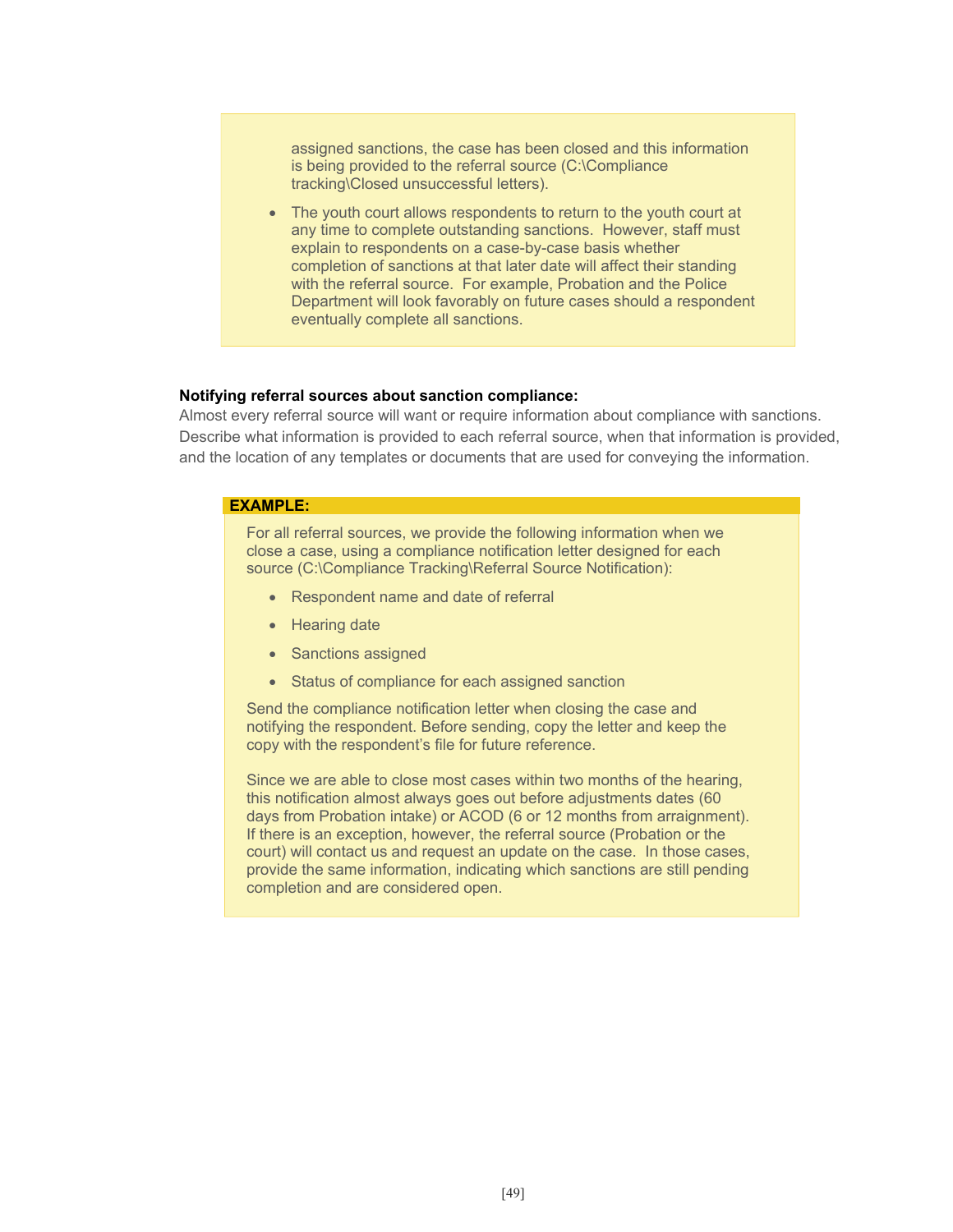# **Data tracking for sanctions and compliance**

Youth court data tracking systems usually include components to track what sanctions have been assigned and whether or not they have been completed. Indicate what data is to be tracked, where, and by whom.

| <b>EXAMPLE:</b>                                                                                                                                                                                                                                                                 |
|---------------------------------------------------------------------------------------------------------------------------------------------------------------------------------------------------------------------------------------------------------------------------------|
| Record sanction data in the "Hearing Info" tab of the Respondent Tracking<br>Sheet (C:\Program data.xls).                                                                                                                                                                       |
| • After the hearings, record all assigned sanctions. For community<br>service and workshops, record assigned dates. For written<br>reflections, record due dates.                                                                                                               |
| • Update case info as warranted. For example, record when a letter<br>of apology has been submitted or a warning letter is sent to a<br>respondent.                                                                                                                             |
| • When the case has been closed, update the "Case Status" column<br>in the "Hearing Info" tab.                                                                                                                                                                                  |
| Mark cases as "rescinded" if the referral source revokes the<br>$\bullet$<br>respondent's eligibility for participating in the youth court process.<br>(Generally cases are rescinded when probation-referred<br>respondents are rearrested before completing their sanctions.) |

# **Non-sanctioned service referrals**

Many youth courts also assist respondents and their families with linkages to services in addition to sanction assignments. These may include links to tutoring programs, substance abuse treatment, counseling, or educational advocacy. Include a description of the available service linkages, or any resource guides or lists that are regularly used by staff. In addition, specify who makes the referrals and the extent of on-going assistance provided by the youth court in regards to these services. Some youth courts may be able to provide continuing case management services, while others can only provide names and numbers of services and/or letters of referral.

#### **EXAMPLE:**

The Rowland Youth Court provides a list of available social services to all respondents and parents (C:\Respondents\Social services.doc). If staff determine a specific social service need, such as educational advocacy, specifically mention appropriate resources to the respondent and/or parent during the post-hearing debrief. Review the handout periodically to add new options and keep the information up-to-date.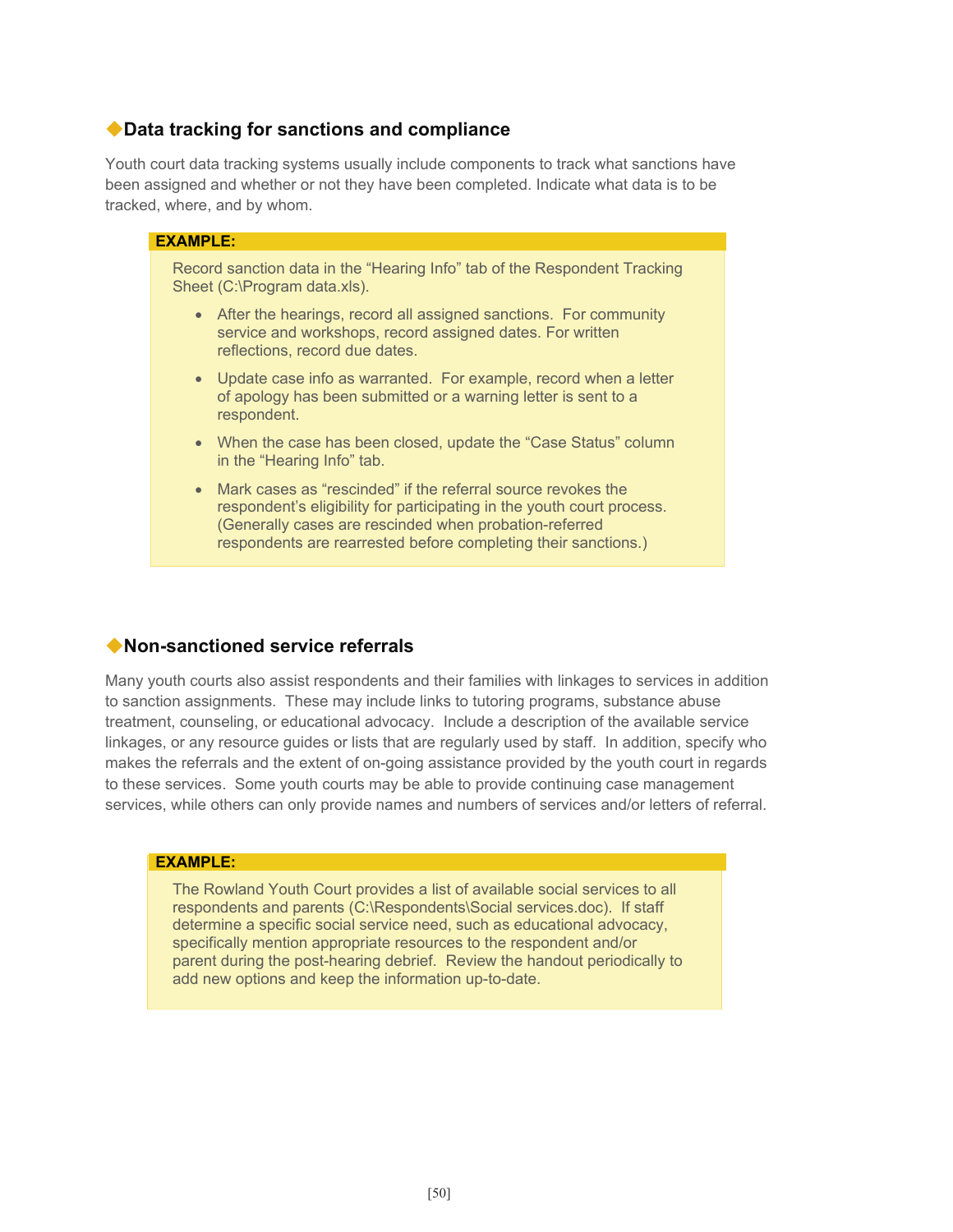# NON-HEARING SESSIONS AND ACTIVITIES

## **Days when there are no cases**

Because youth courts depend on referral sources to send cases, they are not always in control of case flow. Moreover, scheduled respondents may cancel at the last minute or not show up. Describe the range of options of activities for youth court members if there are no cases on a particular session day. These can include mock hearings or other practice activities.

## **EXAMPLE:**

When cases cancel or are late, conduct an activity to keep members engaged and participating in youth court goals. Some examples are:

- *Mock hearings*: Conduct a standard hearing with a staff or youth court member as the respondent. (The person playing the respondent will shape the nature of the jury questioning. For this reason, staff members are generally preferable to youth court members as mock respondents.) Staff members may interrupt mock hearings to highlight things that were done well or could be improved upon. Rather than leaving for the deliberation room after the advocates' closing statements, the jury can deliberate in front of the other members.
- *Practice jury questioning*: Rather than conducting an entire hearing, focus solely on the jury questioning. As with mock hearings, pause the questioning to address questions that were done well or could be improved upon.
- *Practice jury deliberations*: Break the court in half and give each group the same fact pattern for a fictional case. Have the groups each read the fact pattern and determine an appropriate sanction for the respondent. The fact pattern should be complex enough that no single sanction stands out as a clear-cut, obvious answer and should contain enough evidence to help members support particular sanctions. After each group determines its own sanction, have the court reconvene and discuss the reasoning behind their respective sanctions.
- *Practice sanction delivery*: Determine a sanction for a fictional respondent and have members take turns acting as the foreperson, delivering the sanction to the court. The challenge is for members to recite the sanction accurately and to provide an explanation for the sanction.
- *Practice statement delivery*: If a respondent cancels at the last minute, have the advocates deliver their statements while waiting for the next case to practice public speaking skills. (This activity works better for community advocates, but youth advocates can fill in their statements with fictional details about the respondents.)

Once a month, the RYC organizes an event in addition to the standard schedule. This event can be a community service day, college visit, guest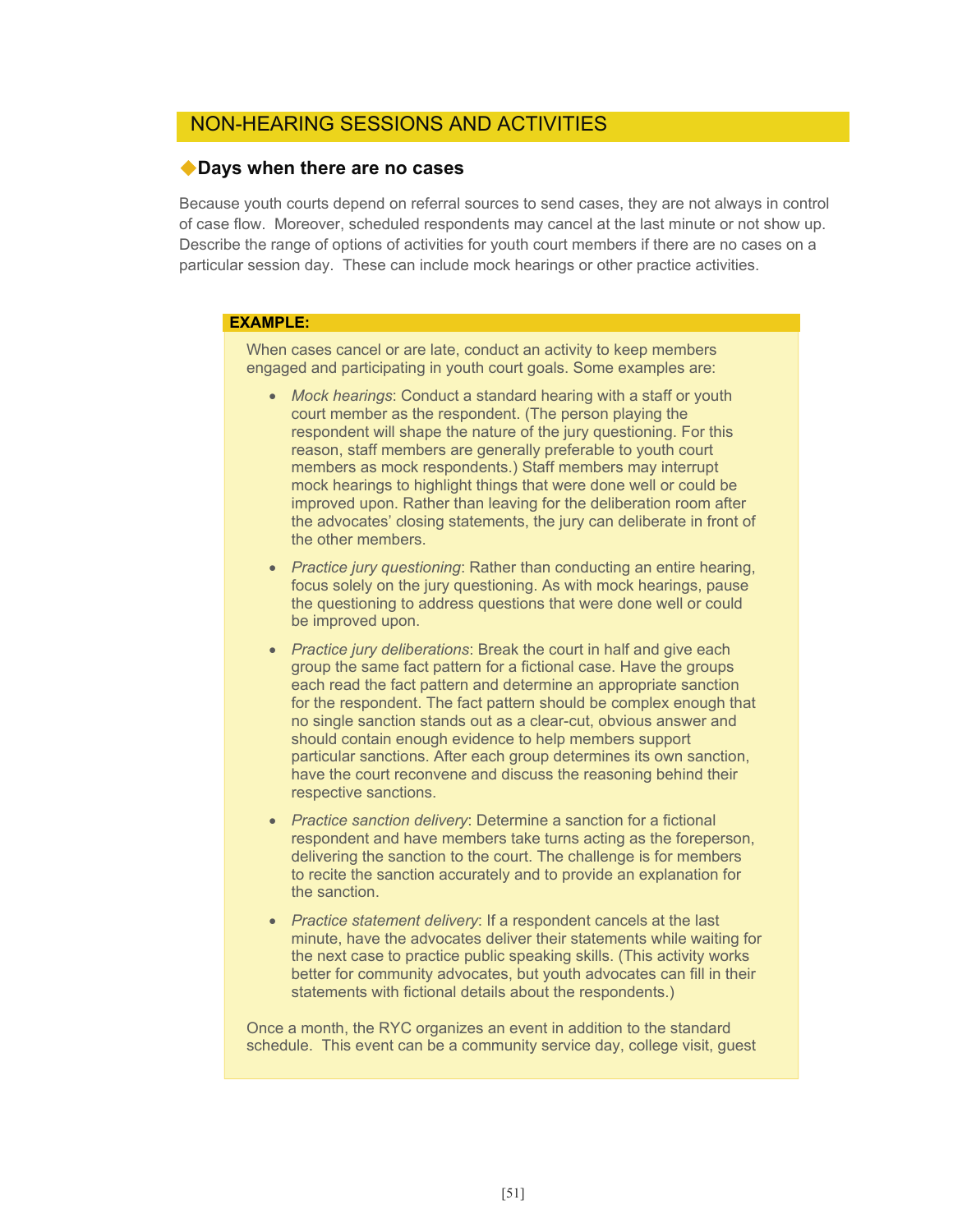speaker, RYC ceremony, or other activity. Such events can take place on Tuesdays or Thursdays in lieu of regular hearings or on other days, with sufficient notice for members. For example, every MLK Jr. Day the youth court hosts a community service activity for members and respondents. See C:\Members\Special Activities for information on past events.

# **Professional development**

Youth court programs often provide their members with exposure to colleges, law schools and law-related careers. List ideas and contacts for trips or potential future internships.

#### **EXAMPLE:**

- During training, bring in local professionals to speak to trainees about their careers and responsibilities. See C:\Training\Guestspeakers.doc for names and contact information. Speakers can also be requested from the NYS Unified Court System's Speakers Bureau. See **http://www.nycourts.gov/admin/publicaffairs/courttours.shtml** for more information.
- During training or early in the member cycle, staff can take participants on a tour of a courthouse. See http://www.nycourts.gov/admin/publicaffairs/courttours.shtml for more information.
- Once a semester, the youth court organizes and conducts visit to a local college or law school. Past visits have included Brooklyn Law School, Fordham University, and Stony Brook University.

# **Community service**

As a restorative justice model, youth courts offer community service as a sanction option not as a punishment but because service is a valuable contribution to the community. Programs often encourage youth court members to volunteer as well, either on specific service days or together with respondents as they complete their assigned sanctions. If your program does include this component, provide details on how this service is coordinated and tracked.

## **EXAMPLE:**

Every other term the Rowland Youth Court hosts a "Volunteer Challenge," in which members compete to accumulate the most community service hours. Members are free to find their own volunteer opportunities (e.g., at their schools, or religious organizations) or to volunteer at the four sites where RYC respondents perform community service. Members are responsible for submitting their hours, and prizes are awarded to the top three finishers. For previous challenges the Rowland Police Department has donated funds to purchase gift cards for winners. We encourage friendly competition among members by posting the number of hours that each member accumulates.